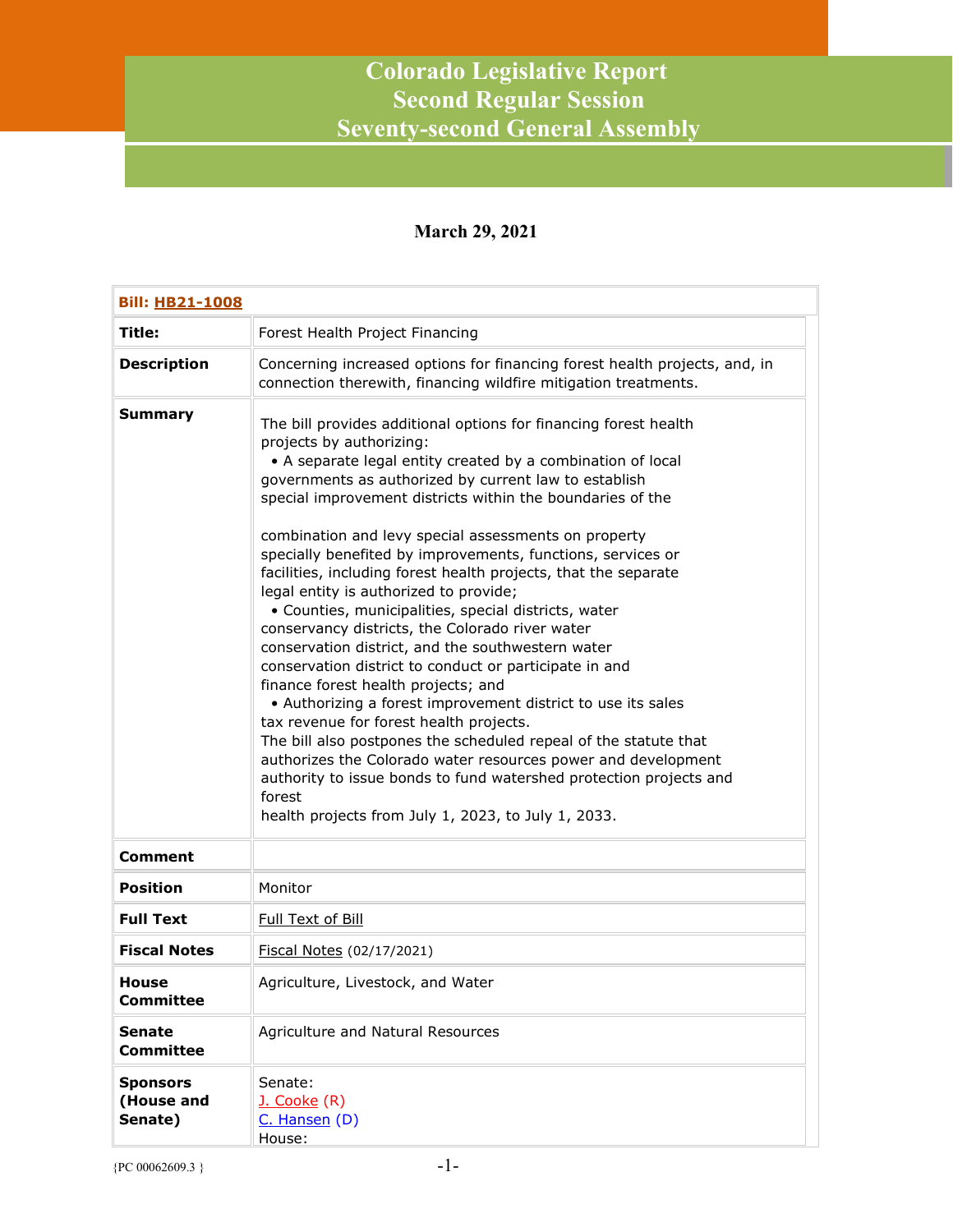|                     | <b>J.</b> Arndt (D)<br>M. Catlin (R)                                               |
|---------------------|------------------------------------------------------------------------------------|
| <b>Status</b>       | Introduced In Senate - Assigned to Agriculture & Natural<br>Resources (03/12/2021) |
| Lobbyists           | Lobbyists                                                                          |
| <b>Votes</b>        | Votes all Legislators                                                              |
| <b>Hearing Date</b> | 04/08/2021                                                                         |

| <b>Bill: HB21-1011</b> |                                                                                                                                                                                                                                                                                                                                                                                                                                                                                                                                                                                                                                                                                                                                                                                                                                                                                                                                                                                                                                                                                                                                                                                                                                                                                                                                                                                                                                                                                                                                                                                                                                                                                           |
|------------------------|-------------------------------------------------------------------------------------------------------------------------------------------------------------------------------------------------------------------------------------------------------------------------------------------------------------------------------------------------------------------------------------------------------------------------------------------------------------------------------------------------------------------------------------------------------------------------------------------------------------------------------------------------------------------------------------------------------------------------------------------------------------------------------------------------------------------------------------------------------------------------------------------------------------------------------------------------------------------------------------------------------------------------------------------------------------------------------------------------------------------------------------------------------------------------------------------------------------------------------------------------------------------------------------------------------------------------------------------------------------------------------------------------------------------------------------------------------------------------------------------------------------------------------------------------------------------------------------------------------------------------------------------------------------------------------------------|
| Title:                 | Multilingual Ballot Access For Voters                                                                                                                                                                                                                                                                                                                                                                                                                                                                                                                                                                                                                                                                                                                                                                                                                                                                                                                                                                                                                                                                                                                                                                                                                                                                                                                                                                                                                                                                                                                                                                                                                                                     |
| <b>Description</b>     | Concerning the expansion of multilingual ballot access for electors in the<br>state, and, in connection therewith, making an appropriation.                                                                                                                                                                                                                                                                                                                                                                                                                                                                                                                                                                                                                                                                                                                                                                                                                                                                                                                                                                                                                                                                                                                                                                                                                                                                                                                                                                                                                                                                                                                                               |
| Summary                | The bill requires the secretary of state (secretary) and county clerk<br>and recorders (county clerk) of certain counties to provide multilingual<br>ballot access.<br>The secretary is required to establish a multilingual ballot hotline<br>(hotline) to provide access to qualified translators or interpreters in each<br>of the languages in which the most recent decennial census was offered<br>to assist electors in translating ballot language. The secretary is required<br>to establish the hotline for use during the general election held in<br>November 2022, and for every general election and statewide odd-year<br>election thereafter. The secretary is also required to:<br>• Provide notice of the hotline to electors through election<br>day;<br>• Ensure that the translators who provide translations for the<br>multilingual hotline are qualified translators or interpreters;<br>and<br>• Promulgate rules as may be necessary to create and<br>administer the hotline.<br>The county clerk of any county that satisfies specified criteria is<br>required to create, in coordination with the secretary, a minority<br>language<br>sample ballot (sample ballot) in any minority language spoken in the<br>county that satisfies the following:<br>• The minority language is spoken by at least 2,000 citizens<br>in the county age 18 years or older, who speak English less<br>than very well, and who speak the minority language at<br>home; or<br>• The minority language is spoken by at least 2.5% of<br>citizens in the county age 18 years or older, who speak<br>English less than very well, and who speak the minority<br>language at home. |
|                        | The bill specifies that the sample ballot must include all of the<br>same content that is on the English language ballot and also specifies                                                                                                                                                                                                                                                                                                                                                                                                                                                                                                                                                                                                                                                                                                                                                                                                                                                                                                                                                                                                                                                                                                                                                                                                                                                                                                                                                                                                                                                                                                                                               |
|                        | the<br>format of the sample ballot. In addition, the bill requires that the sample                                                                                                                                                                                                                                                                                                                                                                                                                                                                                                                                                                                                                                                                                                                                                                                                                                                                                                                                                                                                                                                                                                                                                                                                                                                                                                                                                                                                                                                                                                                                                                                                        |
|                        | ballots be available for the general election held in November 2022, and<br>for each general election and statewide odd-year election thereafter.                                                                                                                                                                                                                                                                                                                                                                                                                                                                                                                                                                                                                                                                                                                                                                                                                                                                                                                                                                                                                                                                                                                                                                                                                                                                                                                                                                                                                                                                                                                                         |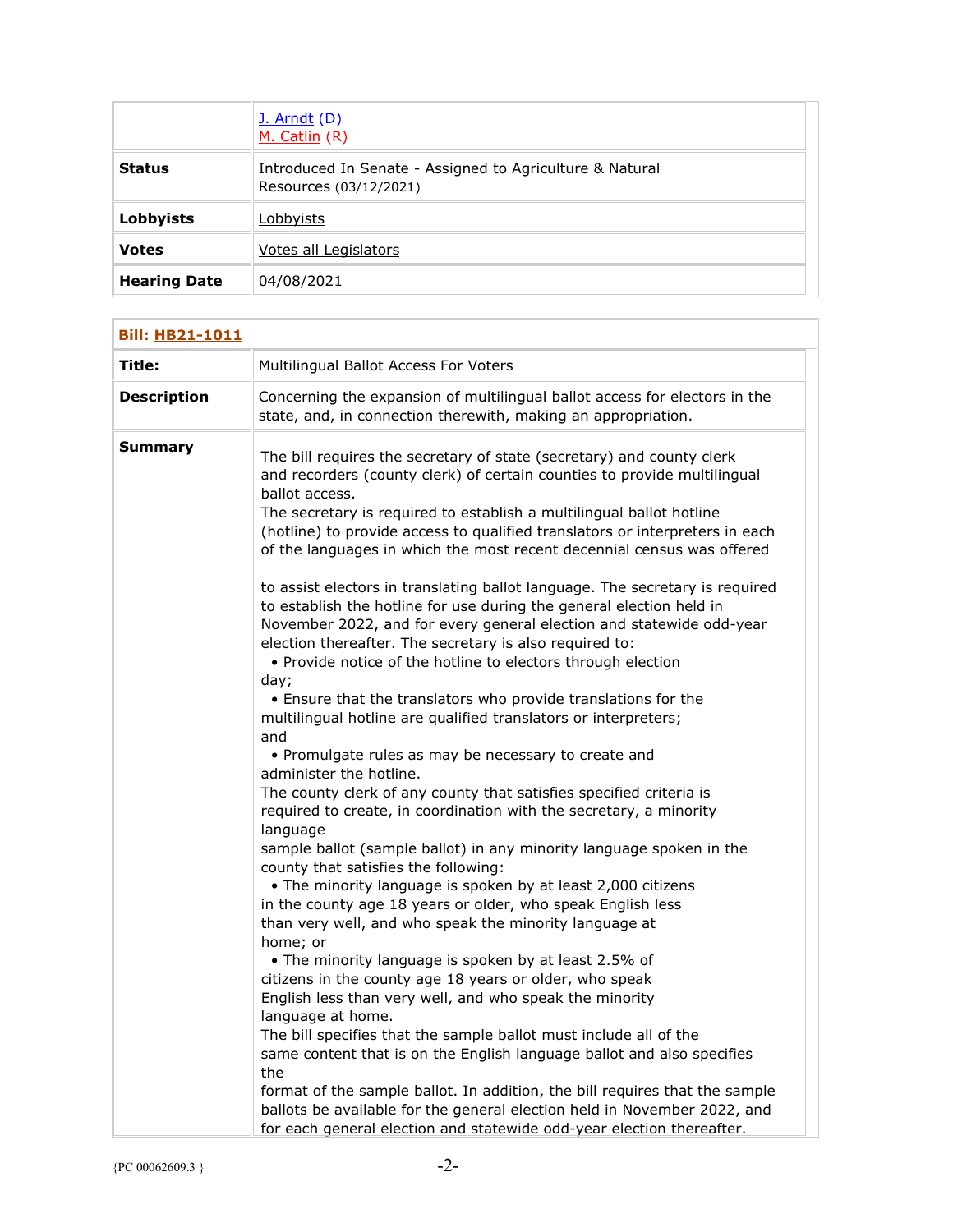|                                          | The county clerk of any county that satisfies specified criteria is<br>required to provide, upon the request of an elector, an in-person<br>minority<br>language ballot (in-person ballot) in any minority language spoken in<br>the<br>county that satisfies the same criteria specified for sample ballots. An<br>in-person ballot can be a ballot on demand, a ballot from a printed stock<br>of ballots, or a ballot via an electronic voting device.<br>The bill specifies that the in-person ballot must include all of the<br>same content that is on the English language ballot and specifies that<br>in-person ballots are required to be available for the general election<br>held<br>in November 2022, and for each general election and statewide odd-<br>year<br>election thereafter.<br>The secretary is required to determine, pursuant to specified<br>criteria, which counties in the state are required to provide multilingual<br>ballot access by creating a sample ballot and providing an in-person<br>ballot, and to notify the county clerk of any county that is required to<br>provide such multilingual ballot access.<br>The secretary is required to provide each county clerk that is<br>required to provide multilingual ballot access with a translation in the<br>applicable minority language or languages of all content that is certified<br>to the county clerks by the secretary of state for use by the county clerk<br>in creating the multilingual ballot access. |
|------------------------------------------|--------------------------------------------------------------------------------------------------------------------------------------------------------------------------------------------------------------------------------------------------------------------------------------------------------------------------------------------------------------------------------------------------------------------------------------------------------------------------------------------------------------------------------------------------------------------------------------------------------------------------------------------------------------------------------------------------------------------------------------------------------------------------------------------------------------------------------------------------------------------------------------------------------------------------------------------------------------------------------------------------------------------------------------------------------------------------------------------------------------------------------------------------------------------------------------------------------------------------------------------------------------------------------------------------------------------------------------------------------------------------------------------------------------------------------------------------------------------------------------------------------------|
| <b>Comment</b>                           |                                                                                                                                                                                                                                                                                                                                                                                                                                                                                                                                                                                                                                                                                                                                                                                                                                                                                                                                                                                                                                                                                                                                                                                                                                                                                                                                                                                                                                                                                                              |
| <b>Position</b>                          | Monitor                                                                                                                                                                                                                                                                                                                                                                                                                                                                                                                                                                                                                                                                                                                                                                                                                                                                                                                                                                                                                                                                                                                                                                                                                                                                                                                                                                                                                                                                                                      |
| <b>Full Text</b>                         | Full Text of Bill                                                                                                                                                                                                                                                                                                                                                                                                                                                                                                                                                                                                                                                                                                                                                                                                                                                                                                                                                                                                                                                                                                                                                                                                                                                                                                                                                                                                                                                                                            |
| <b>Fiscal Notes</b>                      | Fiscal Notes (03/19/2021)                                                                                                                                                                                                                                                                                                                                                                                                                                                                                                                                                                                                                                                                                                                                                                                                                                                                                                                                                                                                                                                                                                                                                                                                                                                                                                                                                                                                                                                                                    |
| <b>House</b><br><b>Committee</b>         | State, Civic, Military and Veterans Affairs                                                                                                                                                                                                                                                                                                                                                                                                                                                                                                                                                                                                                                                                                                                                                                                                                                                                                                                                                                                                                                                                                                                                                                                                                                                                                                                                                                                                                                                                  |
| Senate<br>Committee                      |                                                                                                                                                                                                                                                                                                                                                                                                                                                                                                                                                                                                                                                                                                                                                                                                                                                                                                                                                                                                                                                                                                                                                                                                                                                                                                                                                                                                                                                                                                              |
| <b>Sponsors</b><br>(House and<br>Senate) | Senate:<br>D. Moreno (D)<br>J. Gonzales (D)<br>House:<br>Y. Caraveo (D)                                                                                                                                                                                                                                                                                                                                                                                                                                                                                                                                                                                                                                                                                                                                                                                                                                                                                                                                                                                                                                                                                                                                                                                                                                                                                                                                                                                                                                      |
| <b>Status</b>                            | House Third Reading Passed - No Amendments (03/29/2021)                                                                                                                                                                                                                                                                                                                                                                                                                                                                                                                                                                                                                                                                                                                                                                                                                                                                                                                                                                                                                                                                                                                                                                                                                                                                                                                                                                                                                                                      |
| <b>Lobbyists</b>                         | Lobbyists                                                                                                                                                                                                                                                                                                                                                                                                                                                                                                                                                                                                                                                                                                                                                                                                                                                                                                                                                                                                                                                                                                                                                                                                                                                                                                                                                                                                                                                                                                    |
| <b>Votes</b>                             | Votes all Legislators                                                                                                                                                                                                                                                                                                                                                                                                                                                                                                                                                                                                                                                                                                                                                                                                                                                                                                                                                                                                                                                                                                                                                                                                                                                                                                                                                                                                                                                                                        |
| <b>Hearing Date</b>                      | 03/29/2021                                                                                                                                                                                                                                                                                                                                                                                                                                                                                                                                                                                                                                                                                                                                                                                                                                                                                                                                                                                                                                                                                                                                                                                                                                                                                                                                                                                                                                                                                                   |

| <b>Bill: HB21-1025</b> |                                             |
|------------------------|---------------------------------------------|
| $^{\dagger}$ Title:    | Nonsubstantive Emails And Open Meetings Law |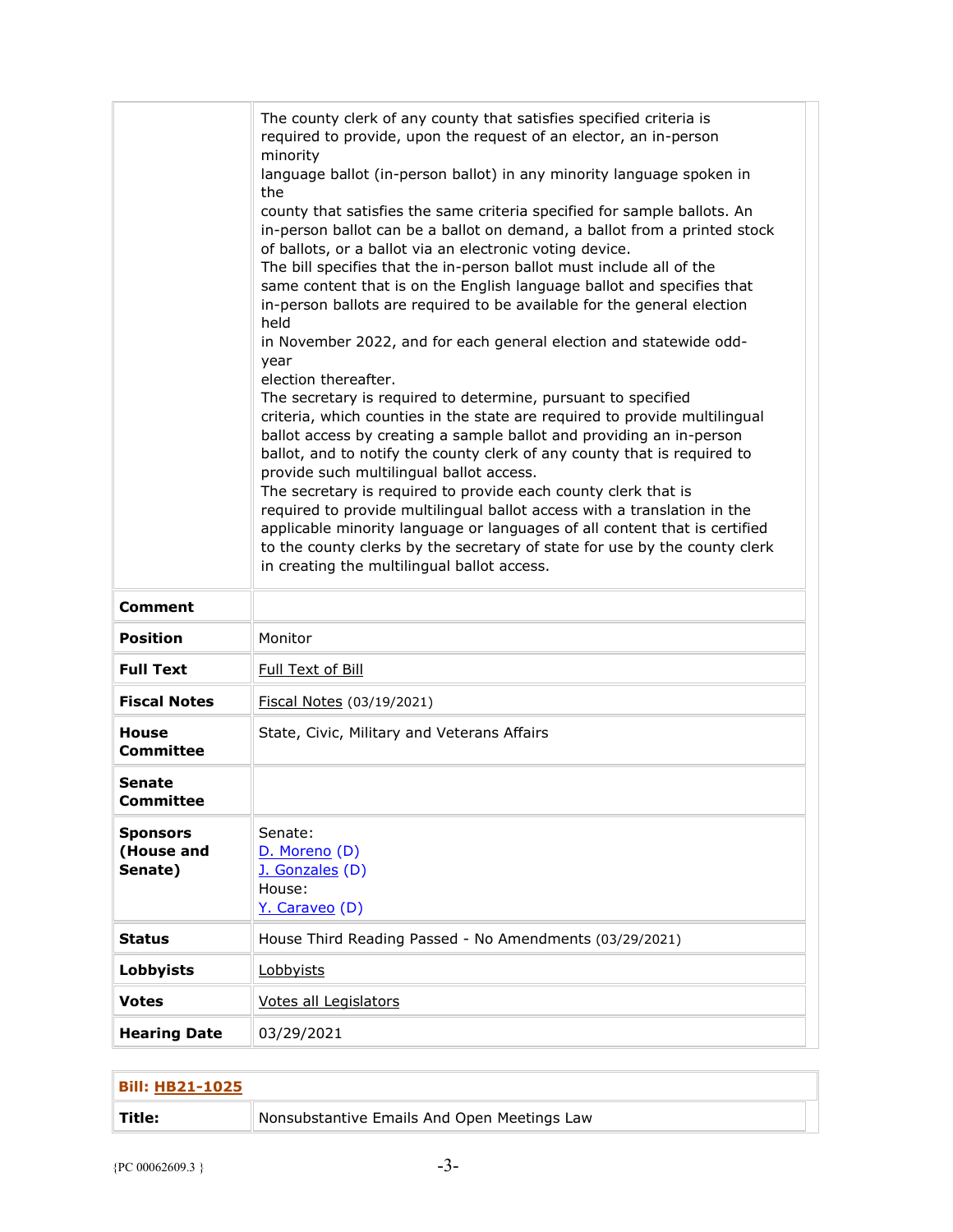| <b>Description</b>                       | Concerning a clarification under the Colorado open meetings law of the<br>requirements governing communication by electronic mail that does not<br>relate to the substance of public business.                                                                                                                                                                                                                                                                                                                                                                                                                                                                                                                                                                                                                                                                                                                                                                                                                                                                                                                                                                                                                           |
|------------------------------------------|--------------------------------------------------------------------------------------------------------------------------------------------------------------------------------------------------------------------------------------------------------------------------------------------------------------------------------------------------------------------------------------------------------------------------------------------------------------------------------------------------------------------------------------------------------------------------------------------------------------------------------------------------------------------------------------------------------------------------------------------------------------------------------------------------------------------------------------------------------------------------------------------------------------------------------------------------------------------------------------------------------------------------------------------------------------------------------------------------------------------------------------------------------------------------------------------------------------------------|
| <b>Summary</b>                           | Under current provisions of the Open Meetings Law (OML), if<br>elected officials use electronic mail to discuss pending legislation or<br>other<br>public business among themselves, the electronic mail constitutes a<br>meeting that is subject to the OML's requirements. The bill substitutes<br>the<br>word exchange for the word use in describing the type of electronic<br>mail communication that triggers the application of the OML.<br>The bill also clarifies existing statutory provisions to specify that<br>electronic mail communication between elected officials that does not<br>relate to the merits or substance of pending legislation or other public<br>business is not a meeting for OML purposes. Under the bill, the type of<br>electronic communication that also does not constitute a meeting for<br>OML purposes includes electronic communication regarding scheduling<br>and availability as well as electronic communication that is sent by an<br>elected official for the purpose of forwarding information, responding to<br>an inquiry from an individual who is not a member of the state or local<br>public body, or posing a question for later discussion by the public body. |
| <b>Comment</b>                           |                                                                                                                                                                                                                                                                                                                                                                                                                                                                                                                                                                                                                                                                                                                                                                                                                                                                                                                                                                                                                                                                                                                                                                                                                          |
| <b>Position</b>                          | Monitor                                                                                                                                                                                                                                                                                                                                                                                                                                                                                                                                                                                                                                                                                                                                                                                                                                                                                                                                                                                                                                                                                                                                                                                                                  |
| <b>Full Text</b>                         | Full Text of Bill                                                                                                                                                                                                                                                                                                                                                                                                                                                                                                                                                                                                                                                                                                                                                                                                                                                                                                                                                                                                                                                                                                                                                                                                        |
| <b>Fiscal Notes</b>                      | Fiscal Notes (02/18/2021)                                                                                                                                                                                                                                                                                                                                                                                                                                                                                                                                                                                                                                                                                                                                                                                                                                                                                                                                                                                                                                                                                                                                                                                                |
| <b>House</b><br><b>Committee</b>         | State, Civic, Military and Veterans Affairs                                                                                                                                                                                                                                                                                                                                                                                                                                                                                                                                                                                                                                                                                                                                                                                                                                                                                                                                                                                                                                                                                                                                                                              |
| <b>Senate</b><br><b>Committee</b>        | State, Veterans and Military Affairs                                                                                                                                                                                                                                                                                                                                                                                                                                                                                                                                                                                                                                                                                                                                                                                                                                                                                                                                                                                                                                                                                                                                                                                     |
| <b>Sponsors</b><br>(House and<br>Senate) | Senate:<br><b>J. Ginal (D)</b><br>House:<br>$J.$ Arndt $(D)$                                                                                                                                                                                                                                                                                                                                                                                                                                                                                                                                                                                                                                                                                                                                                                                                                                                                                                                                                                                                                                                                                                                                                             |
| <b>Status</b>                            | Sent to the Governor (03/29/2021)                                                                                                                                                                                                                                                                                                                                                                                                                                                                                                                                                                                                                                                                                                                                                                                                                                                                                                                                                                                                                                                                                                                                                                                        |
| <b>Lobbyists</b>                         | Lobbyists                                                                                                                                                                                                                                                                                                                                                                                                                                                                                                                                                                                                                                                                                                                                                                                                                                                                                                                                                                                                                                                                                                                                                                                                                |
| <b>Votes</b>                             | Votes all Legislators                                                                                                                                                                                                                                                                                                                                                                                                                                                                                                                                                                                                                                                                                                                                                                                                                                                                                                                                                                                                                                                                                                                                                                                                    |
| <b>Hearing Date</b>                      |                                                                                                                                                                                                                                                                                                                                                                                                                                                                                                                                                                                                                                                                                                                                                                                                                                                                                                                                                                                                                                                                                                                                                                                                                          |

| <b>Bill: HB21-1042</b> |                                                                                         |
|------------------------|-----------------------------------------------------------------------------------------|
| Title:                 | Water Storage Tanks Grant Program                                                       |
| <b>Description</b>     | Concerning the creation of the water storage tank wildfire mitigation grant<br>program. |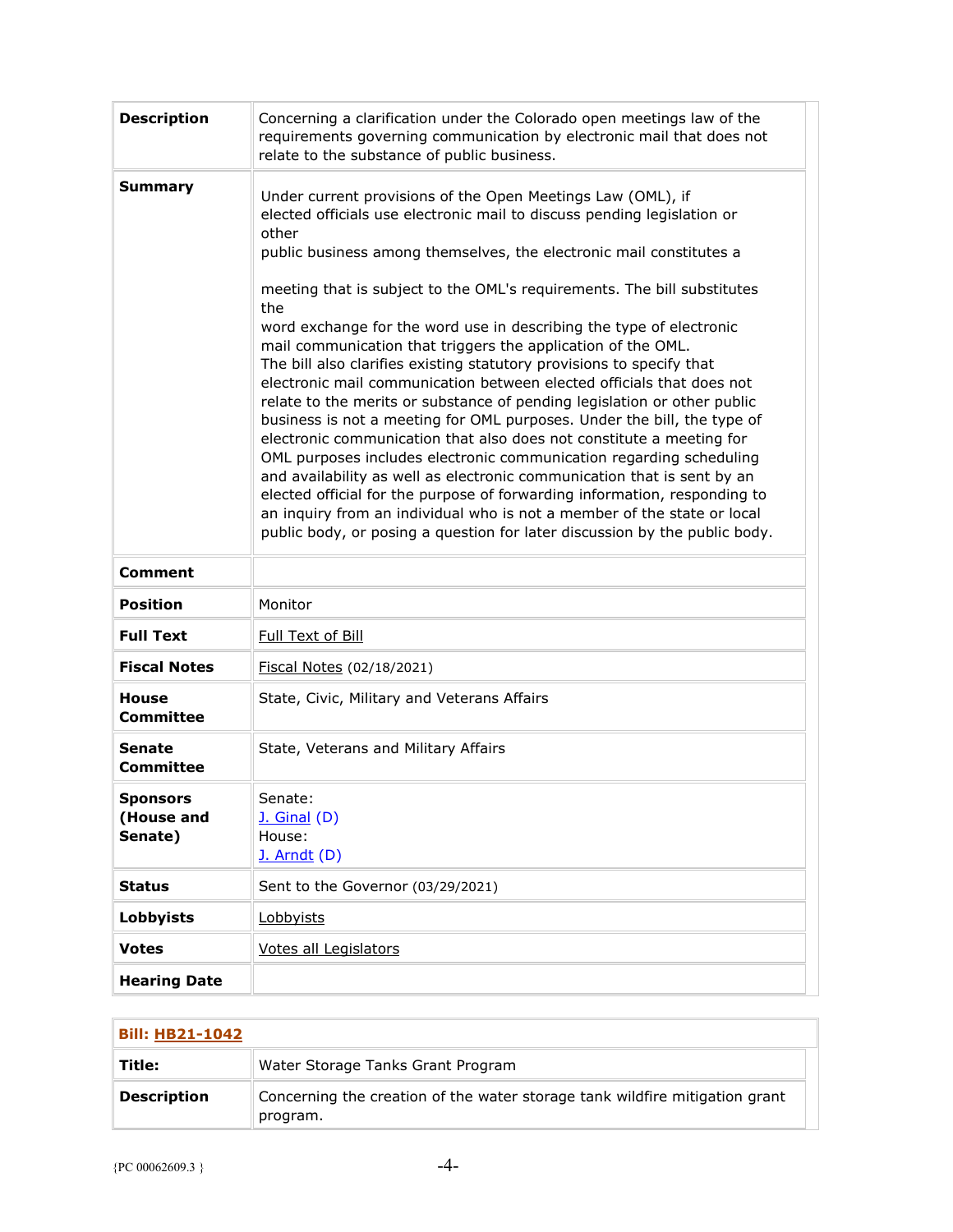| <b>Summary</b>                           | The bill establishes the water storage tank wildfire mitigation grant<br>program (grant program) within the forest service. Grant recipients may<br>use grant money to purchase water storage tanks for wildfire firefighting<br>efforts. The grant program only awards grants to entities that are an<br>agency of local government, a county, a municipality, a special district,<br>a tribal agency or program, or a nonprofit or not-for-profit organization<br>that is registered and in good standing with the secretary of state's<br>office.<br>In awarding grants, the forest service considers the potential impact of<br>additional water storage tanks in the applicant's jurisdiction or area.<br>Grant recipients are required to report to the forest service, and the<br>forest service is required to annually report on the grant program to the<br>wildfire matters review committee.<br>The bill also creates the water storage tank wildfire mitigation cash<br>fund. Money in the fund is used to implement the grant program. The<br>general assembly is required to transfer \$5 million into the fund<br>beginning<br>September 1, 2021, through and including the 2024-25 fiscal year. |
|------------------------------------------|------------------------------------------------------------------------------------------------------------------------------------------------------------------------------------------------------------------------------------------------------------------------------------------------------------------------------------------------------------------------------------------------------------------------------------------------------------------------------------------------------------------------------------------------------------------------------------------------------------------------------------------------------------------------------------------------------------------------------------------------------------------------------------------------------------------------------------------------------------------------------------------------------------------------------------------------------------------------------------------------------------------------------------------------------------------------------------------------------------------------------------------------------------------------------------------------------------------|
| <b>Comment</b>                           |                                                                                                                                                                                                                                                                                                                                                                                                                                                                                                                                                                                                                                                                                                                                                                                                                                                                                                                                                                                                                                                                                                                                                                                                                  |
| <b>Position</b>                          | Monitor                                                                                                                                                                                                                                                                                                                                                                                                                                                                                                                                                                                                                                                                                                                                                                                                                                                                                                                                                                                                                                                                                                                                                                                                          |
| <b>Full Text</b>                         | Full Text of Bill                                                                                                                                                                                                                                                                                                                                                                                                                                                                                                                                                                                                                                                                                                                                                                                                                                                                                                                                                                                                                                                                                                                                                                                                |
| <b>Fiscal Notes</b>                      | Fiscal Notes (02/24/2021)                                                                                                                                                                                                                                                                                                                                                                                                                                                                                                                                                                                                                                                                                                                                                                                                                                                                                                                                                                                                                                                                                                                                                                                        |
| <b>House</b><br><b>Committee</b>         | Agriculture, Livestock, and Water                                                                                                                                                                                                                                                                                                                                                                                                                                                                                                                                                                                                                                                                                                                                                                                                                                                                                                                                                                                                                                                                                                                                                                                |
| <b>Senate</b><br><b>Committee</b>        |                                                                                                                                                                                                                                                                                                                                                                                                                                                                                                                                                                                                                                                                                                                                                                                                                                                                                                                                                                                                                                                                                                                                                                                                                  |
| <b>Sponsors</b><br>(House and<br>Senate) | Senate:<br>House:<br>R. Hanks (R)                                                                                                                                                                                                                                                                                                                                                                                                                                                                                                                                                                                                                                                                                                                                                                                                                                                                                                                                                                                                                                                                                                                                                                                |
| <b>Status</b>                            | House Committee on Agriculture, Livestock, & Water Postpone<br>Indefinitely (03/01/2021)                                                                                                                                                                                                                                                                                                                                                                                                                                                                                                                                                                                                                                                                                                                                                                                                                                                                                                                                                                                                                                                                                                                         |
| Lobbyists                                | Lobbyists                                                                                                                                                                                                                                                                                                                                                                                                                                                                                                                                                                                                                                                                                                                                                                                                                                                                                                                                                                                                                                                                                                                                                                                                        |
| <b>Votes</b>                             | Votes all Legislators                                                                                                                                                                                                                                                                                                                                                                                                                                                                                                                                                                                                                                                                                                                                                                                                                                                                                                                                                                                                                                                                                                                                                                                            |
| <b>Hearing Date</b>                      |                                                                                                                                                                                                                                                                                                                                                                                                                                                                                                                                                                                                                                                                                                                                                                                                                                                                                                                                                                                                                                                                                                                                                                                                                  |

| <b>Bill: HB21-1043</b> |                                                                                                                                         |
|------------------------|-----------------------------------------------------------------------------------------------------------------------------------------|
| Title:                 | Study Underground Water Storage Maximum Beneficial Use                                                                                  |
| <b>Description</b>     | Concerning a study of underground water storage to maximize the<br>beneficial use of water within Colorado.                             |
| Summary                | The bill directs the Colorado water conservation board (board), in<br>consultation with the state engineer, to contract with a Colorado |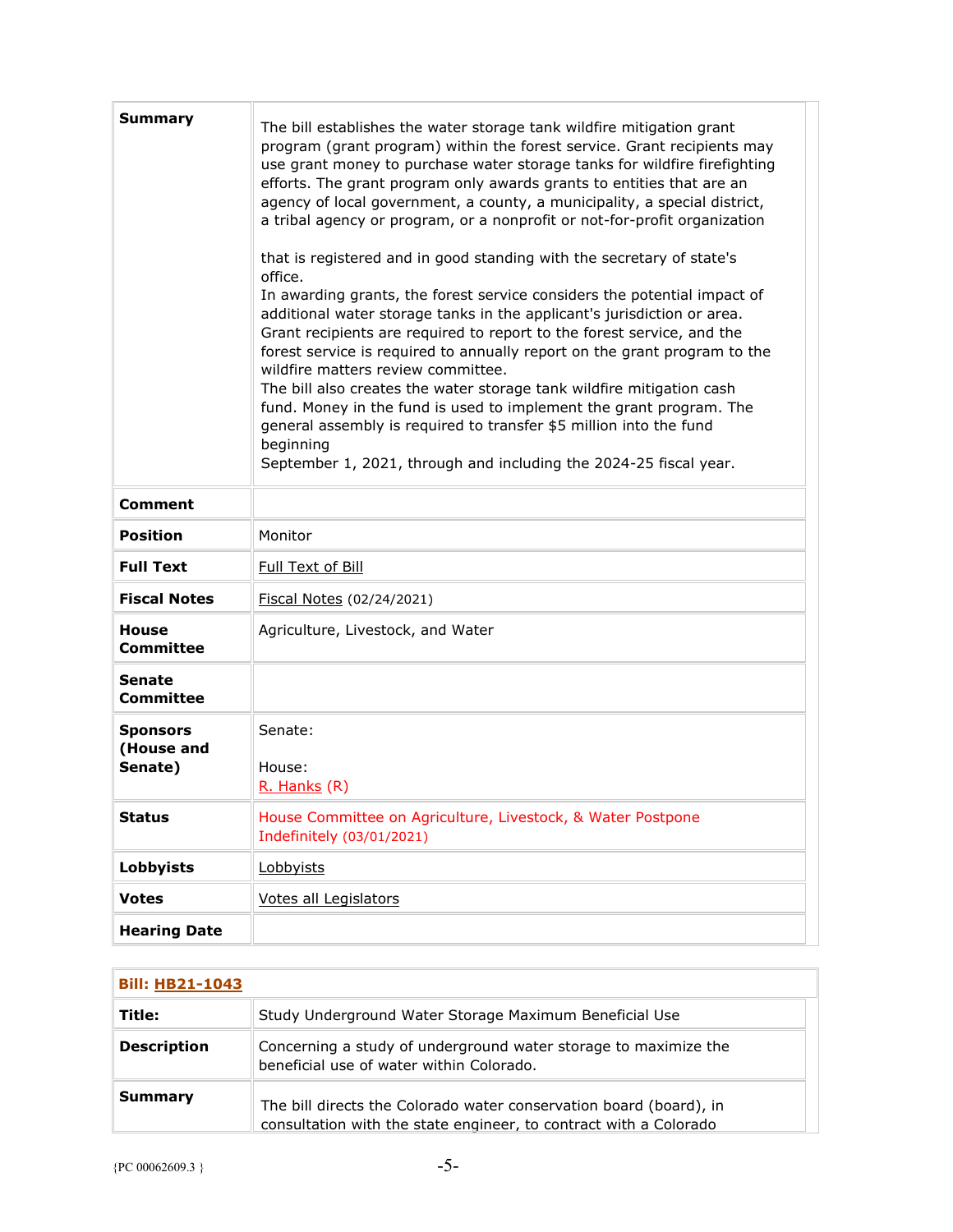|                                          | institution of higher education (institution) to conduct a study to:<br>• Evaluate ways to maximize the beneficial use of water<br>within Colorado and implement the storage<br>recommendations of the Colorado water plan by storing<br>water underground when water is available;<br>• Evaluate ways to minimize the amount of water that flows<br>out of Colorado to downstream states, without risking<br>noncompliance with applicable interstate compacts, United<br>States supreme court rulings, other federal law, decreed<br>absolute and conditional water rights, the prior<br>appropriation system, and Colorado's anti-speculation<br>doctrine;<br>• Identify:<br>• Specific aquifers that are hydrologically and legally<br>available to be used for underground storage and<br>subsequent beneficial use;<br>• Sources of revenue that could be used to pay for the<br>underground storage projects; and<br>• Planned potential or existing underground storage<br>projects that would meet the objectives identified in<br>the study;<br>• Examine the role that various water entities might play in<br>financing and implementing underground storage projects;<br>and<br>• Recommend legislative changes needed to implement<br>managed underground storage projects in the identified<br>aquifers.<br>The bill directs the board or the institution to submit a report<br>summarizing the results of the study to the water resources review<br>committee by August 1, 2022, which shall either have legislation drafted<br>to implement the study's recommendations or submit the study along<br>with<br>its own recommendations to the committees of the general assembly<br>with<br>jurisdiction over water resources by January 1, 2023. |
|------------------------------------------|-------------------------------------------------------------------------------------------------------------------------------------------------------------------------------------------------------------------------------------------------------------------------------------------------------------------------------------------------------------------------------------------------------------------------------------------------------------------------------------------------------------------------------------------------------------------------------------------------------------------------------------------------------------------------------------------------------------------------------------------------------------------------------------------------------------------------------------------------------------------------------------------------------------------------------------------------------------------------------------------------------------------------------------------------------------------------------------------------------------------------------------------------------------------------------------------------------------------------------------------------------------------------------------------------------------------------------------------------------------------------------------------------------------------------------------------------------------------------------------------------------------------------------------------------------------------------------------------------------------------------------------------------------------------------------------------------------------------------------------------------------------------|
| <b>Comment</b>                           |                                                                                                                                                                                                                                                                                                                                                                                                                                                                                                                                                                                                                                                                                                                                                                                                                                                                                                                                                                                                                                                                                                                                                                                                                                                                                                                                                                                                                                                                                                                                                                                                                                                                                                                                                                   |
| <b>Position</b>                          | Monitor                                                                                                                                                                                                                                                                                                                                                                                                                                                                                                                                                                                                                                                                                                                                                                                                                                                                                                                                                                                                                                                                                                                                                                                                                                                                                                                                                                                                                                                                                                                                                                                                                                                                                                                                                           |
| <b>Full Text</b>                         | Full Text of Bill                                                                                                                                                                                                                                                                                                                                                                                                                                                                                                                                                                                                                                                                                                                                                                                                                                                                                                                                                                                                                                                                                                                                                                                                                                                                                                                                                                                                                                                                                                                                                                                                                                                                                                                                                 |
| <b>Fiscal Notes</b>                      | Fiscal Notes (03/03/2021)                                                                                                                                                                                                                                                                                                                                                                                                                                                                                                                                                                                                                                                                                                                                                                                                                                                                                                                                                                                                                                                                                                                                                                                                                                                                                                                                                                                                                                                                                                                                                                                                                                                                                                                                         |
| House<br><b>Committee</b>                | Agriculture, Livestock, and Water                                                                                                                                                                                                                                                                                                                                                                                                                                                                                                                                                                                                                                                                                                                                                                                                                                                                                                                                                                                                                                                                                                                                                                                                                                                                                                                                                                                                                                                                                                                                                                                                                                                                                                                                 |
| <b>Senate</b><br>Committee               |                                                                                                                                                                                                                                                                                                                                                                                                                                                                                                                                                                                                                                                                                                                                                                                                                                                                                                                                                                                                                                                                                                                                                                                                                                                                                                                                                                                                                                                                                                                                                                                                                                                                                                                                                                   |
| <b>Sponsors</b><br>(House and<br>Senate) | Senate:<br>J. Sonnenberg (R)<br>House:<br>R. Holtorf (R)                                                                                                                                                                                                                                                                                                                                                                                                                                                                                                                                                                                                                                                                                                                                                                                                                                                                                                                                                                                                                                                                                                                                                                                                                                                                                                                                                                                                                                                                                                                                                                                                                                                                                                          |
| <b>Status</b>                            | House Committee on Agriculture, Livestock, & Water Refer Amended to                                                                                                                                                                                                                                                                                                                                                                                                                                                                                                                                                                                                                                                                                                                                                                                                                                                                                                                                                                                                                                                                                                                                                                                                                                                                                                                                                                                                                                                                                                                                                                                                                                                                                               |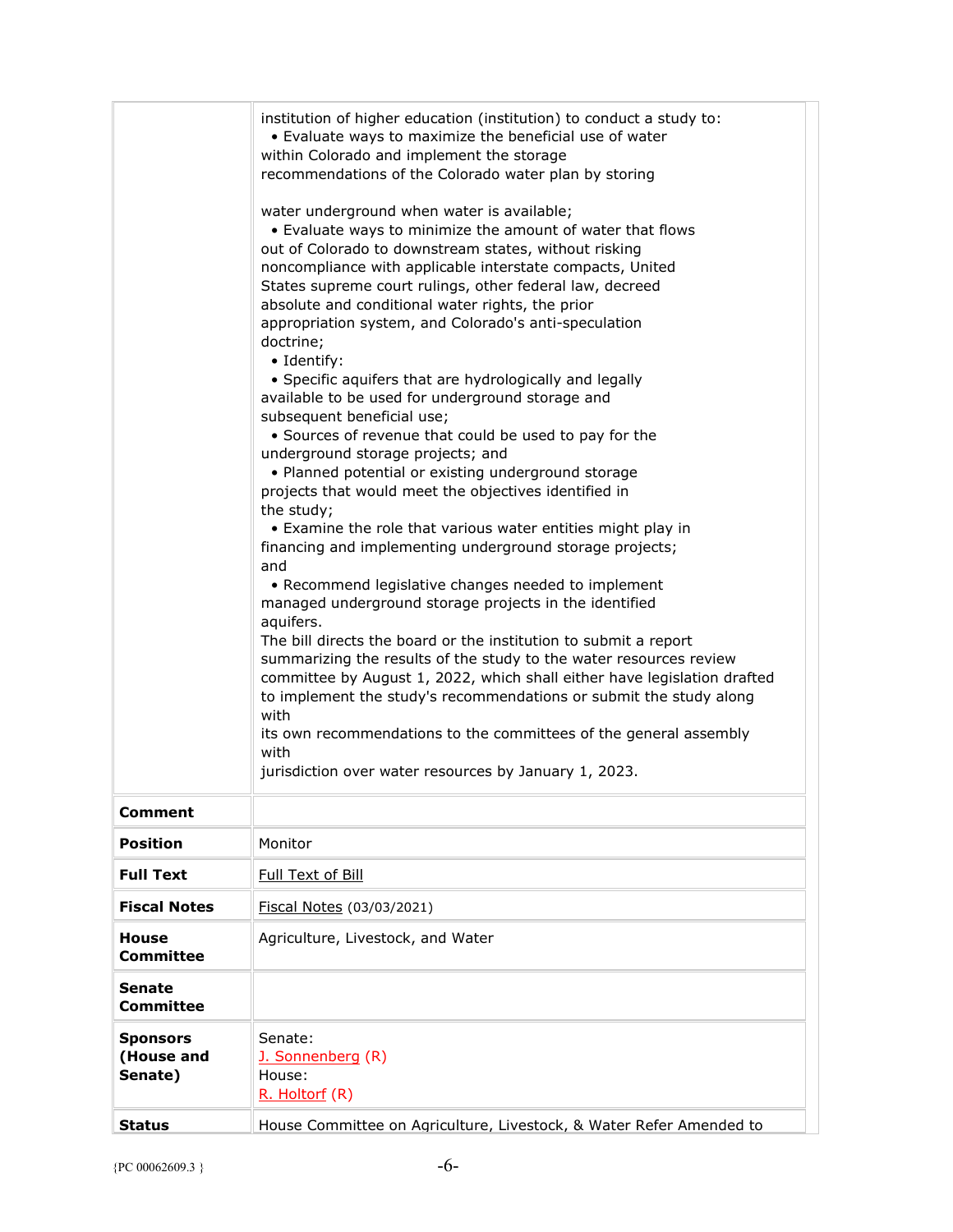|                     | Finance (03/01/2021)  |
|---------------------|-----------------------|
| <b>Lobbyists</b>    | <u>Lobbyists</u>      |
| <b>Votes</b>        | Votes all Legislators |
| <b>Hearing Date</b> | 04/01/2021            |

| <b>Bill: HB21-1050</b> |                                                                                                                                                                                                                                                                                                                                                                                                                                                                                                                                                                                                                                                                                                                                                                                                                                                                                                                                                                                                                                                                                                                                                                                                                                                                                                                                                                                                                                                                                                                                                                                                                                                                                                                                                                                                                                                                                     |
|------------------------|-------------------------------------------------------------------------------------------------------------------------------------------------------------------------------------------------------------------------------------------------------------------------------------------------------------------------------------------------------------------------------------------------------------------------------------------------------------------------------------------------------------------------------------------------------------------------------------------------------------------------------------------------------------------------------------------------------------------------------------------------------------------------------------------------------------------------------------------------------------------------------------------------------------------------------------------------------------------------------------------------------------------------------------------------------------------------------------------------------------------------------------------------------------------------------------------------------------------------------------------------------------------------------------------------------------------------------------------------------------------------------------------------------------------------------------------------------------------------------------------------------------------------------------------------------------------------------------------------------------------------------------------------------------------------------------------------------------------------------------------------------------------------------------------------------------------------------------------------------------------------------------|
| Title:                 | Workers' Compensation                                                                                                                                                                                                                                                                                                                                                                                                                                                                                                                                                                                                                                                                                                                                                                                                                                                                                                                                                                                                                                                                                                                                                                                                                                                                                                                                                                                                                                                                                                                                                                                                                                                                                                                                                                                                                                                               |
| <b>Description</b>     | Concerning the "Workers' Compensation Act of Colorado", and, in<br>connection therewith, making changes that affect the timely payment of<br>benefits, guardian ad litem and conservator services, benefit offsets related<br>to the receipt of federal disability or retirement benefits, the reduction of<br>benefits based on apportionment, the selection of independent medical<br>examiners, limits on temporary disability and permanent partial disability<br>payments, the withdrawal of admissions of liability, mileage expense<br>reimbursement, the authority of prehearing administrative law judges, the<br>reopening of permanent total disability awards, and petitions for review and<br>appeals of orders.                                                                                                                                                                                                                                                                                                                                                                                                                                                                                                                                                                                                                                                                                                                                                                                                                                                                                                                                                                                                                                                                                                                                                       |
| Summary                | The bill:<br>• Adds guardian ad litem and conservator services to the list<br>of medical aid that an employer is required to furnish to an<br>employee who is incapacitated as a result of a work-related<br>injury or occupational disease (section 1 of the bill);<br>• Requires an injured worker who is claiming mileage<br>reimbursement for travel related to obtaining compensable<br>medical care to submit a request to the employer or insurer<br>within 120 days after the expense is incurred, and requires<br>the employer or insurer to pay or dispute mileage within 30<br>days after submittal and to include in the brochure of<br>claimants' rights an explanation of rights to mileage<br>reimbursement and the deadline for filing a request<br>(sections 1 and $7$ );<br>• Clarifies that offsets to disability benefits granted by the<br>federal Old-Age, Survivors, and Disability Insurance<br>Amendments of 1965 only apply if the payments were not<br>already being received by the employee at the time of the<br>work-related injury (section 2);<br>• Prohibits the reduction of an employee's temporary total<br>disability, temporary partial disability, or medical benefits<br>based on apportionment under any circumstances; limits<br>apportionment of permanent impairment to specific<br>situations; and declares that the employer or insurer bears<br>the burden of proof, by a preponderance of the evidence, at<br>a hearing regarding apportionment of permanent<br>impairment or permanent total disability benefits (section<br>$3)$ ;<br>• Adds the following conditions that must be met for an<br>employer or insurer to request the selection of an<br>independent medical examiner when an authorized treating<br>physician has not determined that the employee has reached<br>maximum medical improvement (MMI): An examining |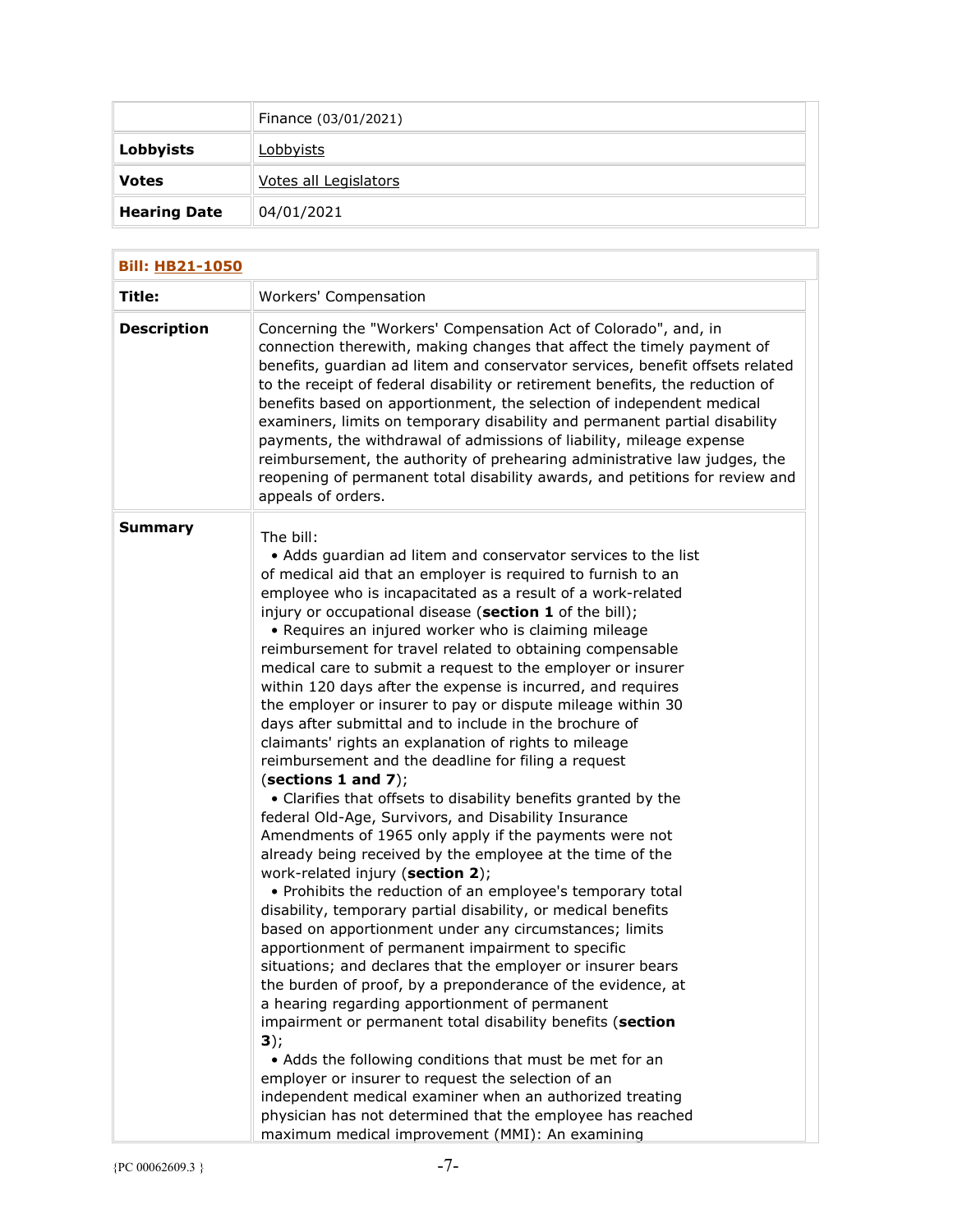|                                          | physician must have examined the employee at least 20<br>months after the date of the injury, have determined that the<br>employee has reached MMI, and have served a written<br>report to the authorized treating physician specifying that<br>the examining physician has determined that the employee<br>has reached MMI; and the authorized treating physician<br>must have responded that the employee has not reached<br>MMI or must have failed to respond within 15 days after<br>service of the report (section 4);<br>• Changes the whole person impairment rating applicable to<br>an injured worker from 25% to 19% for purposes of<br>determining the maximum amount of combined temporary<br>disability and permanent partial disability payments an<br>injured worker may receive (section 5);<br>• Clarifies when benefits and penalties payable to an injured<br>worker are deemed paid (section 6);<br>• Prohibits an employer or insurer from withdrawing an<br>admission of liability when 2 years or more have passed<br>since the date the admission of liability on the issue of<br>compensability was filed, except in cases of fraud (section<br>7);<br>• Prohibits the director of the division of workers'<br>compensation or an administrative law judge from<br>determining issues of compensability or liability unless<br>specific benefits or penalties are awarded or denied at the<br>same time (section 8);<br>• Clarifies the scope of authority of prehearing<br>administrative law judges (section 9);<br>• Increases the threshold amount that an injured worker must<br>earn in order for permanent total disability payments to<br>cease and allows for annual adjustment of the threshold<br>amount starting in 2022 (section 11); and<br>• Clarifies the orders that are subject to review or appeal<br>$(\text{sections } 10 \text{ and } 12).$ |
|------------------------------------------|---------------------------------------------------------------------------------------------------------------------------------------------------------------------------------------------------------------------------------------------------------------------------------------------------------------------------------------------------------------------------------------------------------------------------------------------------------------------------------------------------------------------------------------------------------------------------------------------------------------------------------------------------------------------------------------------------------------------------------------------------------------------------------------------------------------------------------------------------------------------------------------------------------------------------------------------------------------------------------------------------------------------------------------------------------------------------------------------------------------------------------------------------------------------------------------------------------------------------------------------------------------------------------------------------------------------------------------------------------------------------------------------------------------------------------------------------------------------------------------------------------------------------------------------------------------------------------------------------------------------------------------------------------------------------------------------------------------------------------------------------------------------------------------------------------------------------------------------------------------------------------------------|
| <b>Comment</b>                           |                                                                                                                                                                                                                                                                                                                                                                                                                                                                                                                                                                                                                                                                                                                                                                                                                                                                                                                                                                                                                                                                                                                                                                                                                                                                                                                                                                                                                                                                                                                                                                                                                                                                                                                                                                                                                                                                                             |
| <b>Position</b>                          | Monitor                                                                                                                                                                                                                                                                                                                                                                                                                                                                                                                                                                                                                                                                                                                                                                                                                                                                                                                                                                                                                                                                                                                                                                                                                                                                                                                                                                                                                                                                                                                                                                                                                                                                                                                                                                                                                                                                                     |
| <b>Full Text</b>                         | Full Text of Bill                                                                                                                                                                                                                                                                                                                                                                                                                                                                                                                                                                                                                                                                                                                                                                                                                                                                                                                                                                                                                                                                                                                                                                                                                                                                                                                                                                                                                                                                                                                                                                                                                                                                                                                                                                                                                                                                           |
| <b>Fiscal Notes</b>                      | Fiscal Notes (02/16/2021)                                                                                                                                                                                                                                                                                                                                                                                                                                                                                                                                                                                                                                                                                                                                                                                                                                                                                                                                                                                                                                                                                                                                                                                                                                                                                                                                                                                                                                                                                                                                                                                                                                                                                                                                                                                                                                                                   |
| House<br>Committee                       | <b>Business Affairs and Labor</b>                                                                                                                                                                                                                                                                                                                                                                                                                                                                                                                                                                                                                                                                                                                                                                                                                                                                                                                                                                                                                                                                                                                                                                                                                                                                                                                                                                                                                                                                                                                                                                                                                                                                                                                                                                                                                                                           |
| Senate<br>Committee                      |                                                                                                                                                                                                                                                                                                                                                                                                                                                                                                                                                                                                                                                                                                                                                                                                                                                                                                                                                                                                                                                                                                                                                                                                                                                                                                                                                                                                                                                                                                                                                                                                                                                                                                                                                                                                                                                                                             |
| <b>Sponsors</b><br>(House and<br>Senate) | Senate:<br>J. Cooke (R)<br>J. Bridges (D)<br>House:<br>K. Van Winkle (R)<br>M. Gray (D)                                                                                                                                                                                                                                                                                                                                                                                                                                                                                                                                                                                                                                                                                                                                                                                                                                                                                                                                                                                                                                                                                                                                                                                                                                                                                                                                                                                                                                                                                                                                                                                                                                                                                                                                                                                                     |
| Status                                   | House Committee on Business Affairs & Labor Refer Amended to                                                                                                                                                                                                                                                                                                                                                                                                                                                                                                                                                                                                                                                                                                                                                                                                                                                                                                                                                                                                                                                                                                                                                                                                                                                                                                                                                                                                                                                                                                                                                                                                                                                                                                                                                                                                                                |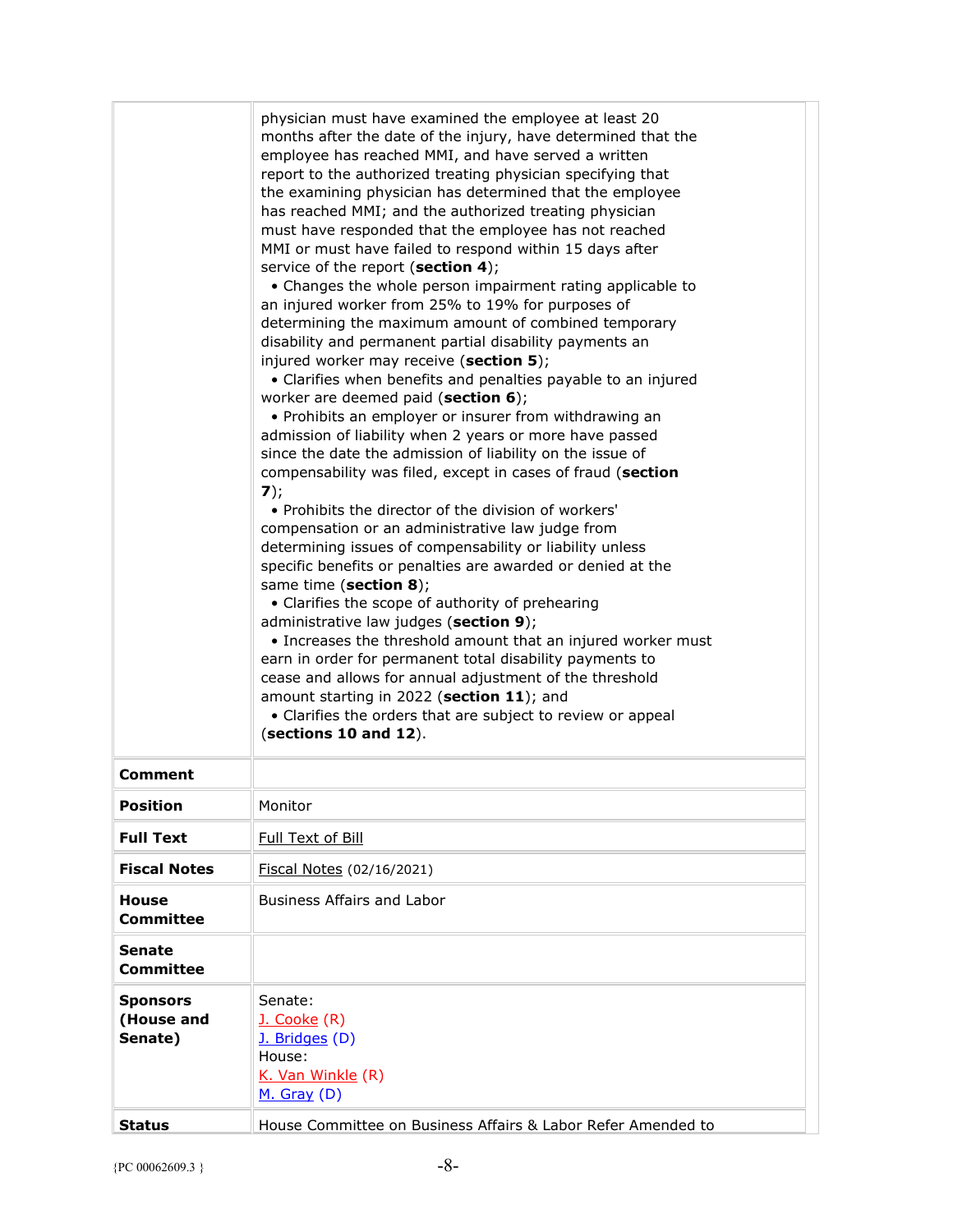|                     | Appropriations (02/24/2021)  |
|---------------------|------------------------------|
| Lobbyists           | <u>Lobbyists</u>             |
| <b>Votes</b>        | <b>Votes all Legislators</b> |
| <b>Hearing Date</b> |                              |

| <b>Bill: HB21-1052</b>                   |                                                                                                                                                                                                                                       |  |
|------------------------------------------|---------------------------------------------------------------------------------------------------------------------------------------------------------------------------------------------------------------------------------------|--|
| Title:                                   | Define Pumped Hydroelectricity As Renewable Energy                                                                                                                                                                                    |  |
| <b>Description</b>                       | Concerning the inclusion of pumped hydroelectric energy generation in the<br>definition of "eligible energy resources" for purposes of meeting Colorado's<br>renewable energy standard.                                               |  |
| <b>Summary</b>                           | The bill removes the existing restriction on pumped hydroelectric<br>facilities as a source of recycled energy, which is included in the<br>definition of an eligible energy resource under the renewable energy<br>standard statute. |  |
| Comment                                  |                                                                                                                                                                                                                                       |  |
| Position                                 | Monitor                                                                                                                                                                                                                               |  |
| <b>Full Text</b>                         | Full Text of Bill                                                                                                                                                                                                                     |  |
| <b>Fiscal Notes</b>                      | Fiscal Notes (03/24/2021)                                                                                                                                                                                                             |  |
| <b>House</b><br><b>Committee</b>         | Energy and Environment                                                                                                                                                                                                                |  |
| <b>Senate</b><br>Committee               | Agriculture and Natural Resources                                                                                                                                                                                                     |  |
| <b>Sponsors</b><br>(House and<br>Senate) | Senate:<br>R. Woodward (R)<br>House:<br>H. McKean (R)                                                                                                                                                                                 |  |
| <b>Status</b>                            | Introduced In Senate - Assigned to Agriculture & Natural<br>Resources (03/18/2021)                                                                                                                                                    |  |
| <b>Lobbyists</b>                         | Lobbyists                                                                                                                                                                                                                             |  |
| <b>Votes</b>                             | <b>Votes all Legislators</b>                                                                                                                                                                                                          |  |
| <b>Hearing Date</b>                      | 04/01/2021                                                                                                                                                                                                                            |  |

| <b>Bill: HB21-1061</b> |                                                                                                  |
|------------------------|--------------------------------------------------------------------------------------------------|
| Title:                 | Residential Land Property Tax Classification                                                     |
| <b>Description</b>     | Concerning the definition of residential land for the purpose of property tax<br>classification. |
| Summary                | The bill modifies the definition of the term residential land for                                |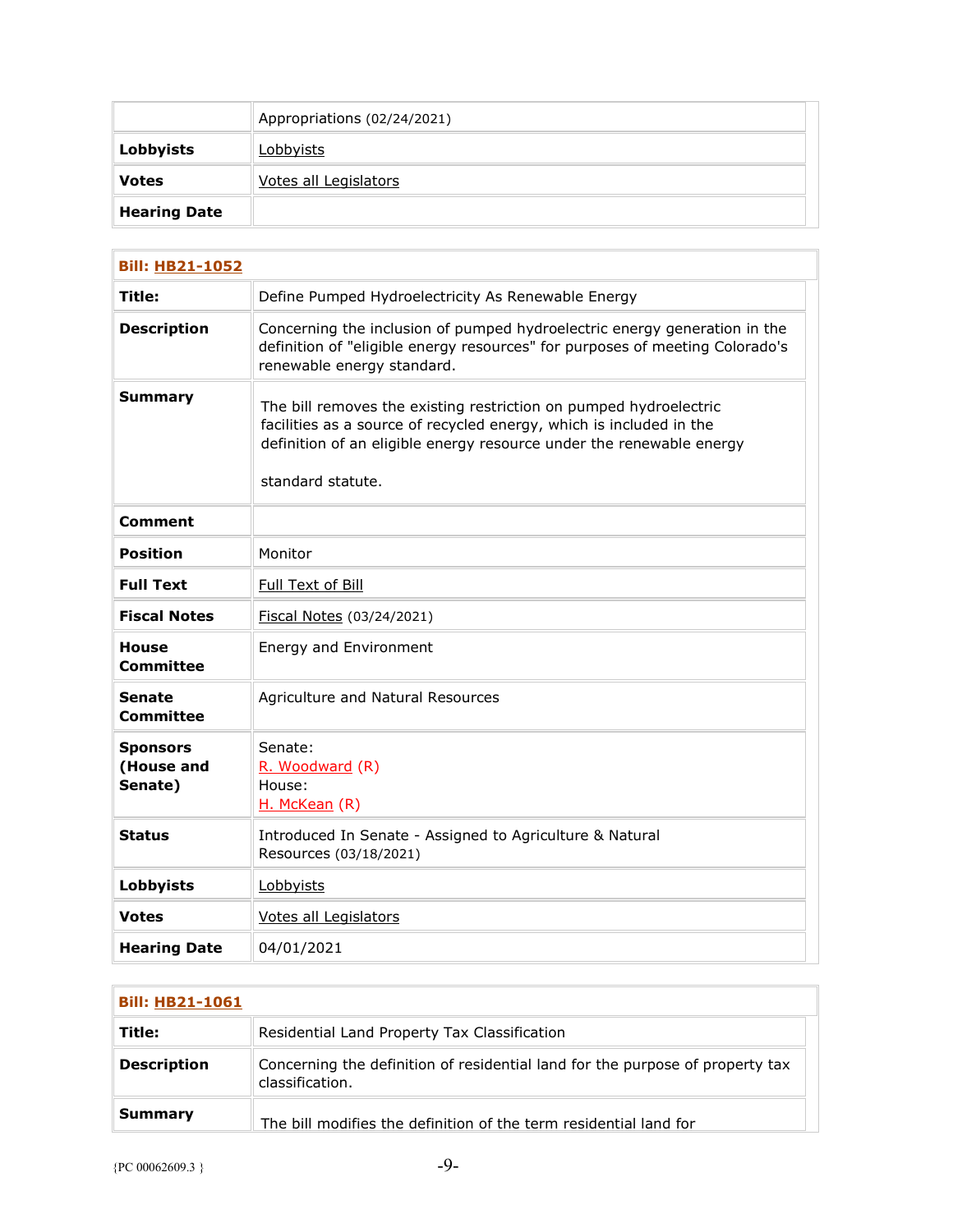|                                          | the purpose of property tax classification. Currently, a parcel of land<br>without a residential improvement is classified as residential land if it is<br>contiguous with a parcel of land under common ownership upon which<br>a residential improvement is located and if it is used as a unit in<br>conjunction with the residential improvements located thereon. The bill<br>modifies classification for this type of parcel by:<br>• Requiring the parcel to have the identical owner as the<br>adjacent parcel based on the record title;<br>• Requiring the parcel to have a related improvement that is<br>essential to the use of a residential improvement located on<br>the identically owned contiguous residential land; and<br>• Specifying that contiguity in this instance is not interrupted<br>by an intervening local service street, alley, or common<br>element in a common-interest community.<br>The bill also removes from the definition parcels of land in a<br>residential subdivision, the exclusive use of which land is established by<br>the ownership of such residential improvements. |
|------------------------------------------|---------------------------------------------------------------------------------------------------------------------------------------------------------------------------------------------------------------------------------------------------------------------------------------------------------------------------------------------------------------------------------------------------------------------------------------------------------------------------------------------------------------------------------------------------------------------------------------------------------------------------------------------------------------------------------------------------------------------------------------------------------------------------------------------------------------------------------------------------------------------------------------------------------------------------------------------------------------------------------------------------------------------------------------------------------------------------------------------------------------------------|
| <b>Comment</b>                           |                                                                                                                                                                                                                                                                                                                                                                                                                                                                                                                                                                                                                                                                                                                                                                                                                                                                                                                                                                                                                                                                                                                           |
| <b>Position</b>                          | Monitor                                                                                                                                                                                                                                                                                                                                                                                                                                                                                                                                                                                                                                                                                                                                                                                                                                                                                                                                                                                                                                                                                                                   |
| <b>Full Text</b>                         | Full Text of Bill                                                                                                                                                                                                                                                                                                                                                                                                                                                                                                                                                                                                                                                                                                                                                                                                                                                                                                                                                                                                                                                                                                         |
| <b>Fiscal Notes</b>                      | Fiscal Notes (02/16/2021)                                                                                                                                                                                                                                                                                                                                                                                                                                                                                                                                                                                                                                                                                                                                                                                                                                                                                                                                                                                                                                                                                                 |
| <b>House</b><br>Committee                | Transportation and Local Government                                                                                                                                                                                                                                                                                                                                                                                                                                                                                                                                                                                                                                                                                                                                                                                                                                                                                                                                                                                                                                                                                       |
| Senate<br><b>Committee</b>               | Local Government                                                                                                                                                                                                                                                                                                                                                                                                                                                                                                                                                                                                                                                                                                                                                                                                                                                                                                                                                                                                                                                                                                          |
| <b>Sponsors</b><br>(House and<br>Senate) | Senate:<br>$C.$ Hansen $(D)$<br>House:<br>$M.$ Gray (D)                                                                                                                                                                                                                                                                                                                                                                                                                                                                                                                                                                                                                                                                                                                                                                                                                                                                                                                                                                                                                                                                   |
| <b>Status</b>                            | Introduced In Senate - Assigned to Local Government (03/10/2021)                                                                                                                                                                                                                                                                                                                                                                                                                                                                                                                                                                                                                                                                                                                                                                                                                                                                                                                                                                                                                                                          |
| Lobbyists                                | Lobbyists                                                                                                                                                                                                                                                                                                                                                                                                                                                                                                                                                                                                                                                                                                                                                                                                                                                                                                                                                                                                                                                                                                                 |
| <b>Votes</b>                             | Votes all Legislators                                                                                                                                                                                                                                                                                                                                                                                                                                                                                                                                                                                                                                                                                                                                                                                                                                                                                                                                                                                                                                                                                                     |
| <b>Hearing Date</b>                      | 03/30/2021                                                                                                                                                                                                                                                                                                                                                                                                                                                                                                                                                                                                                                                                                                                                                                                                                                                                                                                                                                                                                                                                                                                |

| <b>Bill: HB21-1071</b> |                                                                                                                                                                                                                                                                                                                                                                                                                                                |
|------------------------|------------------------------------------------------------------------------------------------------------------------------------------------------------------------------------------------------------------------------------------------------------------------------------------------------------------------------------------------------------------------------------------------------------------------------------------------|
| Title:                 | Ranked Choice Voting In Nonpartisan Elections                                                                                                                                                                                                                                                                                                                                                                                                  |
| <b>Description</b>     | Concerning the use of ranked choice voting in nonpartisan elections.                                                                                                                                                                                                                                                                                                                                                                           |
| Summary                | Beginning in 2023, the bill allows a municipality to refer a<br>municipal election using instant runoff voting to be conducted as part of<br>a coordinated election. The secretary of state is required to promulgate<br>rules establishing the minimum system requirements and specifications<br>for a voting system to be used in an election using instant runoff voting<br>by March 31, 2022. After March 31, 2022, a system that has been |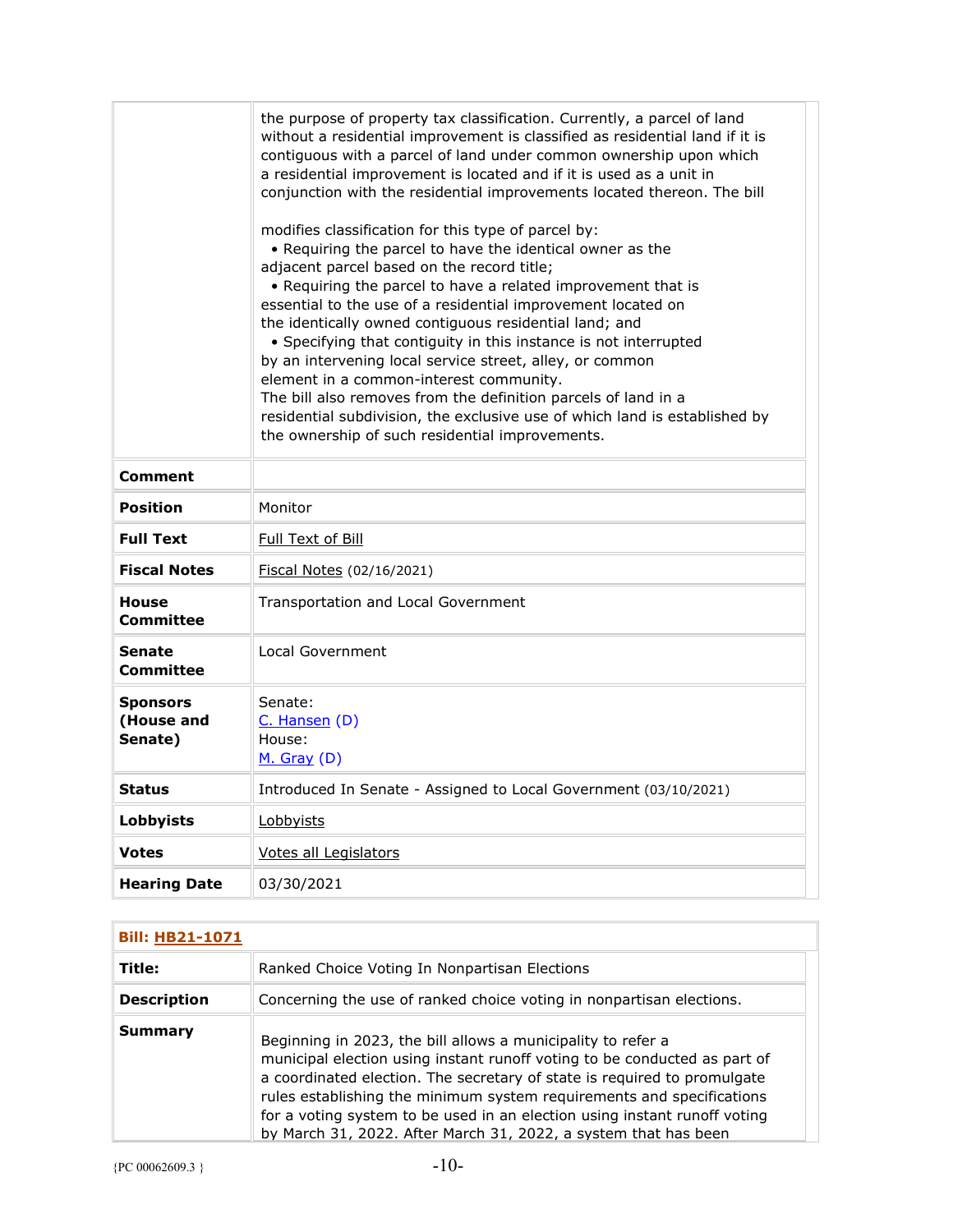|                                  | tested                                                                                                                                                                                                                                                                                                                                                                                                                                                                                                                                                                                                                                                                                                                                                                                                                                                                                                                                                                                                                                                                                                                                                                                                                                                             |
|----------------------------------|--------------------------------------------------------------------------------------------------------------------------------------------------------------------------------------------------------------------------------------------------------------------------------------------------------------------------------------------------------------------------------------------------------------------------------------------------------------------------------------------------------------------------------------------------------------------------------------------------------------------------------------------------------------------------------------------------------------------------------------------------------------------------------------------------------------------------------------------------------------------------------------------------------------------------------------------------------------------------------------------------------------------------------------------------------------------------------------------------------------------------------------------------------------------------------------------------------------------------------------------------------------------|
|                                  | and satisfies the standards promulgated by the secretary of state may<br>be                                                                                                                                                                                                                                                                                                                                                                                                                                                                                                                                                                                                                                                                                                                                                                                                                                                                                                                                                                                                                                                                                                                                                                                        |
|                                  | submitted for certification for use in an election using instant runoff<br>voting. If the secretary of state certifies a system, the secretary is<br>required                                                                                                                                                                                                                                                                                                                                                                                                                                                                                                                                                                                                                                                                                                                                                                                                                                                                                                                                                                                                                                                                                                      |
|                                  | to negotiate and purchase, if possible, a single annual statewide license<br>with the provider to allow each county that uses the voting system to<br>conduct elections using instant runoff voting.                                                                                                                                                                                                                                                                                                                                                                                                                                                                                                                                                                                                                                                                                                                                                                                                                                                                                                                                                                                                                                                               |
|                                  | On and after January 1, 2023, a statutory city or town or home rule<br>municipality that has taken formal action to conduct an election using<br>instant runoff voting may refer the election to be conducted as part of a<br>coordinated election by providing written notice to the county clerk and<br>recorder. If the county uses a voting system that is certified for use in<br>an                                                                                                                                                                                                                                                                                                                                                                                                                                                                                                                                                                                                                                                                                                                                                                                                                                                                          |
|                                  | election using instant runoff voting, the county clerk and recorder must<br>conduct the election as part of the coordinated election. The municipality<br>referring the election is responsible for any reasonable additional costs                                                                                                                                                                                                                                                                                                                                                                                                                                                                                                                                                                                                                                                                                                                                                                                                                                                                                                                                                                                                                                |
|                                  | the<br>county incurs as a result of conducting an instant runoff voting election.<br>If the referring municipality is located in more than one county, the<br>counties are required to conduct the election using instant runoff voting<br>only if each county receives timely notice, each county uses a voting<br>system certified for such use, and the data from all the counties' voting<br>systems can be tabulated together in accordance with rules promulgated<br>by the secretary of state for conducting instant runoff elections across<br>multiple counties. The counties and the municipality are required to<br>enter<br>into an agreement for the conduct of the election, which must specify<br>the<br>procedures for the county canvass boards to canvass the election.<br>For any instant runoff voting election conducted as part of a<br>coordinated election, the secretary of state is the designated election<br>official responsible for tabulating and reporting the results. The<br>secretary<br>of state is required, by December 31, 2022, to promulgate rules related<br>to<br>instant runoff voting elections including the procedures for conducting<br>logic and accuracy tests and risk limiting audits, and for the tabulation, |
|                                  | reporting, and canvassing of results.                                                                                                                                                                                                                                                                                                                                                                                                                                                                                                                                                                                                                                                                                                                                                                                                                                                                                                                                                                                                                                                                                                                                                                                                                              |
| <b>Comment</b>                   |                                                                                                                                                                                                                                                                                                                                                                                                                                                                                                                                                                                                                                                                                                                                                                                                                                                                                                                                                                                                                                                                                                                                                                                                                                                                    |
| <b>Position</b>                  | Monitor                                                                                                                                                                                                                                                                                                                                                                                                                                                                                                                                                                                                                                                                                                                                                                                                                                                                                                                                                                                                                                                                                                                                                                                                                                                            |
| <b>Full Text</b>                 | Full Text of Bill                                                                                                                                                                                                                                                                                                                                                                                                                                                                                                                                                                                                                                                                                                                                                                                                                                                                                                                                                                                                                                                                                                                                                                                                                                                  |
| <b>Fiscal Notes</b>              | Fiscal Notes (03/19/2021)                                                                                                                                                                                                                                                                                                                                                                                                                                                                                                                                                                                                                                                                                                                                                                                                                                                                                                                                                                                                                                                                                                                                                                                                                                          |
| <b>House</b><br><b>Committee</b> | State, Civic, Military and Veterans Affairs                                                                                                                                                                                                                                                                                                                                                                                                                                                                                                                                                                                                                                                                                                                                                                                                                                                                                                                                                                                                                                                                                                                                                                                                                        |
| <b>Senate</b><br>Committee       |                                                                                                                                                                                                                                                                                                                                                                                                                                                                                                                                                                                                                                                                                                                                                                                                                                                                                                                                                                                                                                                                                                                                                                                                                                                                    |
| <b>Sponsors</b>                  | Senate:                                                                                                                                                                                                                                                                                                                                                                                                                                                                                                                                                                                                                                                                                                                                                                                                                                                                                                                                                                                                                                                                                                                                                                                                                                                            |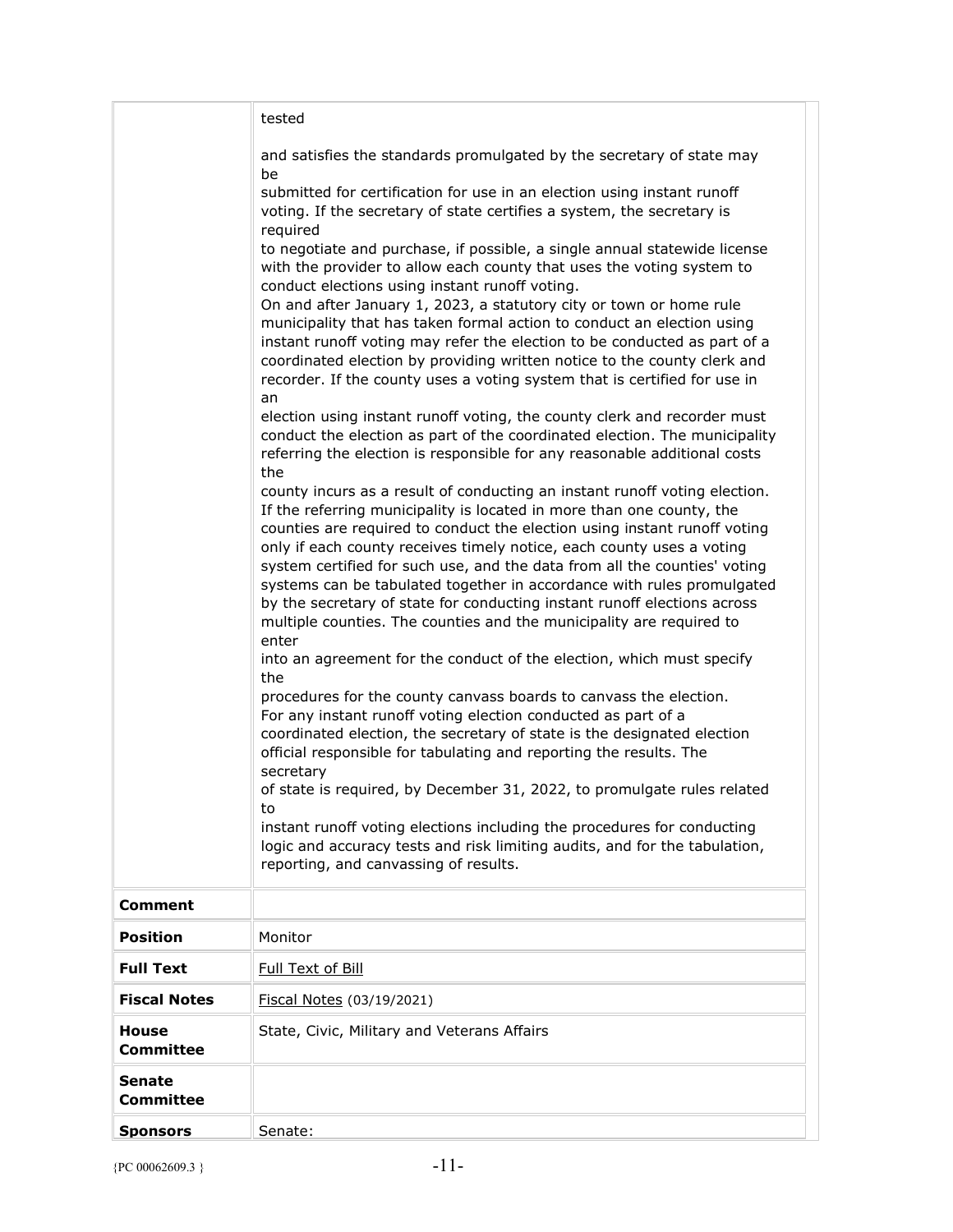| (House and<br>Senate) | F. Winter (D)<br>S. Fenberg (D)<br>House:<br><b>J.</b> Arndt (D)<br>C. Kennedy (D) |
|-----------------------|------------------------------------------------------------------------------------|
| <b>Status</b>         | House Committee on Finance Refer Amended to Appropriations (03/11/2021)            |
| Lobbyists             | Lobbyists                                                                          |
| <b>Votes</b>          | Votes all Legislators                                                              |
| <b>Hearing Date</b>   |                                                                                    |

| <b>Bill: HB21-1077</b>        |                                                                                                                                                                                                                                                                                                                                                                                                                                                                                                                                                                                                                                                                                                                                                                                                                                                                                                                                                                                                                                                      |
|-------------------------------|------------------------------------------------------------------------------------------------------------------------------------------------------------------------------------------------------------------------------------------------------------------------------------------------------------------------------------------------------------------------------------------------------------------------------------------------------------------------------------------------------------------------------------------------------------------------------------------------------------------------------------------------------------------------------------------------------------------------------------------------------------------------------------------------------------------------------------------------------------------------------------------------------------------------------------------------------------------------------------------------------------------------------------------------------|
| Title:                        | Legislative Oversight Committee Concerning Tax Policy                                                                                                                                                                                                                                                                                                                                                                                                                                                                                                                                                                                                                                                                                                                                                                                                                                                                                                                                                                                                |
| <b>Description</b>            | Concerning the creation of the legislative oversight committee concerning<br>tax policy.                                                                                                                                                                                                                                                                                                                                                                                                                                                                                                                                                                                                                                                                                                                                                                                                                                                                                                                                                             |
| <b>Summary</b>                | The bill creates the legislative oversight committee concerning tax<br>policy (committee) and the associated task force (task force).<br>The committee is required to review the policy considerations<br>contained in the tax expenditure evaluations prepared by the state<br>auditor<br>and is responsible for the oversight of the task force. The committee<br>may<br>recommend legislative changes that are treated as bills recommended<br>by<br>an interim legislative committee.<br>The task force is required to study tax policy and develop and<br>propose for committee consideration any modifications to the current<br>system of state and local taxation.<br>The task force is also authorized, upon request by a committee<br>member, to provide evidence-based feedback on the potential benefits<br>or<br>consequences of a legislative or other policy proposal not directly<br>affiliated with or generated by the task force, including any bill or<br>resolution introduced by the general assembly that affects tax policy. |
| <b>Comment</b>                |                                                                                                                                                                                                                                                                                                                                                                                                                                                                                                                                                                                                                                                                                                                                                                                                                                                                                                                                                                                                                                                      |
| <b>Position</b>               | Monitor                                                                                                                                                                                                                                                                                                                                                                                                                                                                                                                                                                                                                                                                                                                                                                                                                                                                                                                                                                                                                                              |
| <b>Full Text</b>              | Full Text of Bill                                                                                                                                                                                                                                                                                                                                                                                                                                                                                                                                                                                                                                                                                                                                                                                                                                                                                                                                                                                                                                    |
| <b>Fiscal Notes</b>           | Fiscal Notes (02/24/2021)                                                                                                                                                                                                                                                                                                                                                                                                                                                                                                                                                                                                                                                                                                                                                                                                                                                                                                                                                                                                                            |
| <b>House</b><br>Committee     | Finance                                                                                                                                                                                                                                                                                                                                                                                                                                                                                                                                                                                                                                                                                                                                                                                                                                                                                                                                                                                                                                              |
| Senate<br>Committee           |                                                                                                                                                                                                                                                                                                                                                                                                                                                                                                                                                                                                                                                                                                                                                                                                                                                                                                                                                                                                                                                      |
| <b>Sponsors</b><br>(House and | Senate:                                                                                                                                                                                                                                                                                                                                                                                                                                                                                                                                                                                                                                                                                                                                                                                                                                                                                                                                                                                                                                              |

Ē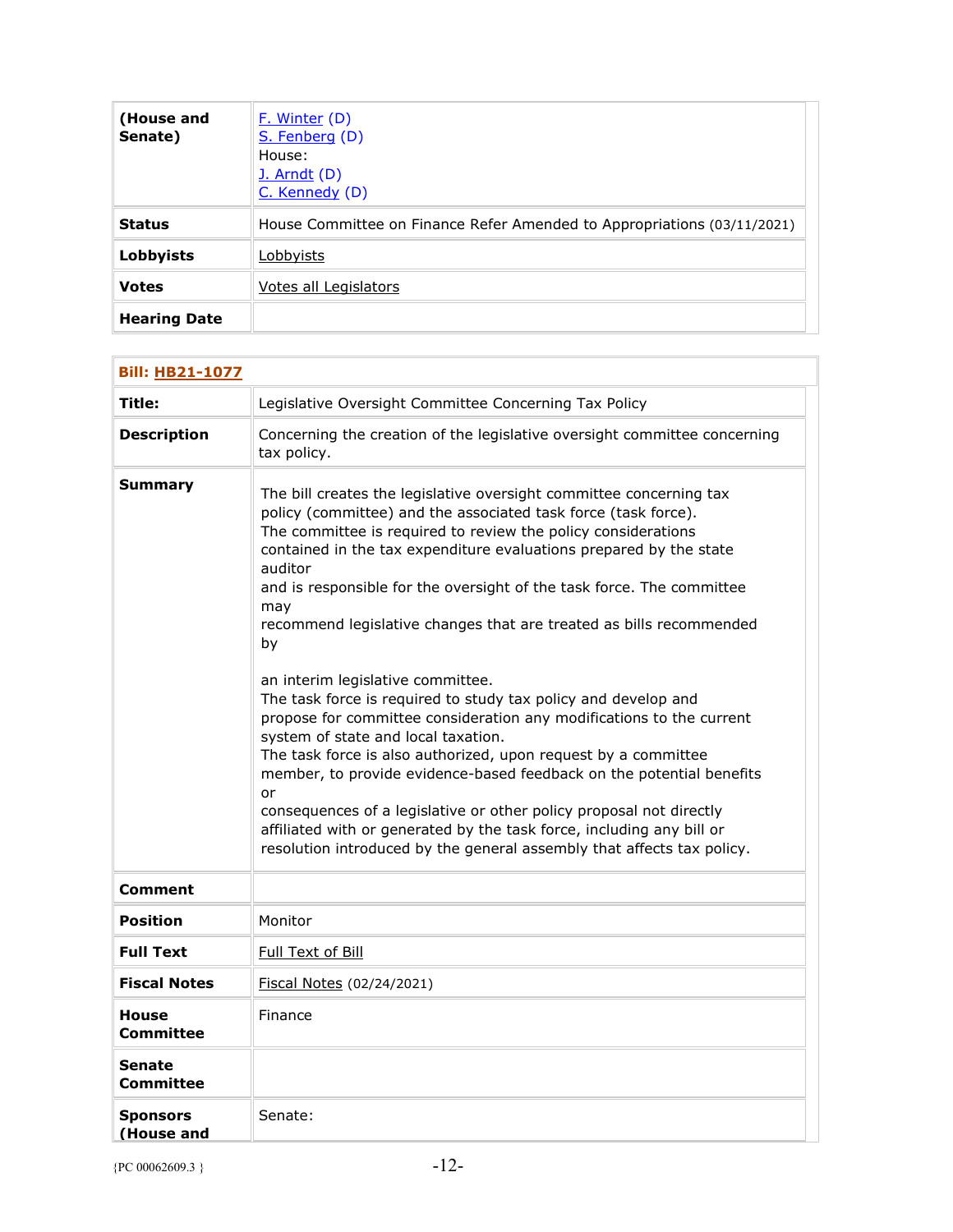| Senate)             | House:<br>A. Benavidez (D)<br><b>S. Bird (D)</b>                        |
|---------------------|-------------------------------------------------------------------------|
| <b>Status</b>       | House Committee on Finance Refer Amended to Appropriations (03/17/2021) |
| <b>Lobbyists</b>    | Lobbyists                                                               |
| <b>Votes</b>        | Votes all Legislators                                                   |
| <b>Hearing Date</b> |                                                                         |

| <b>Bill: HB21-1086</b>                   |                                                                                                                                                                                                                                                                                                                                                                                                                                                                                                                           |
|------------------------------------------|---------------------------------------------------------------------------------------------------------------------------------------------------------------------------------------------------------------------------------------------------------------------------------------------------------------------------------------------------------------------------------------------------------------------------------------------------------------------------------------------------------------------------|
| Title:                                   | Voter Proof Of Citizenship Requirement                                                                                                                                                                                                                                                                                                                                                                                                                                                                                    |
| <b>Description</b>                       | Concerning requirements to provide proof of citizenship to vote.                                                                                                                                                                                                                                                                                                                                                                                                                                                          |
| Summary                                  | The bill provides that only an elector who has provided proof of<br>citizenship can vote in an election. Registered electors who have<br>presented a county clerk and recorder with proof of citizenship receive<br>regular mail ballots. All other registered electors receive provisional mail<br>ballots. Electors who receive provisional mail ballots must present those<br>ballots at the county clerk and recorder's office and must provide proof<br>οf<br>citizenship at the county clerk and recorder's office. |
|                                          | The bill also ensures that only voters who have provided proof of<br>citizenship can cast a regular in-person ballot.<br>Finally, the bill requires the computerized statewide voter<br>registration list maintained by the secretary of state to note whether an<br>elector has shown proof of citizenship.                                                                                                                                                                                                              |
| Comment                                  |                                                                                                                                                                                                                                                                                                                                                                                                                                                                                                                           |
| Position                                 | Monitor                                                                                                                                                                                                                                                                                                                                                                                                                                                                                                                   |
| <b>Full Text</b>                         | Full Text of Bill                                                                                                                                                                                                                                                                                                                                                                                                                                                                                                         |
| <b>Fiscal Notes</b>                      | Fiscal Notes (02/24/2021)                                                                                                                                                                                                                                                                                                                                                                                                                                                                                                 |
| <b>House</b><br>Committee                | State, Civic, Military and Veterans Affairs                                                                                                                                                                                                                                                                                                                                                                                                                                                                               |
| Senate<br>Committee                      |                                                                                                                                                                                                                                                                                                                                                                                                                                                                                                                           |
| <b>Sponsors</b><br>(House and<br>Senate) | Senate:<br>House:<br>$S.$ Luck $(R)$                                                                                                                                                                                                                                                                                                                                                                                                                                                                                      |
| Status                                   | Introduced In House - Assigned to State, Civic, Military, & Veterans<br>Affairs (02/16/2021)                                                                                                                                                                                                                                                                                                                                                                                                                              |
| <b>Lobbyists</b>                         | Lobbyists                                                                                                                                                                                                                                                                                                                                                                                                                                                                                                                 |
| <b>Votes</b>                             | Votes all Legislators                                                                                                                                                                                                                                                                                                                                                                                                                                                                                                     |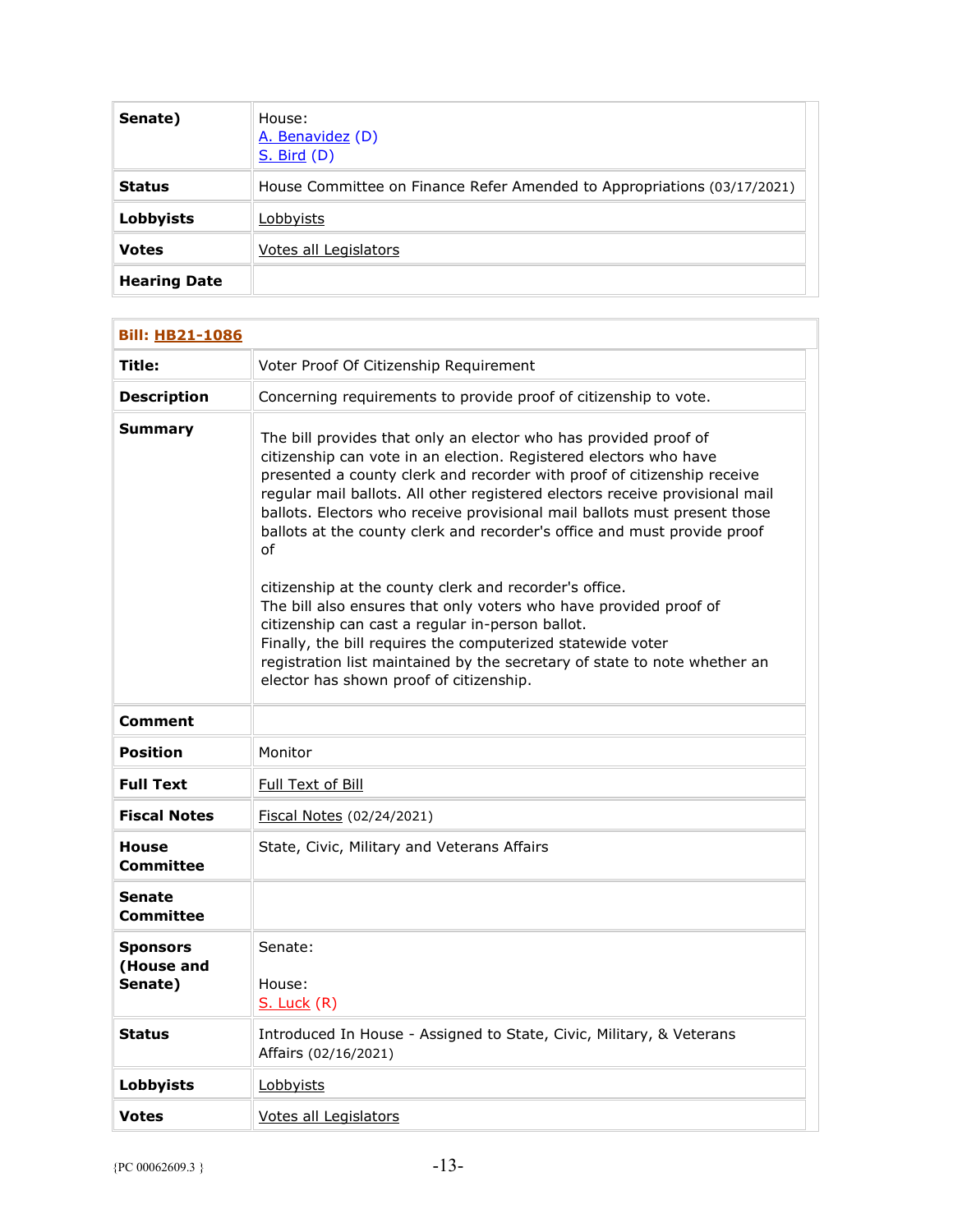## **Hearing Date** 03/29/2021

| <b>Bill: HB21-1095</b>                   |                                                                                                                                                                                                                                                                                                                                                                                                                                                                                                                                                                                                                                                                                                                                                                                                                                                                                                                                                                                                                                                                                                                                                                                                                                                                                                                                                                                                                                                                                                                                        |  |
|------------------------------------------|----------------------------------------------------------------------------------------------------------------------------------------------------------------------------------------------------------------------------------------------------------------------------------------------------------------------------------------------------------------------------------------------------------------------------------------------------------------------------------------------------------------------------------------------------------------------------------------------------------------------------------------------------------------------------------------------------------------------------------------------------------------------------------------------------------------------------------------------------------------------------------------------------------------------------------------------------------------------------------------------------------------------------------------------------------------------------------------------------------------------------------------------------------------------------------------------------------------------------------------------------------------------------------------------------------------------------------------------------------------------------------------------------------------------------------------------------------------------------------------------------------------------------------------|--|
| Title:                                   | 811 Locate Exemption For County Road Maintenance                                                                                                                                                                                                                                                                                                                                                                                                                                                                                                                                                                                                                                                                                                                                                                                                                                                                                                                                                                                                                                                                                                                                                                                                                                                                                                                                                                                                                                                                                       |  |
| <b>Description</b>                       | Concerning excavation notification requirements for underground facility<br>location in connection with county road maintenance, and, in connection<br>therewith, specifying that excavation does not include routine or emergency<br>maintenance of right-of-way on county-owned gravel or dirt roads that does<br>not lower the existing grade or elevation of the road, shoulder, and ditches<br>and that does not disturb more than six inches in depth during maintenance<br>operations.                                                                                                                                                                                                                                                                                                                                                                                                                                                                                                                                                                                                                                                                                                                                                                                                                                                                                                                                                                                                                                          |  |
| <b>Summary</b>                           | Current law requires an individual or entity to notify the statewide<br>notification association of all owners and operators of underground<br>facilities of its intent to engage in excavation so that any underground<br>facilities that the excavation might affect, such as water and sewer<br>pipes,<br>gas lines, and electric or cable lines, can be located and marked before<br>excavation begins. Underground facilities are often located beneath<br>county gravel and dirt roads, normally at a depth of at least 18 inches<br>below the road surface. Counties maintain the profile and surface<br>condition of such county roads and county road rights-of-way by<br>engaging in routine and emergency maintenance activities that do not<br>disturb more than 6 inches in depth. These maintenance activities<br>currently trigger the excavation notification requirement, and the related<br>requirement that the location of underground facilities be marked, even<br>though they occur above the levels where underground facilities are<br>located. To prevent such activities from triggering the excavation<br>notification requirement, the bill specifies that excavation does not<br>include routine or emergency maintenance of right-of-way on<br>county-owned gravel or dirt roads performed by county employees that:<br>. Does not lower the existing grade or elevation of the road,<br>shoulder, and ditches; and<br>• Does not disturb more than 6 inches in depth during<br>maintenance operations. |  |
| <b>Comment</b>                           |                                                                                                                                                                                                                                                                                                                                                                                                                                                                                                                                                                                                                                                                                                                                                                                                                                                                                                                                                                                                                                                                                                                                                                                                                                                                                                                                                                                                                                                                                                                                        |  |
| <b>Position</b>                          | Monitor                                                                                                                                                                                                                                                                                                                                                                                                                                                                                                                                                                                                                                                                                                                                                                                                                                                                                                                                                                                                                                                                                                                                                                                                                                                                                                                                                                                                                                                                                                                                |  |
| <b>Full Text</b>                         | Full Text of Bill                                                                                                                                                                                                                                                                                                                                                                                                                                                                                                                                                                                                                                                                                                                                                                                                                                                                                                                                                                                                                                                                                                                                                                                                                                                                                                                                                                                                                                                                                                                      |  |
| <b>Fiscal Notes</b>                      | Fiscal Notes (03/05/2021)                                                                                                                                                                                                                                                                                                                                                                                                                                                                                                                                                                                                                                                                                                                                                                                                                                                                                                                                                                                                                                                                                                                                                                                                                                                                                                                                                                                                                                                                                                              |  |
| <b>House</b><br><b>Committee</b>         | Transportation and Local Government                                                                                                                                                                                                                                                                                                                                                                                                                                                                                                                                                                                                                                                                                                                                                                                                                                                                                                                                                                                                                                                                                                                                                                                                                                                                                                                                                                                                                                                                                                    |  |
| <b>Senate</b><br><b>Committee</b>        |                                                                                                                                                                                                                                                                                                                                                                                                                                                                                                                                                                                                                                                                                                                                                                                                                                                                                                                                                                                                                                                                                                                                                                                                                                                                                                                                                                                                                                                                                                                                        |  |
| <b>Sponsors</b><br>(House and<br>Senate) | Senate:<br><b>J. Ginal (D)</b><br>R. Woodward (R)<br>House:                                                                                                                                                                                                                                                                                                                                                                                                                                                                                                                                                                                                                                                                                                                                                                                                                                                                                                                                                                                                                                                                                                                                                                                                                                                                                                                                                                                                                                                                            |  |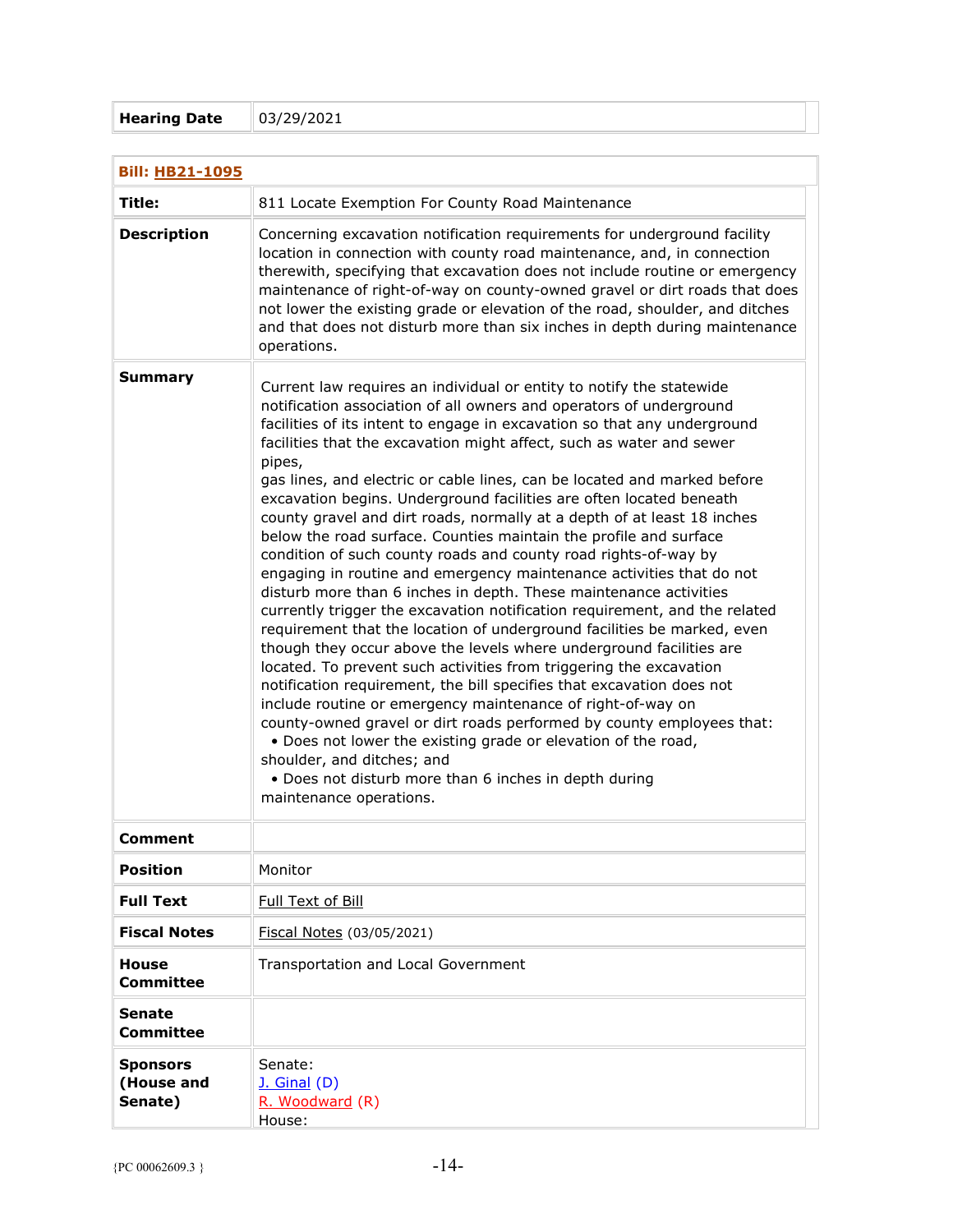|                     | M. Baisley (R)<br>$C.$ Kipp $(D)$                                                   |
|---------------------|-------------------------------------------------------------------------------------|
| <b>Status</b>       | Introduced In House - Assigned to Transportation & Local<br>Government (02/16/2021) |
| Lobbyists           | Lobbyists                                                                           |
| <b>Votes</b>        | Votes all Legislators                                                               |
| <b>Hearing Date</b> | 03/30/2021                                                                          |

| <b>Bill: HB21-1100</b>                   |                                                                                                                                                                                                                                                                                                                                                                                                                                                                                                                                                                                                                                                                                                                                                                                                                                                                                                                                                     |
|------------------------------------------|-----------------------------------------------------------------------------------------------------------------------------------------------------------------------------------------------------------------------------------------------------------------------------------------------------------------------------------------------------------------------------------------------------------------------------------------------------------------------------------------------------------------------------------------------------------------------------------------------------------------------------------------------------------------------------------------------------------------------------------------------------------------------------------------------------------------------------------------------------------------------------------------------------------------------------------------------------|
| <b>Title:</b>                            | Electronic Filing Of Documents With Governmental Entities                                                                                                                                                                                                                                                                                                                                                                                                                                                                                                                                                                                                                                                                                                                                                                                                                                                                                           |
| <b>Description</b>                       | Concerning the ability to file documents electronically with governmental<br>entities.                                                                                                                                                                                                                                                                                                                                                                                                                                                                                                                                                                                                                                                                                                                                                                                                                                                              |
| Summary                                  | The bill requires a governmental entity to establish an electronic<br>filing option by January 1, 2022, for each document required or allowed<br>to be filed with the governmental entity. A governmental entity includes<br>each principal department of the state and each county, and any<br>agency,<br>department, board, or division thereof. The electronic filing option may<br>include accepting a scanned copy of the original document by email or<br>through a secure file transfer system. The electronic filing option must<br>comply with existing requirements for a governmental entity to have<br>reasonable security practices in place if the governmental entity receives<br>or maintains personal identifying information. The governmental entity<br>is not authorized to require a filing to be made only by electronic filing<br>if the department does not have authority under other law to require<br>electronic filing. |
| <b>Comment</b>                           |                                                                                                                                                                                                                                                                                                                                                                                                                                                                                                                                                                                                                                                                                                                                                                                                                                                                                                                                                     |
| <b>Position</b>                          | Monitor                                                                                                                                                                                                                                                                                                                                                                                                                                                                                                                                                                                                                                                                                                                                                                                                                                                                                                                                             |
| <b>Full Text</b>                         | Full Text of Bill                                                                                                                                                                                                                                                                                                                                                                                                                                                                                                                                                                                                                                                                                                                                                                                                                                                                                                                                   |
| <b>Fiscal Notes</b>                      | Fiscal Notes (03/17/2021)                                                                                                                                                                                                                                                                                                                                                                                                                                                                                                                                                                                                                                                                                                                                                                                                                                                                                                                           |
| <b>House</b><br><b>Committee</b>         | Finance                                                                                                                                                                                                                                                                                                                                                                                                                                                                                                                                                                                                                                                                                                                                                                                                                                                                                                                                             |
| Senate<br>Committee                      |                                                                                                                                                                                                                                                                                                                                                                                                                                                                                                                                                                                                                                                                                                                                                                                                                                                                                                                                                     |
| <b>Sponsors</b><br>(House and<br>Senate) | Senate:<br>J. Bridges (D)<br>House:<br>M. Soper (R)                                                                                                                                                                                                                                                                                                                                                                                                                                                                                                                                                                                                                                                                                                                                                                                                                                                                                                 |
| <b>Status</b>                            | Introduced In House - Assigned to Finance (02/16/2021)                                                                                                                                                                                                                                                                                                                                                                                                                                                                                                                                                                                                                                                                                                                                                                                                                                                                                              |
| <b>Lobbyists</b>                         | Lobbyists                                                                                                                                                                                                                                                                                                                                                                                                                                                                                                                                                                                                                                                                                                                                                                                                                                                                                                                                           |
| <b>Votes</b>                             | Votes all Legislators                                                                                                                                                                                                                                                                                                                                                                                                                                                                                                                                                                                                                                                                                                                                                                                                                                                                                                                               |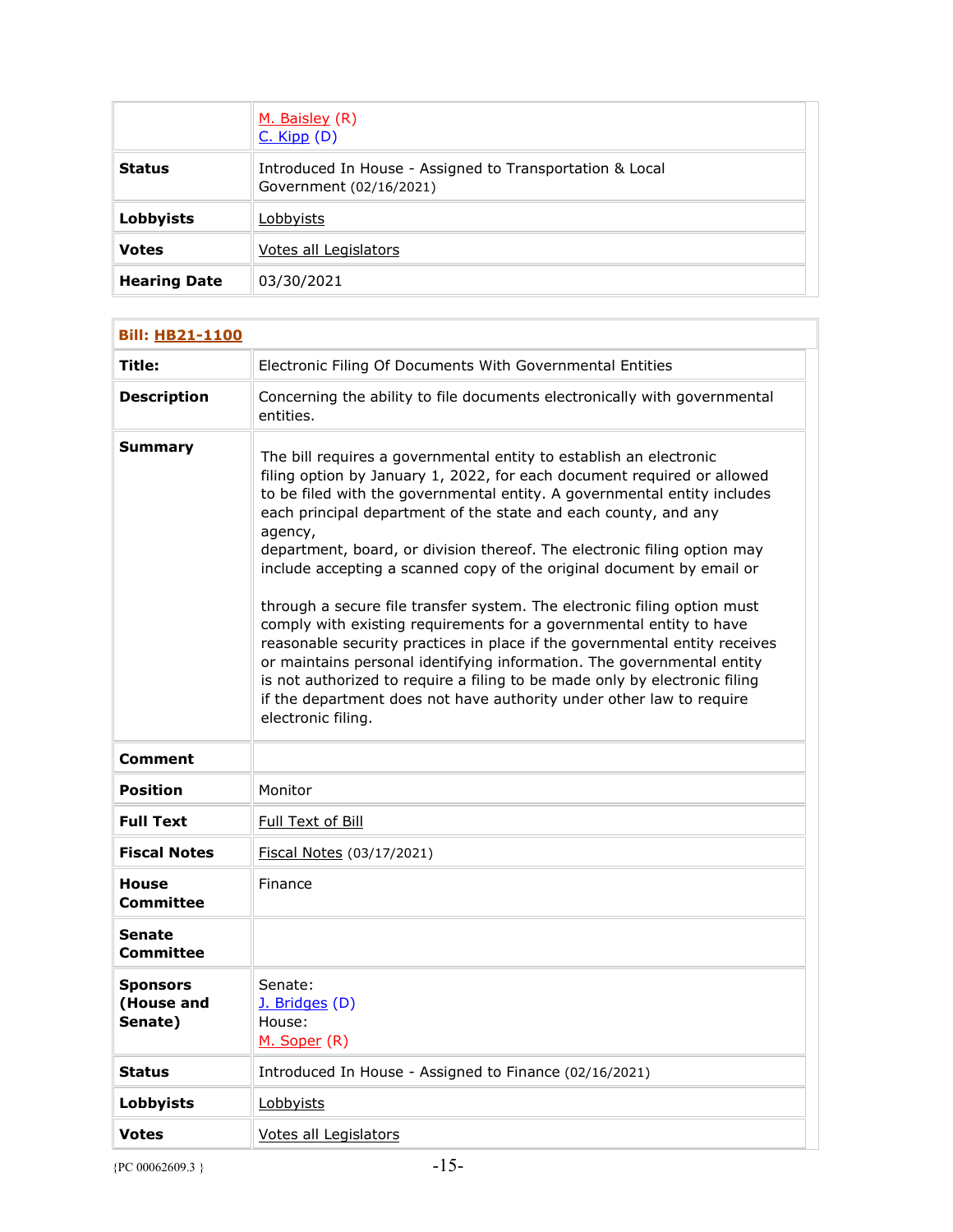| <b>Bill: HB21-1105</b> |                                                                                                                                                                                                                                                                                                                                                                                                                                                                                                                                                                                                                                                                                                                                                                                                                                                                                                                                                                                                                                                                                                                                                                                                                                           |
|------------------------|-------------------------------------------------------------------------------------------------------------------------------------------------------------------------------------------------------------------------------------------------------------------------------------------------------------------------------------------------------------------------------------------------------------------------------------------------------------------------------------------------------------------------------------------------------------------------------------------------------------------------------------------------------------------------------------------------------------------------------------------------------------------------------------------------------------------------------------------------------------------------------------------------------------------------------------------------------------------------------------------------------------------------------------------------------------------------------------------------------------------------------------------------------------------------------------------------------------------------------------------|
| Title:                 | Low-income Utility Payment Assistance Contributions                                                                                                                                                                                                                                                                                                                                                                                                                                                                                                                                                                                                                                                                                                                                                                                                                                                                                                                                                                                                                                                                                                                                                                                       |
| <b>Description</b>     | Concerning utility customers' financial contributions for low-income utility<br>assistance.                                                                                                                                                                                                                                                                                                                                                                                                                                                                                                                                                                                                                                                                                                                                                                                                                                                                                                                                                                                                                                                                                                                                               |
| <b>Summary</b>         | Section 1 of the bill removes the low-income energy assistance<br>program administered by Energy Outreach Colorado (EOC) from the<br>grant program reserve funded by tier 2 severance tax operational fund<br>money.<br>Section 2 clarifies that the definition of a low-income utility<br>customer, with regard to the public utilities commission's (PUC)                                                                                                                                                                                                                                                                                                                                                                                                                                                                                                                                                                                                                                                                                                                                                                                                                                                                               |
|                        | consideration of a preference or advantage that a gas or electric utility<br>grants a low-income utility customer, means a utility customer who<br>meets<br>the Colorado department of human services' income eligibility criteria.<br>Sections 3 and 4 make modifications to the legislative commission<br>on low-income energy assistance, wherein section 3 expands the<br>commission's scope to include water utility assistance and section 4<br>reduces the composition of the commission from 11 members to 7<br>members. Section 4 also requires the commission to:<br>• Advise the Colorado energy office (office) on grants<br>awarded from the federal department of energy regarding<br>the office's weatherization assistance program;<br>• Advise water utilities that provide their customers with<br>utility assistance and efficiency programs; and<br>. Review EOC's annual budget that it submits to the PUC<br>regarding the use of funding for utility bill payment<br>assistance.<br>Sections 5, 6, and 8 to 10 concern the creation of an energy<br>assistance system benefit charge, which is a mandatory monthly charge<br>that investor-owned electric and gas utilities are required to collect from           |
|                        | their customers. The initial amount of the charge per customer is \$1 for<br>electric service provided and \$1 for natural gas service provided, but the<br>PUC may adopt rules to modify the amount of the charge, so long as the<br>charge is at least \$1 per service provided. Investor-owned utilities are<br>required to remit the charges collected to EOC to help finance the direct<br>utility bill payment assistance and energy retrofit programs that EOC<br>administers for low-income households.<br>Sections 7 and 11 concern voluntary, opt-in charges that a water<br>utility may offer its customers to help finance the water utility bill<br>payment assistance program that EOC administers. Alternatively, a<br>water<br>utility may implement its own water utility bill payment assistance<br>program.<br>Section 12 requires EOC and the office, when installing energy<br>retrofits for low-income households, to prioritize customer savings,<br>emission reductions, and improving indoor air quality.<br>Section 13 governs reporting requirements for EOC regarding the<br>mandatory monthly energy assistance system benefit charge and<br>voluntary, opt-in monthly water utility bill payment assistance |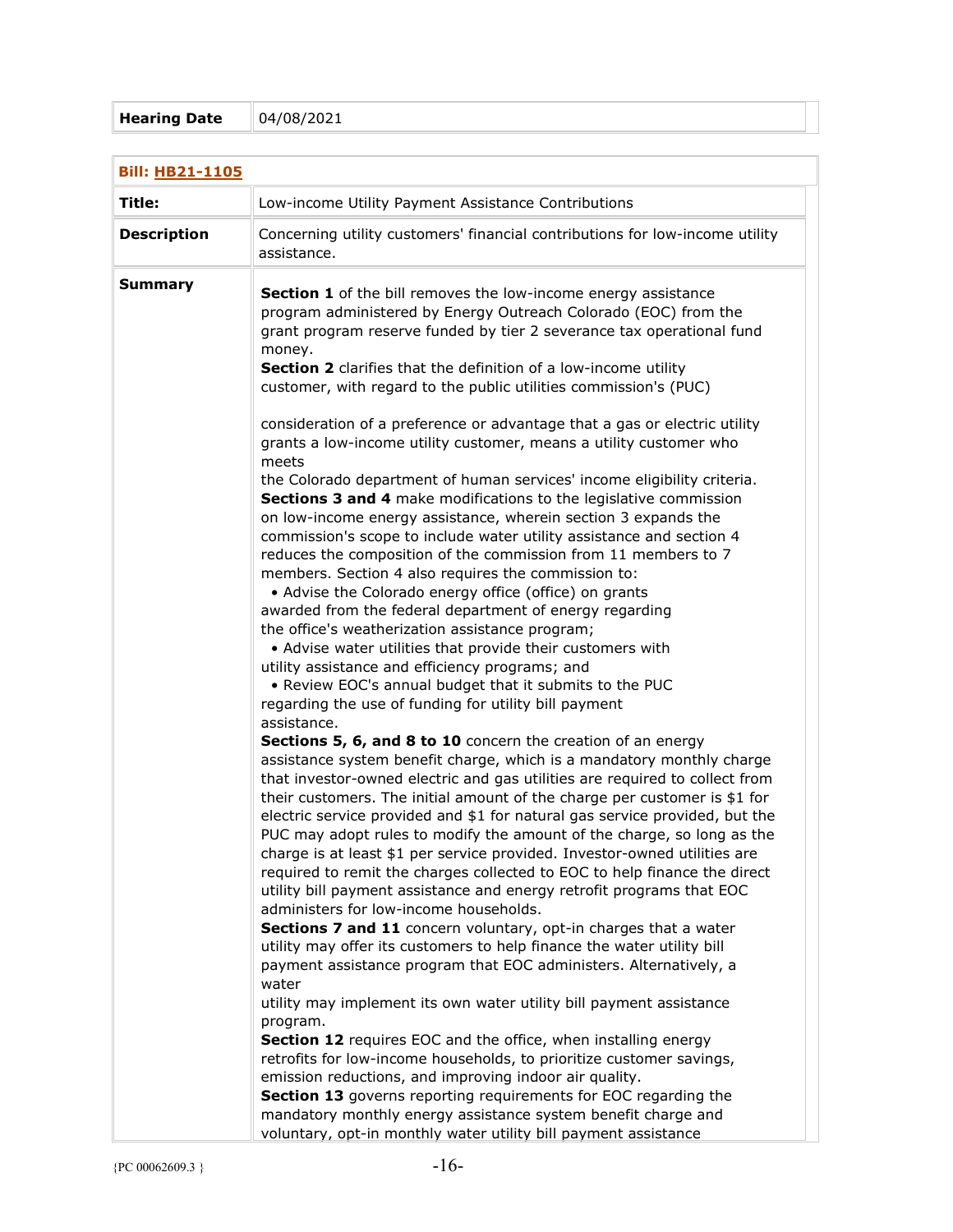|                                          | collections.<br>Sections 14 to 17 make conforming amendments. |
|------------------------------------------|---------------------------------------------------------------|
| <b>Comment</b>                           |                                                               |
| <b>Position</b>                          | <b>Support</b>                                                |
| <b>Full Text</b>                         | Full Text of Bill                                             |
| <b>Fiscal Notes</b>                      | Fiscal Notes (03/02/2021)                                     |
| House<br>Committee                       | Finance                                                       |
| <b>Senate</b><br>Committee               |                                                               |
| <b>Sponsors</b><br>(House and<br>Senate) | Senate:<br>C. Hansen (D)<br>House:<br>C. Kennedy (D)          |
| <b>Status</b>                            | Introduced In House - Assigned to Finance (02/16/2021)        |
| <b>Lobbyists</b>                         | Lobbyists                                                     |
| <b>Votes</b>                             | Votes all Legislators                                         |
| <b>Hearing Date</b>                      | 03/29/2021                                                    |

| <b>Bill: HB21-1111</b> |                                                                                                                                                                                                                                                                                                                                                                                                                                                                                                                                                                                                                                                                                                                              |  |
|------------------------|------------------------------------------------------------------------------------------------------------------------------------------------------------------------------------------------------------------------------------------------------------------------------------------------------------------------------------------------------------------------------------------------------------------------------------------------------------------------------------------------------------------------------------------------------------------------------------------------------------------------------------------------------------------------------------------------------------------------------|--|
| Title:                 | <b>Consent Collection Personal Information</b>                                                                                                                                                                                                                                                                                                                                                                                                                                                                                                                                                                                                                                                                               |  |
| <b>Description</b>     | Concerning the possession of certain personal information by governmental<br>entities.                                                                                                                                                                                                                                                                                                                                                                                                                                                                                                                                                                                                                                       |  |
| Summary                | The bill requires a governmental entity that maintains, owns, or<br>licenses computerized data that includes certain personal information<br>about any Colorado residents, or a governmental entity that uses a<br>third-party service provider to maintain computerized data that includes<br>certain personal information, to give notice to those Colorado residents<br>every 90 days.<br>The notice must give Colorado residents the option to either assent<br>to the governmental entity possessing the Colorado resident's personal<br>information or request that the governmental entity dispose of any<br>paper<br>or electronic documents containing the Colorado resident's personal<br>identifying information. |  |
| Comment                |                                                                                                                                                                                                                                                                                                                                                                                                                                                                                                                                                                                                                                                                                                                              |  |
| <b>Position</b>        | Monitor                                                                                                                                                                                                                                                                                                                                                                                                                                                                                                                                                                                                                                                                                                                      |  |
| <b>Full Text</b>       | Full Text of Bill                                                                                                                                                                                                                                                                                                                                                                                                                                                                                                                                                                                                                                                                                                            |  |
| <b>Fiscal Notes</b>    | Fiscal Notes (03/16/2021)                                                                                                                                                                                                                                                                                                                                                                                                                                                                                                                                                                                                                                                                                                    |  |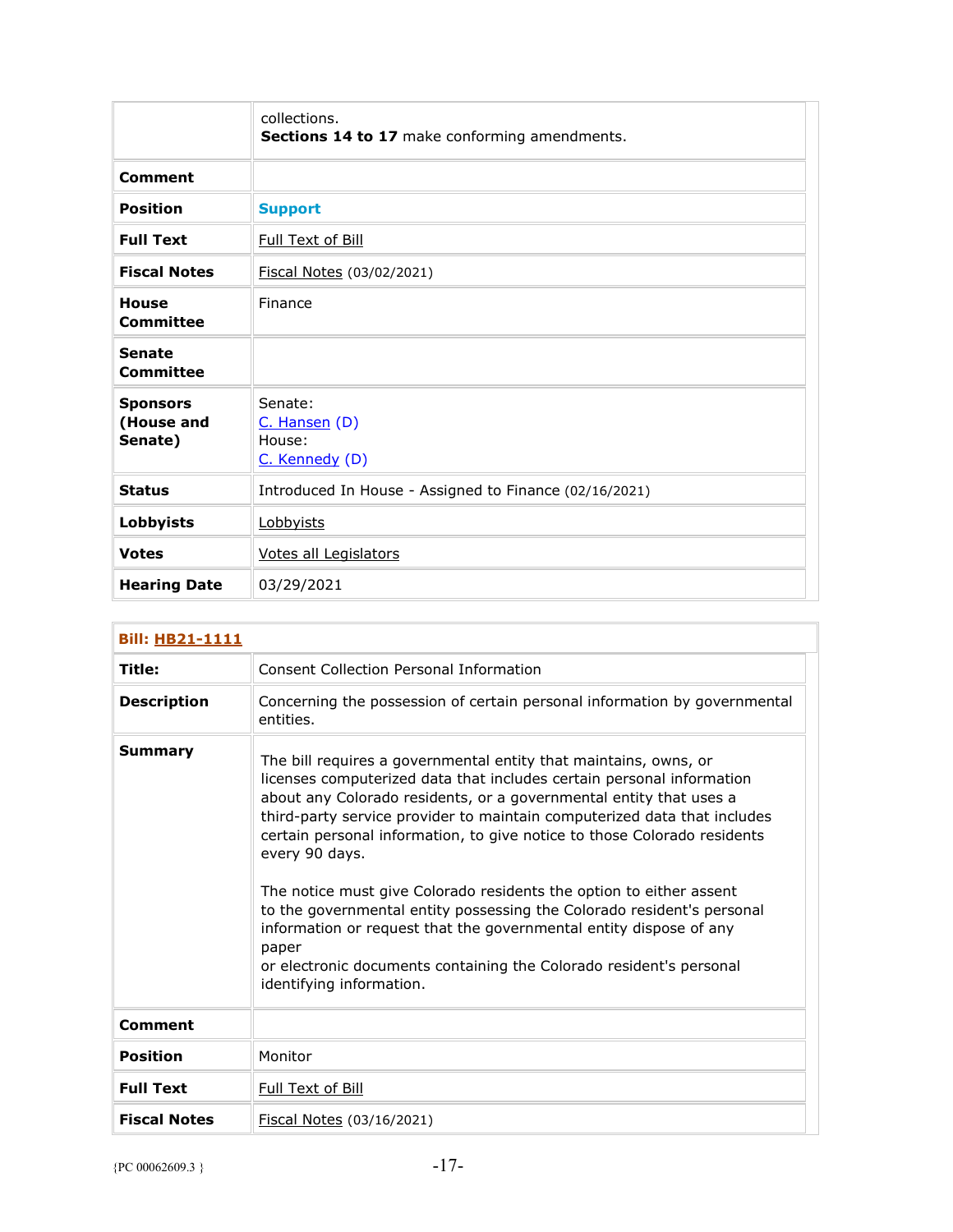| <b>House</b><br>Committee                | State, Civic, Military and Veterans Affairs                                                              |
|------------------------------------------|----------------------------------------------------------------------------------------------------------|
| <b>Senate</b><br>Committee               |                                                                                                          |
| <b>Sponsors</b><br>(House and<br>Senate) | Senate:<br>House:<br>H. McKean (R)                                                                       |
| <b>Status</b>                            | Introduced In House - Assigned to State, Civic, Military, & Veterans Affairs<br>+ Finance $(02/16/2021)$ |
| Lobbyists                                | Lobbyists                                                                                                |
| <b>Votes</b>                             | Votes all Legislators                                                                                    |
| <b>Hearing Date</b>                      |                                                                                                          |

| <b>Bill: HB21-1168</b> |                                                                                                                                                                                                                                                                                                                                                                                                                                                                                                                                                                                                                                                                                                                                                                                                                                                                                                                                                                                                                                                                                                                                                                                                                                                                                                      |
|------------------------|------------------------------------------------------------------------------------------------------------------------------------------------------------------------------------------------------------------------------------------------------------------------------------------------------------------------------------------------------------------------------------------------------------------------------------------------------------------------------------------------------------------------------------------------------------------------------------------------------------------------------------------------------------------------------------------------------------------------------------------------------------------------------------------------------------------------------------------------------------------------------------------------------------------------------------------------------------------------------------------------------------------------------------------------------------------------------------------------------------------------------------------------------------------------------------------------------------------------------------------------------------------------------------------------------|
| Title:                 | Historically Underutilized Businesses Local Government Procurement                                                                                                                                                                                                                                                                                                                                                                                                                                                                                                                                                                                                                                                                                                                                                                                                                                                                                                                                                                                                                                                                                                                                                                                                                                   |
| <b>Description</b>     | Concerning historically underutilized businesses in local government<br>procurement.                                                                                                                                                                                                                                                                                                                                                                                                                                                                                                                                                                                                                                                                                                                                                                                                                                                                                                                                                                                                                                                                                                                                                                                                                 |
| <b>Summary</b>         | The bill requires local governments, including school districts,<br>with a procurement budget of a certain size to collect data regarding the<br>participation of historically underutilized businesses in local government<br>procurement for a 5-year period and requires the local government to<br>annually report that data to the secretary of state. The bill requires the<br>secretary of state to share summarized data with the department of<br>local<br>affairs. The bill further requires the department of local affairs to<br>annually<br>include the summarized data received from the secretary of state as<br>part<br>of the department's presentation to its committee of reference at a<br>hearing<br>held pursuant to the State Measurement for Accountable, Responsive,<br>and Transparent (SMART) Government Act.<br>The bill defines a historically underutilized business as a business<br>that is at least 51% owned and controlled, in both the management and<br>day-to-day business decisions, by one or more individuals who are:<br>• Members of a racial or ethnic minority group;<br>• Non-Hispanic Caucasian women;<br>• Persons with physical or mental disabilities;<br>• Members of the lesbian, gay, bisexual, and transgender<br>community; or<br>• Veterans. |
| Comment                |                                                                                                                                                                                                                                                                                                                                                                                                                                                                                                                                                                                                                                                                                                                                                                                                                                                                                                                                                                                                                                                                                                                                                                                                                                                                                                      |
| <b>Position</b>        | Monitor                                                                                                                                                                                                                                                                                                                                                                                                                                                                                                                                                                                                                                                                                                                                                                                                                                                                                                                                                                                                                                                                                                                                                                                                                                                                                              |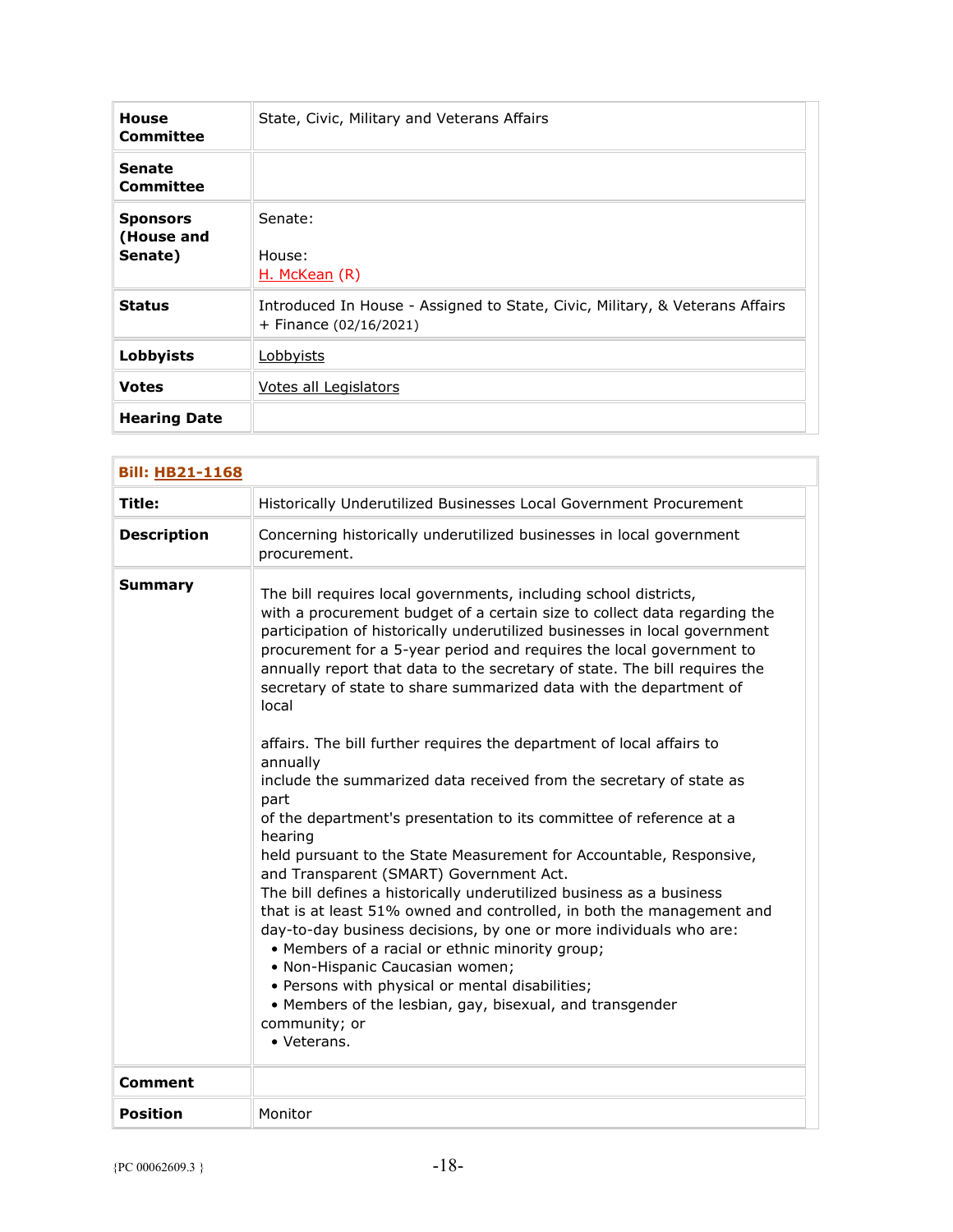| <b>Full Text</b>                         | Full Text of Bill                                                                   |
|------------------------------------------|-------------------------------------------------------------------------------------|
| <b>Fiscal Notes</b>                      | Fiscal Notes (03/11/2021)                                                           |
| House<br>Committee                       | Transportation and Local Government                                                 |
| <b>Senate</b><br>Committee               |                                                                                     |
| <b>Sponsors</b><br>(House and<br>Senate) | Senate:<br>C. Kolker (D)<br>House:<br>N. Ricks (D)<br><u>J. Bacon</u> (D)           |
| <b>Status</b>                            | Introduced In House - Assigned to Transportation & Local<br>Government (03/04/2021) |
| <b>Lobbyists</b>                         | Lobbyists                                                                           |
| <b>Votes</b>                             | Votes all Legislators                                                               |
| <b>Hearing Date</b>                      | 03/31/2021                                                                          |

| <b>Bill: HB21-1170</b> |                                                                                                                                                                                                                                                                                                                                                                                                                                                                                                                                                                                                                                                                                                                                                                                                                                                                                                                                                  |
|------------------------|--------------------------------------------------------------------------------------------------------------------------------------------------------------------------------------------------------------------------------------------------------------------------------------------------------------------------------------------------------------------------------------------------------------------------------------------------------------------------------------------------------------------------------------------------------------------------------------------------------------------------------------------------------------------------------------------------------------------------------------------------------------------------------------------------------------------------------------------------------------------------------------------------------------------------------------------------|
| Title:                 | Advisement Committee On Elections And Information Technology                                                                                                                                                                                                                                                                                                                                                                                                                                                                                                                                                                                                                                                                                                                                                                                                                                                                                     |
| <b>Description</b>     | Concerning the creation of the information technology and infrastructure<br>advisement committee on Colorado elections.                                                                                                                                                                                                                                                                                                                                                                                                                                                                                                                                                                                                                                                                                                                                                                                                                          |
| <b>Summary</b>         | The bill creates the information technology and infrastructure<br>advisement committee on Colorado elections (committee). The<br>committee's purpose is to evaluate and make recommendations to the<br>secretary of state on the following issues:<br>• The standards for certification of electronic voting systems;<br>• Any issues involving electronic voting systems that have<br>arisen in the state;<br>• The security, reliability, and integrity of electronic voting<br>systems; and<br>• Other information technology issues related to the accuracy<br>and transparency of electronic voting systems in the state.<br>The committee is required to submit an initial report by March 1,<br>2022, and annual follow-up reports with its findings and<br>recommendations to the secretary of state. The committee is required to<br>meet at least 2 times each year and is scheduled for sunset review<br>before<br>September 1, 2025. |
| <b>Comment</b>         |                                                                                                                                                                                                                                                                                                                                                                                                                                                                                                                                                                                                                                                                                                                                                                                                                                                                                                                                                  |
| <b>Position</b>        | Monitor                                                                                                                                                                                                                                                                                                                                                                                                                                                                                                                                                                                                                                                                                                                                                                                                                                                                                                                                          |
| <b>Full Text</b>       | Full Text of Bill                                                                                                                                                                                                                                                                                                                                                                                                                                                                                                                                                                                                                                                                                                                                                                                                                                                                                                                                |
| <b>Fiscal Notes</b>    | Fiscal Notes (03/25/2021)                                                                                                                                                                                                                                                                                                                                                                                                                                                                                                                                                                                                                                                                                                                                                                                                                                                                                                                        |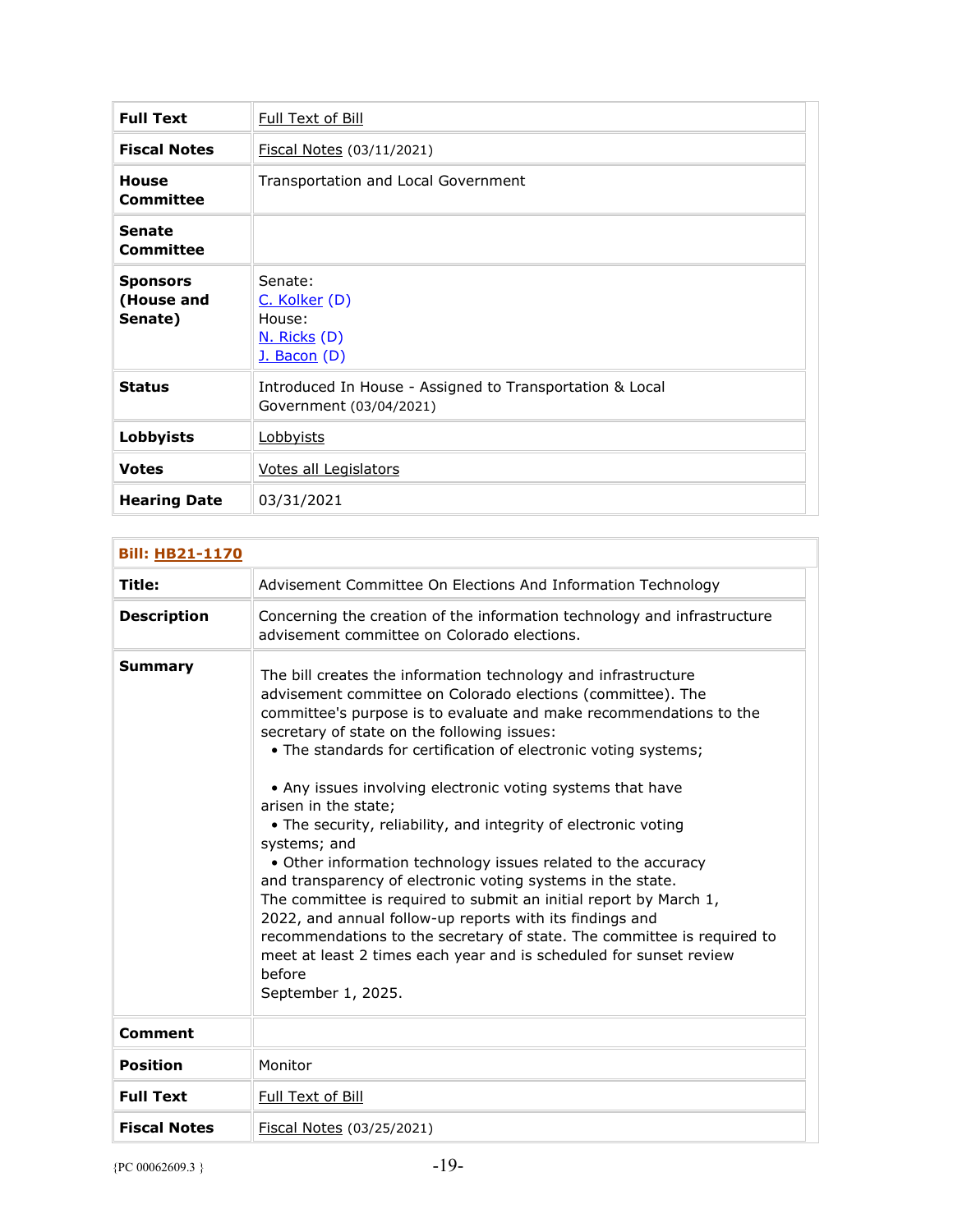| <b>House</b><br>Committee                | State, Civic, Military and Veterans Affairs                                                  |
|------------------------------------------|----------------------------------------------------------------------------------------------|
| <b>Senate</b><br>Committee               |                                                                                              |
| <b>Sponsors</b><br>(House and<br>Senate) | Senate:<br>House:<br>T. Geitner (R)                                                          |
| <b>Status</b>                            | Introduced In House - Assigned to State, Civic, Military, & Veterans<br>Affairs (03/04/2021) |
| Lobbyists                                | Lobbyists                                                                                    |
| <b>Votes</b>                             | Votes all Legislators                                                                        |
| <b>Hearing Date</b>                      | 03/29/2021                                                                                   |

| <b>Bill: HB21-1176</b> |                                                                                                                                                                                                                                                                                                                                                                                                                                                                                                                                                                                                                                                                                                                                                                                                                                                                                                                                                                                                                                                                                                                                                                                                                                                                                                                                                                                                                                                                                            |  |
|------------------------|--------------------------------------------------------------------------------------------------------------------------------------------------------------------------------------------------------------------------------------------------------------------------------------------------------------------------------------------------------------------------------------------------------------------------------------------------------------------------------------------------------------------------------------------------------------------------------------------------------------------------------------------------------------------------------------------------------------------------------------------------------------------------------------------------------------------------------------------------------------------------------------------------------------------------------------------------------------------------------------------------------------------------------------------------------------------------------------------------------------------------------------------------------------------------------------------------------------------------------------------------------------------------------------------------------------------------------------------------------------------------------------------------------------------------------------------------------------------------------------------|--|
| Title:                 | Election Integrity And Voter Accuracy                                                                                                                                                                                                                                                                                                                                                                                                                                                                                                                                                                                                                                                                                                                                                                                                                                                                                                                                                                                                                                                                                                                                                                                                                                                                                                                                                                                                                                                      |  |
| <b>Description</b>     | Concerning measures to promote integrity in elections in the state, and, in<br>connection therewith, creating the Colorado bipartisan election commission<br>to make recommendations to the secretary of state and the general<br>assembly on how best to conduct a comprehensive audit of the state's<br>election processes.                                                                                                                                                                                                                                                                                                                                                                                                                                                                                                                                                                                                                                                                                                                                                                                                                                                                                                                                                                                                                                                                                                                                                              |  |
| <b>Summary</b>         | The bill creates the Colorado bipartisan election commission<br>(commission) in the department of state, a 5-member panel whose main<br>function is to make recommendations to the secretary of state<br>(secretary)<br>and the general assembly concerning the manner in which a<br>comprehensive audit of the state's election processes is to be<br>conducted.<br>The bill specifies requirements relating to the qualifications of<br>persons appointed to the commission and the operation of the<br>commission. The commission is to determine such matters as the scope<br>of the audit, the matters to be audited, and the procedures that will<br>guide<br>the audit.<br>The bill also requires the commission to consider whether an audit<br>should consider additional issues specified in the bill.<br>The commission is required to prepare a report summarizing its<br>findings and conclusions by December 1, 2021. The report must include<br>the commission's recommendation on the manner in which a<br>comprehensive audit of the state's election processes must be<br>conducted.<br>The commission may also include in its report any recommendations for<br>changes in the Colorado Revised Statutes or the election rules of the<br>secretary of state that will facilitate the administration of secure and fair<br>elections in the state. The commission is required to submit its report to<br>the secretary, the legislative audit committee, and the general |  |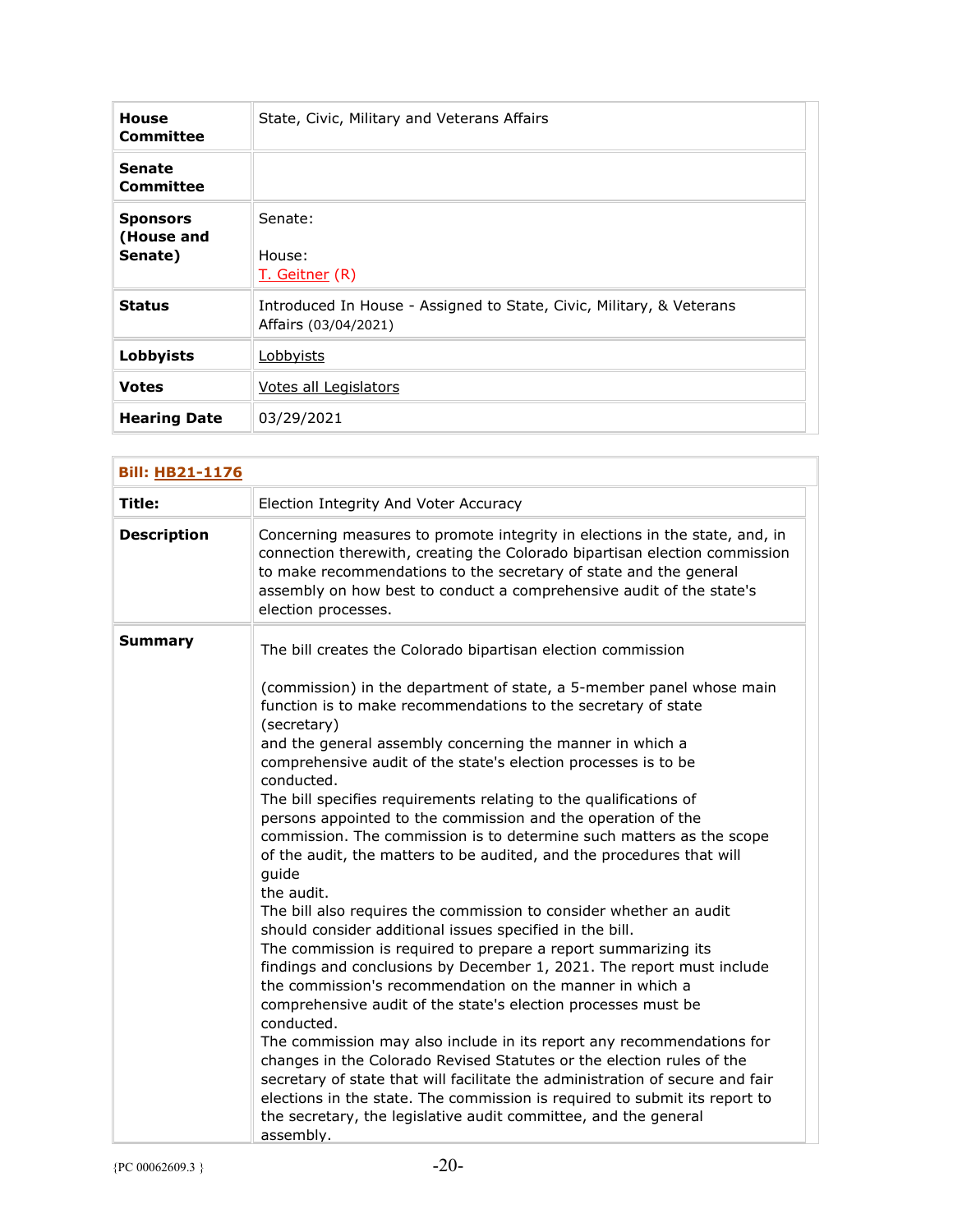|                                          | The commission is repealed September 1, 2022.                                                |
|------------------------------------------|----------------------------------------------------------------------------------------------|
| Comment                                  |                                                                                              |
| <b>Position</b>                          | Monitor                                                                                      |
| <b>Full Text</b>                         | Full Text of Bill                                                                            |
| <b>Fiscal Notes</b>                      | Fiscal Notes (03/25/2021)                                                                    |
| <b>House</b><br>Committee                | State, Civic, Military and Veterans Affairs                                                  |
| <b>Senate</b><br>Committee               |                                                                                              |
| <b>Sponsors</b><br>(House and<br>Senate) | Senate:<br>House:<br>R. Holtorf (R)                                                          |
| <b>Status</b>                            | Introduced In House - Assigned to State, Civic, Military, & Veterans<br>Affairs (03/04/2021) |
| Lobbyists                                | Lobbyists                                                                                    |
| <b>Votes</b>                             | Votes all Legislators                                                                        |
| <b>Hearing Date</b>                      | 03/29/2021                                                                                   |

| <b>Bill: HB21-1212</b>                   |                                                                                                                                                                             |
|------------------------------------------|-----------------------------------------------------------------------------------------------------------------------------------------------------------------------------|
| Title:                                   | Diversity Of Governor's Appointments To Boards                                                                                                                              |
| <b>Description</b>                       | Concerning the diversity of members appointed by the governor to boards<br>authorized by the general assembly.                                                              |
| <b>Summary</b>                           | The bill requires the governor to appoint members of diverse<br>groups to statewide boards, commissions, committees, and task forces<br>authorized by the general assembly. |
| Comment                                  |                                                                                                                                                                             |
| <b>Position</b>                          | Monitor                                                                                                                                                                     |
| <b>Full Text</b>                         | Full Text of Bill                                                                                                                                                           |
| <b>Fiscal Notes</b>                      |                                                                                                                                                                             |
| <b>House</b><br>Committee                | State, Civic, Military and Veterans Affairs                                                                                                                                 |
| <b>Senate</b><br>Committee               |                                                                                                                                                                             |
| <b>Sponsors</b><br>(House and<br>Senate) | Senate:<br>House:<br>M. Soper (R)                                                                                                                                           |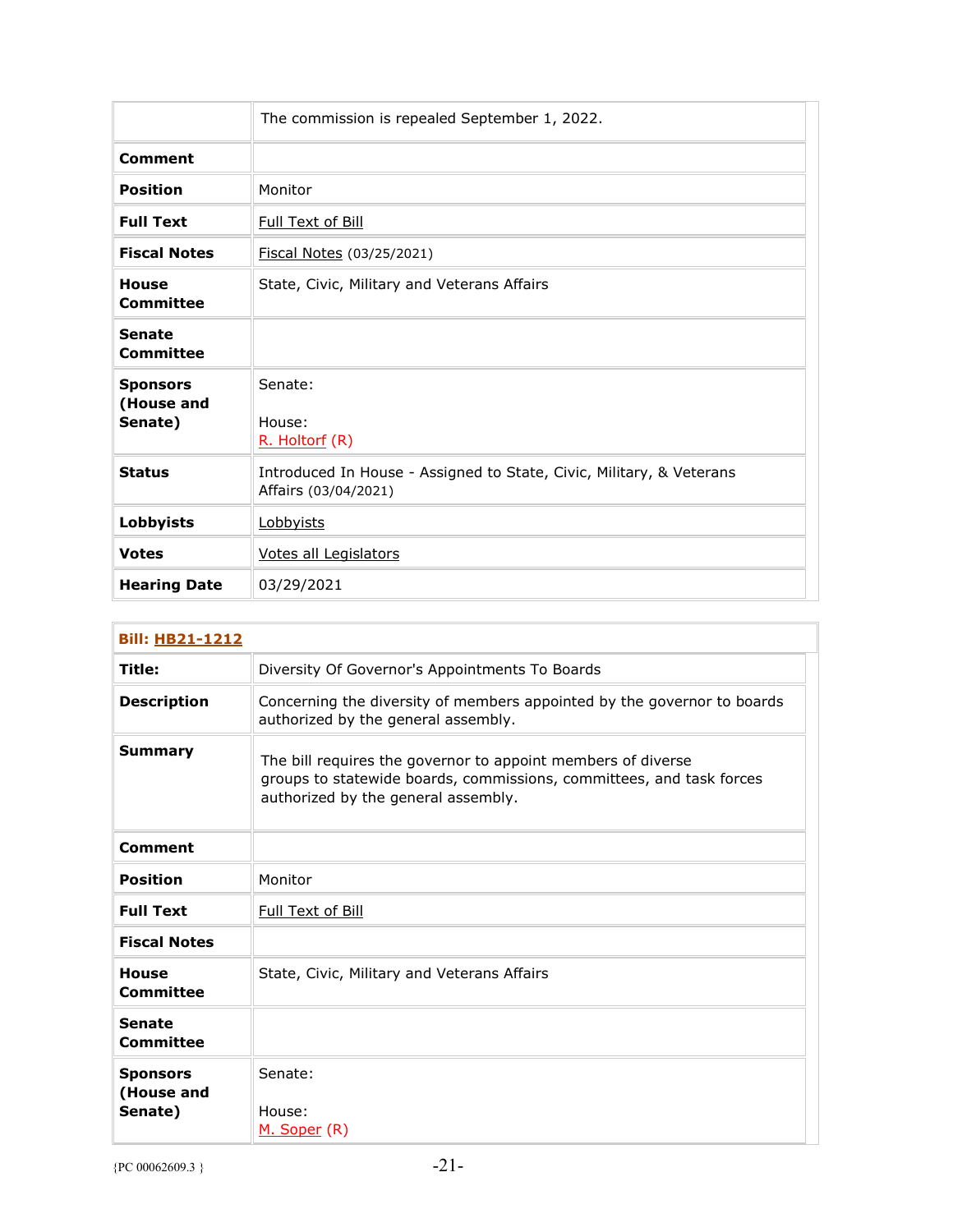| <b>Status</b>       | Introduced In House - Assigned to State, Civic, Military, & Veterans<br>Affairs (03/05/2021) |
|---------------------|----------------------------------------------------------------------------------------------|
| Lobbyists           | Lobbyists                                                                                    |
| <b>Votes</b>        | Votes all Legislators                                                                        |
| <b>Hearing Date</b> | 04/01/2021                                                                                   |

| <b>Bill: HB21-1242</b>                   |                                                                                                                                                                                                                                                                                                                                                                                                                                                                                                                                                                                                                                                                                                                                                                                                                                                                                                                                                                                                                                              |
|------------------------------------------|----------------------------------------------------------------------------------------------------------------------------------------------------------------------------------------------------------------------------------------------------------------------------------------------------------------------------------------------------------------------------------------------------------------------------------------------------------------------------------------------------------------------------------------------------------------------------------------------------------------------------------------------------------------------------------------------------------------------------------------------------------------------------------------------------------------------------------------------------------------------------------------------------------------------------------------------------------------------------------------------------------------------------------------------|
| Title:                                   | Create Agricultural Drought And Climate Resilience Office                                                                                                                                                                                                                                                                                                                                                                                                                                                                                                                                                                                                                                                                                                                                                                                                                                                                                                                                                                                    |
| <b>Description</b>                       | Concerning the creation of an agricultural drought and climate resilience<br>office in the department of agriculture.                                                                                                                                                                                                                                                                                                                                                                                                                                                                                                                                                                                                                                                                                                                                                                                                                                                                                                                        |
| <b>Summary</b>                           | Section 1 of the bill creates in the department of agriculture the<br>agricultural drought and climate resilience office (office). The office may<br>provide voluntary technical assistance, nonregulatory programs, and<br>incentives that increase the ability to anticipate, prepare for, mitigate,<br>adapt to, and respond to hazardous events, trends, or disturbances<br>related<br>to drought or the climate. The office may accept gifts, grants, and<br>donations for these purposes. On July 1, 2021, the state treasurer shall<br>transfer all unobligated money in the agriculture value-added cash fund<br>to the newly created agriculture drought and climate resiliency cash<br>fund.<br>The commissioner of agriculture shall appoint the head of the office and<br>may promulgate rules necessary for the administration of the office's<br>assistance, programs, and incentives.<br>Section 2 annually transfers \$500,000 from tier 2 of the severance<br>tax operational fund to the new cash fund until July 1, 2029. |
| <b>Comment</b>                           |                                                                                                                                                                                                                                                                                                                                                                                                                                                                                                                                                                                                                                                                                                                                                                                                                                                                                                                                                                                                                                              |
| <b>Position</b>                          | Monitor                                                                                                                                                                                                                                                                                                                                                                                                                                                                                                                                                                                                                                                                                                                                                                                                                                                                                                                                                                                                                                      |
| <b>Full Text</b>                         | Full Text of Bill                                                                                                                                                                                                                                                                                                                                                                                                                                                                                                                                                                                                                                                                                                                                                                                                                                                                                                                                                                                                                            |
| <b>Fiscal Notes</b>                      |                                                                                                                                                                                                                                                                                                                                                                                                                                                                                                                                                                                                                                                                                                                                                                                                                                                                                                                                                                                                                                              |
| <b>House</b><br>Committee                | Agriculture, Livestock, and Water                                                                                                                                                                                                                                                                                                                                                                                                                                                                                                                                                                                                                                                                                                                                                                                                                                                                                                                                                                                                            |
| Senate<br><b>Committee</b>               |                                                                                                                                                                                                                                                                                                                                                                                                                                                                                                                                                                                                                                                                                                                                                                                                                                                                                                                                                                                                                                              |
| <b>Sponsors</b><br>(House and<br>Senate) | Senate:<br>K. Donovan (D)<br>House:<br>J. Arndt (D)                                                                                                                                                                                                                                                                                                                                                                                                                                                                                                                                                                                                                                                                                                                                                                                                                                                                                                                                                                                          |
| <b>Status</b>                            | Introduced In House - Assigned to Agriculture, Livestock, &<br>Water (03/24/2021)                                                                                                                                                                                                                                                                                                                                                                                                                                                                                                                                                                                                                                                                                                                                                                                                                                                                                                                                                            |
| <b>Lobbyists</b>                         | Lobbyists                                                                                                                                                                                                                                                                                                                                                                                                                                                                                                                                                                                                                                                                                                                                                                                                                                                                                                                                                                                                                                    |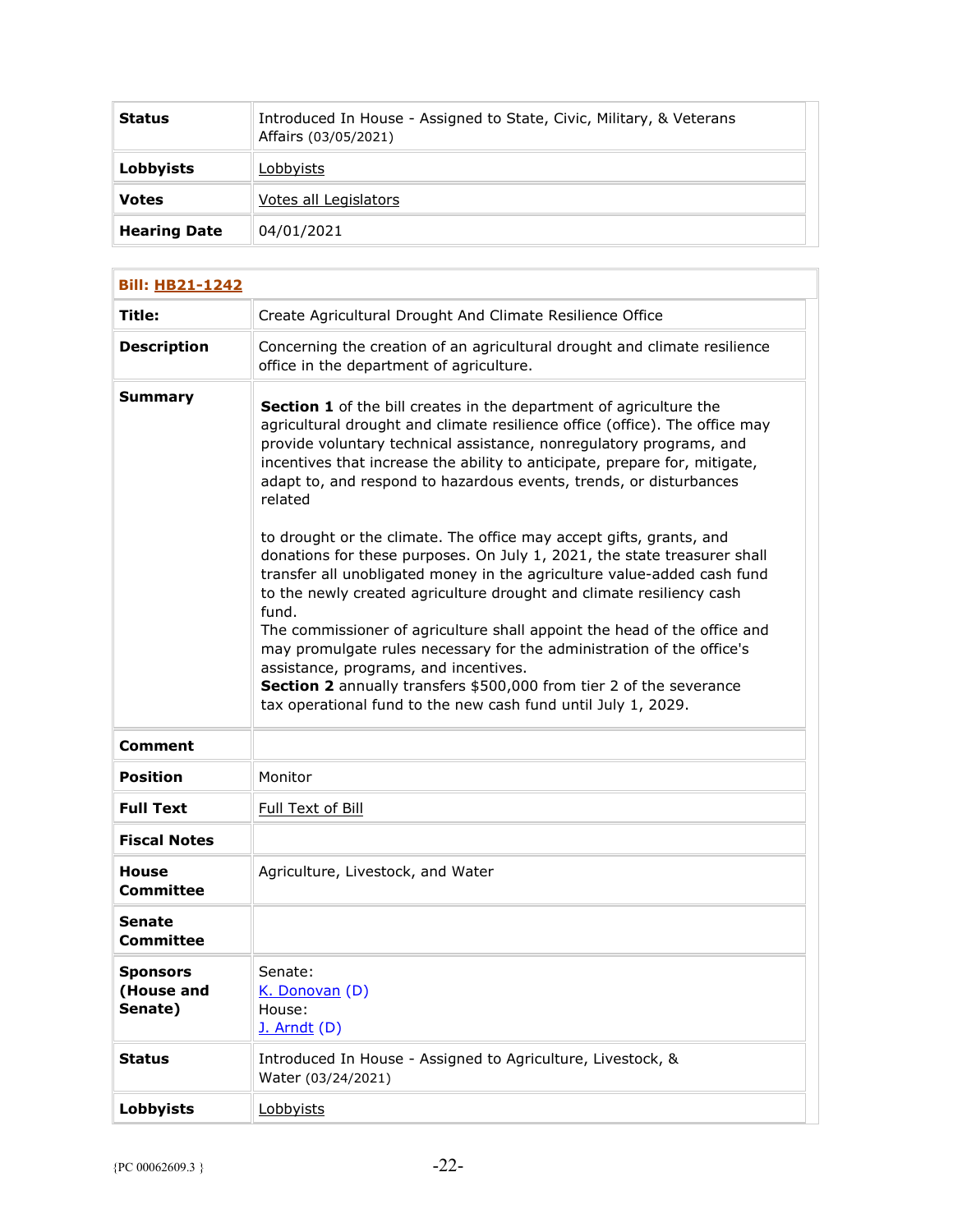| <b>Votes</b>        | Votes all Legislators |
|---------------------|-----------------------|
| <b>Hearing Date</b> | 04/05/2021            |

| <b>Bill: HB21-HJR1002</b>                |                                                                                                                                                                                |
|------------------------------------------|--------------------------------------------------------------------------------------------------------------------------------------------------------------------------------|
| <b>Title:</b>                            | Water Projects Eligibility Lists                                                                                                                                               |
| <b>Description</b>                       | Concerning approval of water project revolving fund eligibility lists<br>administered by the Colorado water resources and power development<br>authority.                      |
| <b>Summary</b>                           | <b>CONCERNING APPROVAL OF WATER PROJECT REVOLVING FUND</b><br><b>ELIGIBILITY LISTS ADMINISTERED BY THE COLORADO WATER</b><br><b>RESOURCES AND POWER DEVELOPMENT AUTHORITY.</b> |
| <b>Comment</b>                           |                                                                                                                                                                                |
| <b>Position</b>                          | Monitor                                                                                                                                                                        |
| <b>Full Text</b>                         | <b>Full Text of Bill</b>                                                                                                                                                       |
| <b>Fiscal Notes</b>                      |                                                                                                                                                                                |
| <b>House</b><br><b>Committee</b>         | Agriculture, Livestock, and Water                                                                                                                                              |
| <b>Senate</b><br><b>Committee</b>        | Agriculture and Natural Resources                                                                                                                                              |
| <b>Sponsors</b><br>(House and<br>Senate) | Senate:<br>K. Donovan (D)<br>House:<br>$J.$ Arndt $(D)$                                                                                                                        |
| <b>Status</b>                            | Governor Signed (03/21/2021)                                                                                                                                                   |
| Lobbyists                                | Lobbyists                                                                                                                                                                      |
| <b>Votes</b>                             | Votes all Legislators                                                                                                                                                          |
| <b>Hearing Date</b>                      |                                                                                                                                                                                |

| <b>Bill: SB21-006</b> |                                                                                                                                                                                                                                                                                                                                                                |
|-----------------------|----------------------------------------------------------------------------------------------------------------------------------------------------------------------------------------------------------------------------------------------------------------------------------------------------------------------------------------------------------------|
| Title:                | Human Remains Natural Reduction Soil                                                                                                                                                                                                                                                                                                                           |
| <b>Description</b>    | Concerning the conversion of human remains to basic elements within a<br>container using an accelerated process, and, in connection therewith,<br>making an appropriation.                                                                                                                                                                                     |
| Summary               | The bill authorizes human remains to be converted to soil using a<br>container that accelerates the process of biological decomposition, also<br>known as natural reduction. The bill prohibits the following when done<br>in the course of business:<br>• Selling or offering to sell the soil;<br>• Commingling the soil of more than one person without the |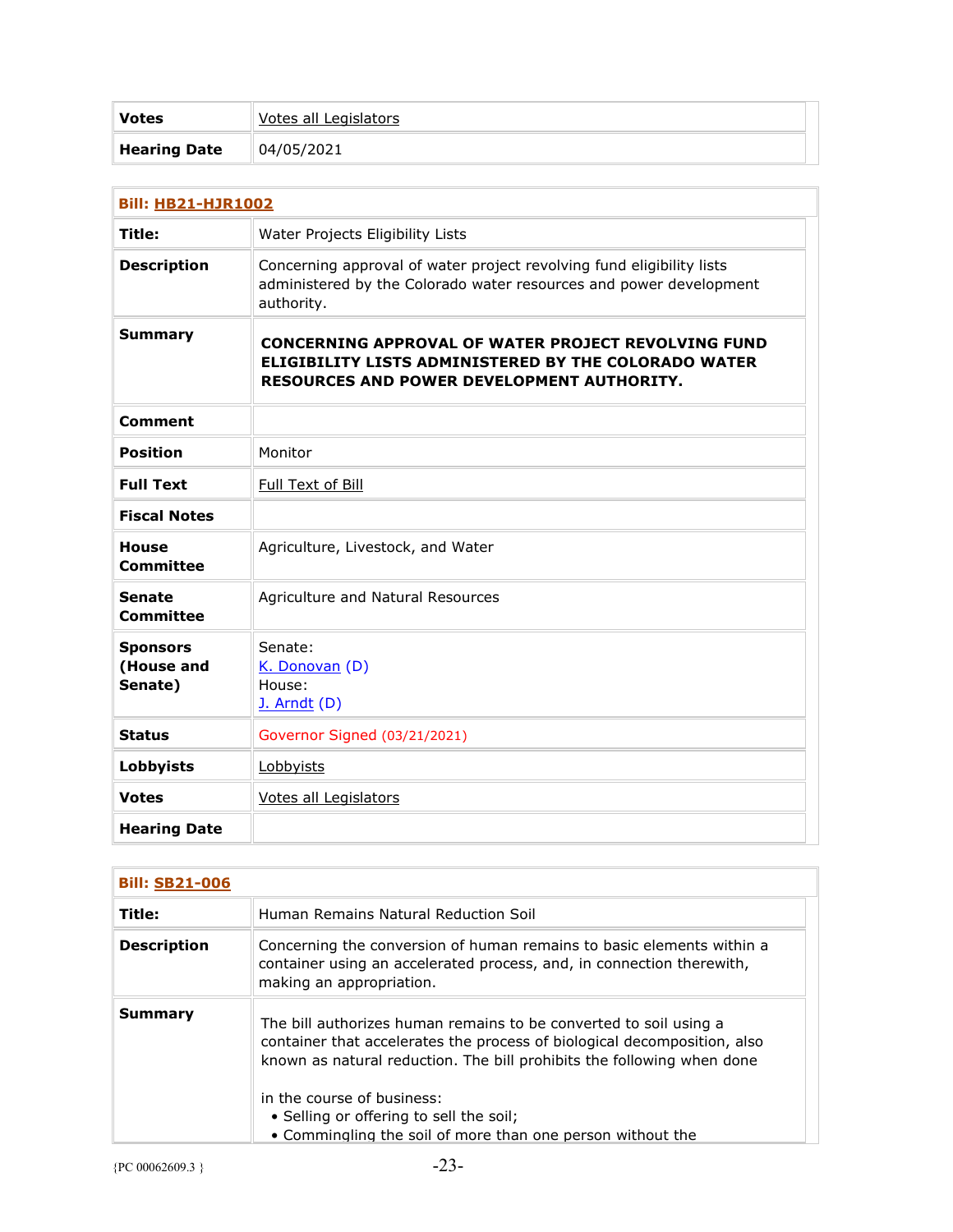|                                          | consent of the person or persons with the right of final<br>disposition unless the soil is abandoned;<br>• Commingling the human remains of more than one person<br>without the consent of the person or persons with the right<br>of final disposition within the container wherein natural<br>reduction produces soil; or<br>. Using the soil to grow food for human consumption.<br>Current law has various provisions that deal with burial,<br>cremation, interment, and entombment. In connection with authorizing<br>natural reduction, the bill replaces these terms with the phrase final<br>disposition, which term is defined to include natural reduction. The<br>following types of provisions are updated to reflect the option to use<br>natural reduction:<br>• Life insurance statutes;<br>• Preneed funeral insurance contracts;<br>• The Mortuary Science Code;<br>• Funeral picketing statutes;<br>• Litigation damages;<br>• The Colorado Probate Code;<br>• The Disposition of Last Remains Act;<br>. The Revised Uniform Anatomical Gift Act;<br>• Missing person reports for unidentified human remains;<br>• Public peace and order statutes;<br>· Vital statistics statutes;<br>• The Colorado Public Assistance Act; and<br>• Firefighter pension plans.<br>Natural reduction is added to the statutes that regulate funeral<br>establishments, and this addition will result in the regulation of the<br>natural<br>reduction process. But the definitions of cremation and mortuary<br>science practitioner are amended so that a practitioner of natural<br>reduction is not regulated as a cremationist or mortuary science<br>practitioner.<br>Current law has a provision that governs the disposal of abandoned<br>cremated remains. The soil from natural reduction is added to this<br>provision, with an option to return the soil to the earth in a respectful<br>manner. |
|------------------------------------------|-----------------------------------------------------------------------------------------------------------------------------------------------------------------------------------------------------------------------------------------------------------------------------------------------------------------------------------------------------------------------------------------------------------------------------------------------------------------------------------------------------------------------------------------------------------------------------------------------------------------------------------------------------------------------------------------------------------------------------------------------------------------------------------------------------------------------------------------------------------------------------------------------------------------------------------------------------------------------------------------------------------------------------------------------------------------------------------------------------------------------------------------------------------------------------------------------------------------------------------------------------------------------------------------------------------------------------------------------------------------------------------------------------------------------------------------------------------------------------------------------------------------------------------------------------------------------------------------------------------------------------------------------------------------------------------------------------------------------------------------------------------------------------------------------------------------------------------------------------------------------------------------------------------------|
| <b>Comment</b>                           |                                                                                                                                                                                                                                                                                                                                                                                                                                                                                                                                                                                                                                                                                                                                                                                                                                                                                                                                                                                                                                                                                                                                                                                                                                                                                                                                                                                                                                                                                                                                                                                                                                                                                                                                                                                                                                                                                                                 |
| <b>Position</b>                          | Monitor                                                                                                                                                                                                                                                                                                                                                                                                                                                                                                                                                                                                                                                                                                                                                                                                                                                                                                                                                                                                                                                                                                                                                                                                                                                                                                                                                                                                                                                                                                                                                                                                                                                                                                                                                                                                                                                                                                         |
| <b>Full Text</b>                         | Full Text of Bill                                                                                                                                                                                                                                                                                                                                                                                                                                                                                                                                                                                                                                                                                                                                                                                                                                                                                                                                                                                                                                                                                                                                                                                                                                                                                                                                                                                                                                                                                                                                                                                                                                                                                                                                                                                                                                                                                               |
| <b>Fiscal Notes</b>                      | Fiscal Notes (02/16/2021)                                                                                                                                                                                                                                                                                                                                                                                                                                                                                                                                                                                                                                                                                                                                                                                                                                                                                                                                                                                                                                                                                                                                                                                                                                                                                                                                                                                                                                                                                                                                                                                                                                                                                                                                                                                                                                                                                       |
| <b>House</b><br>Committee                | Energy and Environment                                                                                                                                                                                                                                                                                                                                                                                                                                                                                                                                                                                                                                                                                                                                                                                                                                                                                                                                                                                                                                                                                                                                                                                                                                                                                                                                                                                                                                                                                                                                                                                                                                                                                                                                                                                                                                                                                          |
| <b>Senate</b><br><b>Committee</b>        | Local Government                                                                                                                                                                                                                                                                                                                                                                                                                                                                                                                                                                                                                                                                                                                                                                                                                                                                                                                                                                                                                                                                                                                                                                                                                                                                                                                                                                                                                                                                                                                                                                                                                                                                                                                                                                                                                                                                                                |
| <b>Sponsors</b><br>(House and<br>Senate) | Senate:<br>R. Rodriguez (D)<br>House:<br><b>B.</b> Titone (D)<br>M. Soper (R)                                                                                                                                                                                                                                                                                                                                                                                                                                                                                                                                                                                                                                                                                                                                                                                                                                                                                                                                                                                                                                                                                                                                                                                                                                                                                                                                                                                                                                                                                                                                                                                                                                                                                                                                                                                                                                   |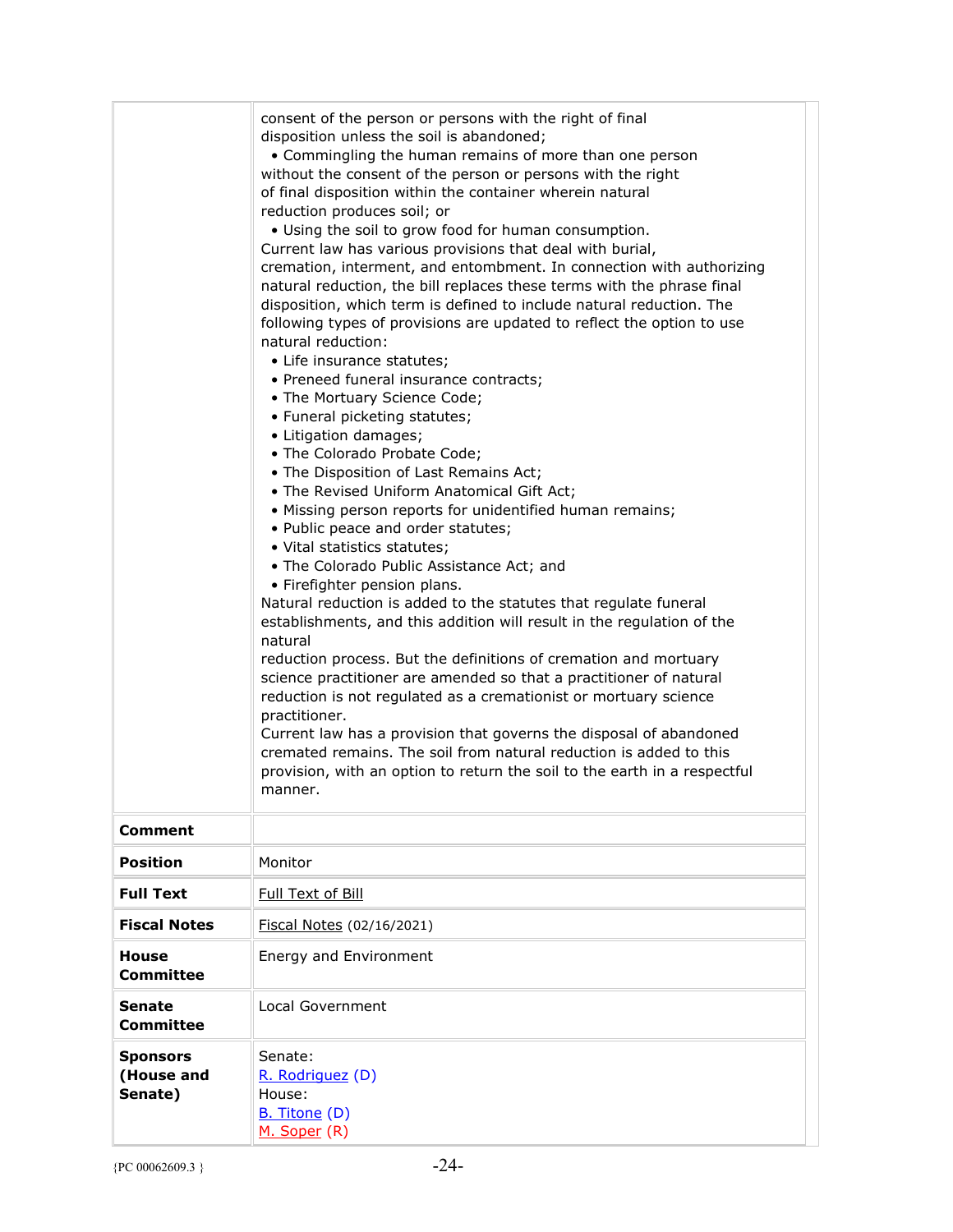| <b>Status</b>       | Introduced In House - Assigned to Energy & Environment (03/17/2021) |
|---------------------|---------------------------------------------------------------------|
| Lobbyists           | Lobbyists                                                           |
| <b>Votes</b>        | Votes all Legislators                                               |
| <b>Hearing Date</b> | 04/01/2021                                                          |

| <b>Bill: SB21-034</b> |                                                                                                                                                                                                                                                                                                                                                                                                                                                                                                                                                                                                                                                                                                                                                                                                                                                                                                                                                                                                                                                                                                                                                                                                                                                                                                                                                                                                                                                                                                                                                                                                                                                                                                                                                                                                                                                                                                                                                                                                                                                                                                                                                                                                                                                                                                                                                         |  |
|-----------------------|---------------------------------------------------------------------------------------------------------------------------------------------------------------------------------------------------------------------------------------------------------------------------------------------------------------------------------------------------------------------------------------------------------------------------------------------------------------------------------------------------------------------------------------------------------------------------------------------------------------------------------------------------------------------------------------------------------------------------------------------------------------------------------------------------------------------------------------------------------------------------------------------------------------------------------------------------------------------------------------------------------------------------------------------------------------------------------------------------------------------------------------------------------------------------------------------------------------------------------------------------------------------------------------------------------------------------------------------------------------------------------------------------------------------------------------------------------------------------------------------------------------------------------------------------------------------------------------------------------------------------------------------------------------------------------------------------------------------------------------------------------------------------------------------------------------------------------------------------------------------------------------------------------------------------------------------------------------------------------------------------------------------------------------------------------------------------------------------------------------------------------------------------------------------------------------------------------------------------------------------------------------------------------------------------------------------------------------------------------|--|
| Title:                | Water Resource Financing Enterprise                                                                                                                                                                                                                                                                                                                                                                                                                                                                                                                                                                                                                                                                                                                                                                                                                                                                                                                                                                                                                                                                                                                                                                                                                                                                                                                                                                                                                                                                                                                                                                                                                                                                                                                                                                                                                                                                                                                                                                                                                                                                                                                                                                                                                                                                                                                     |  |
| <b>Description</b>    | Concerning the creation of an enterprise that is exempt from the<br>requirements of section 20 of article X of the state constitution to<br>administer a fee-based water resources financing program.                                                                                                                                                                                                                                                                                                                                                                                                                                                                                                                                                                                                                                                                                                                                                                                                                                                                                                                                                                                                                                                                                                                                                                                                                                                                                                                                                                                                                                                                                                                                                                                                                                                                                                                                                                                                                                                                                                                                                                                                                                                                                                                                                   |  |
| Summary               | The bill creates the water resources financing enterprise<br>(enterprise). The board of the enterprise (board) consists of the board of<br>directors of the Colorado water resources and power development<br>authority and the board members of the Colorado water conservation<br>board. The enterprise will provide financing to water providers, defined<br>to include drinking water suppliers, wastewater treatment suppliers, and<br>raw water suppliers. Raw water suppliers are limited to those that<br>provide<br>raw water for treatment and use as drinking water.<br>Customers of a drinking water supplier will pay a fee to the<br>supplier, who will transmit it to the enterprise to be used for the<br>financing. The fee for each individual metered connection in a drinking<br>water supplier's public water system is 25 cents per 1,000 gallons of<br>drinking water delivered per month in excess of the first 4,000 gallons of<br>drinking water delivered in that month to the individual metered<br>connection. The board may adjust the fee based on inflation and equity<br>concerns for large nonresidential customers and customers who pay<br>tiered<br>rates that start higher than 4,000 gallons per month.<br>The enterprise can provide financing for grants, loans, and in-kind<br>technical assistance in arranging third-party financing. In determining<br>whether to provide financing, the board shall consider the following<br>factors:<br>• A water provider's ability to pay, including whether the<br>water provider has sought or received other financial<br>assistance;<br>• Whether a water provider has been found to be<br>noncompliant with requirements, or is subject to increased<br>requirements, related to the provision of raw water,<br>drinking water, or wastewater treatment;<br>• Whether the proposed use of financing relates to a project<br>identified in and in furtherance of the state water plan; and<br>• The geographic location and demographic characteristics<br>of the water provider and its customers.<br>The enterprise shall provide, and a water provider may use, the<br>financing only:<br>• In connection with the provision of raw water, drinking<br>water, or wastewater treatment; and<br>· For feasibility studies, consulting, planning, permitting, and |  |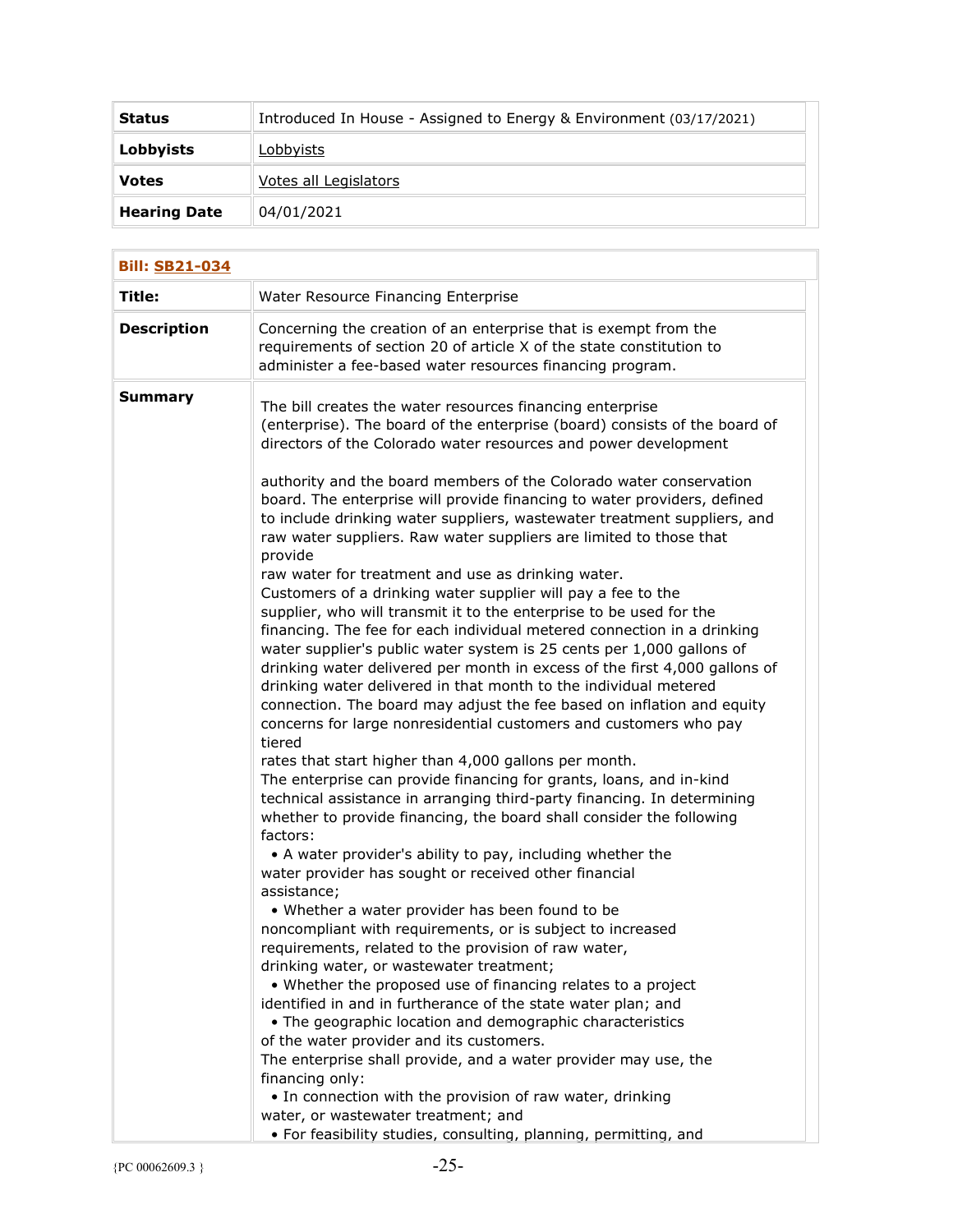|                                          | construction of infrastructure and water conservation<br>projects and related recreational, hydroelectric, and flood<br>control facilities, including necessary enlargement and<br>rehabilitation of facilities but excluding maintenance and<br>operation of facilities. |
|------------------------------------------|---------------------------------------------------------------------------------------------------------------------------------------------------------------------------------------------------------------------------------------------------------------------------|
| <b>Comment</b>                           |                                                                                                                                                                                                                                                                           |
| <b>Position</b>                          | Monitor                                                                                                                                                                                                                                                                   |
| <b>Full Text</b>                         | Full Text of Bill                                                                                                                                                                                                                                                         |
| <b>Fiscal Notes</b>                      | Fiscal Notes (03/01/2021)                                                                                                                                                                                                                                                 |
| <b>House</b><br>Committee                |                                                                                                                                                                                                                                                                           |
| <b>Senate</b><br>Committee               | Agriculture and Natural Resources                                                                                                                                                                                                                                         |
| <b>Sponsors</b><br>(House and<br>Senate) | Senate:<br>D. Coram (R)<br>House:                                                                                                                                                                                                                                         |
| <b>Status</b>                            | Senate Committee on Agriculture & Natural Resources Postpone<br>Indefinitely (03/11/2021)                                                                                                                                                                                 |
| <b>Lobbyists</b>                         | Lobbyists                                                                                                                                                                                                                                                                 |
| <b>Votes</b>                             | Votes all Legislators                                                                                                                                                                                                                                                     |
| <b>Hearing Date</b>                      |                                                                                                                                                                                                                                                                           |

| <b>Bill: SB21-064</b>      |                                                                                                                                                                                                                                                                                                                                                                 |
|----------------------------|-----------------------------------------------------------------------------------------------------------------------------------------------------------------------------------------------------------------------------------------------------------------------------------------------------------------------------------------------------------------|
| Title:                     | Retaliation Against An Elected Official                                                                                                                                                                                                                                                                                                                         |
| <b>Description</b>         | Concerning criminalizing retaliation against an elected official.                                                                                                                                                                                                                                                                                               |
| Summary                    | Under current law, there is a crime of retaliation against a judge if<br>an individual makes a credible threat or commits an act of harassment<br>or<br>an act of harm or injury upon a person or property as retaliation or<br>retribution against a judge. The crime is a class 4 felony. The bill adds<br>elected officials and their families to the crime. |
| Comment                    |                                                                                                                                                                                                                                                                                                                                                                 |
| Position                   | Monitor                                                                                                                                                                                                                                                                                                                                                         |
| <b>Full Text</b>           | Full Text of Bill                                                                                                                                                                                                                                                                                                                                               |
| <b>Fiscal Notes</b>        | Fiscal Notes (03/24/2021)                                                                                                                                                                                                                                                                                                                                       |
| <b>House</b><br>Committee  |                                                                                                                                                                                                                                                                                                                                                                 |
| <b>Senate</b><br>Committee | Judiciary                                                                                                                                                                                                                                                                                                                                                       |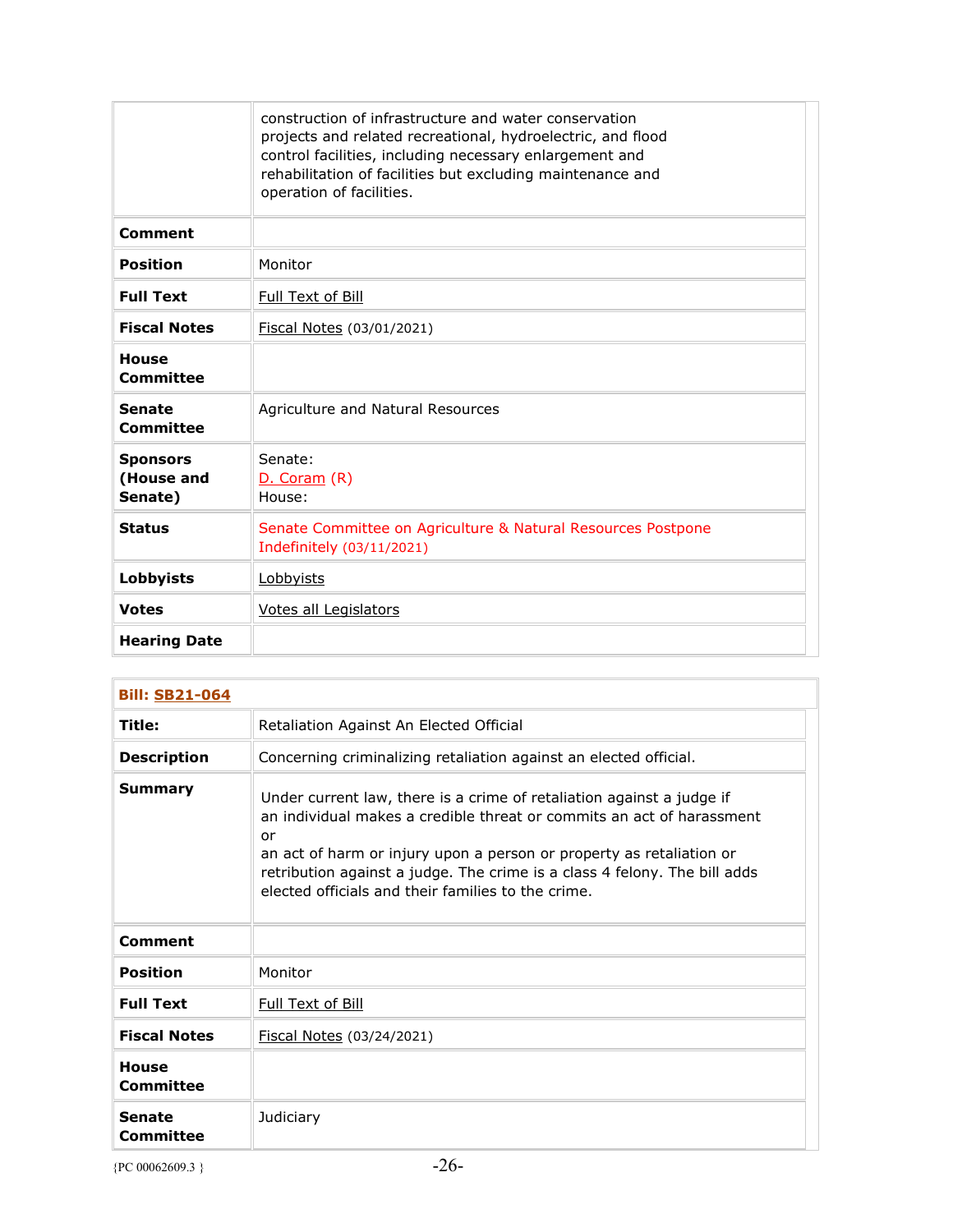| <b>Sponsors</b><br>(House and<br>Senate) | Senate:<br>L. Garcia (D)<br>J. Cooke (R)<br>House:<br>K. Mullica (D)          |
|------------------------------------------|-------------------------------------------------------------------------------|
| <b>Status</b>                            | Senate Committee on Judiciary Refer Amended to<br>Appropriations (03/18/2021) |
| <b>Lobbyists</b>                         | Lobbyists                                                                     |
| <b>Votes</b>                             | Votes all Legislators                                                         |
| <b>Hearing Date</b>                      | 04/01/2021                                                                    |

| <b>Bill: SB21-130</b>                    |                                                                                                                                                                                                            |  |
|------------------------------------------|------------------------------------------------------------------------------------------------------------------------------------------------------------------------------------------------------------|--|
| Title:                                   | Local Authority for Business Personal Property Tax Exemption                                                                                                                                               |  |
| <b>Description</b>                       | Concerning authorization for local governments to exempt business<br>personal property from taxation.                                                                                                      |  |
| <b>Summary</b>                           | The bill allows counties, municipalities, and special districts to<br>exempt up to 100% of business personal property from the levy and<br>collection of property taxation for the 2021 property tax year. |  |
| <b>Comment</b>                           |                                                                                                                                                                                                            |  |
| <b>Position</b>                          | Monitor                                                                                                                                                                                                    |  |
| <b>Full Text</b>                         | Full Text of Bill                                                                                                                                                                                          |  |
| <b>Fiscal Notes</b>                      | Fiscal Notes (03/03/2021)                                                                                                                                                                                  |  |
| House<br><b>Committee</b>                | Transportation and Local Government                                                                                                                                                                        |  |
| <b>Senate</b><br><b>Committee</b>        | State, Veterans and Military Affairs                                                                                                                                                                       |  |
| <b>Sponsors</b><br>(House and<br>Senate) | Senate:<br>C. Holbert (R)<br>B. Pettersen (D)<br>House:<br>K. Van Winkle (R)<br>$S.$ Bird $(D)$                                                                                                            |  |
| <b>Status</b>                            | Introduced In House - Assigned to Transportation & Local<br>Government (03/24/2021)                                                                                                                        |  |
| Lobbyists                                | Lobbyists                                                                                                                                                                                                  |  |
| <b>Votes</b>                             | Votes all Legislators                                                                                                                                                                                      |  |
| <b>Hearing Date</b>                      |                                                                                                                                                                                                            |  |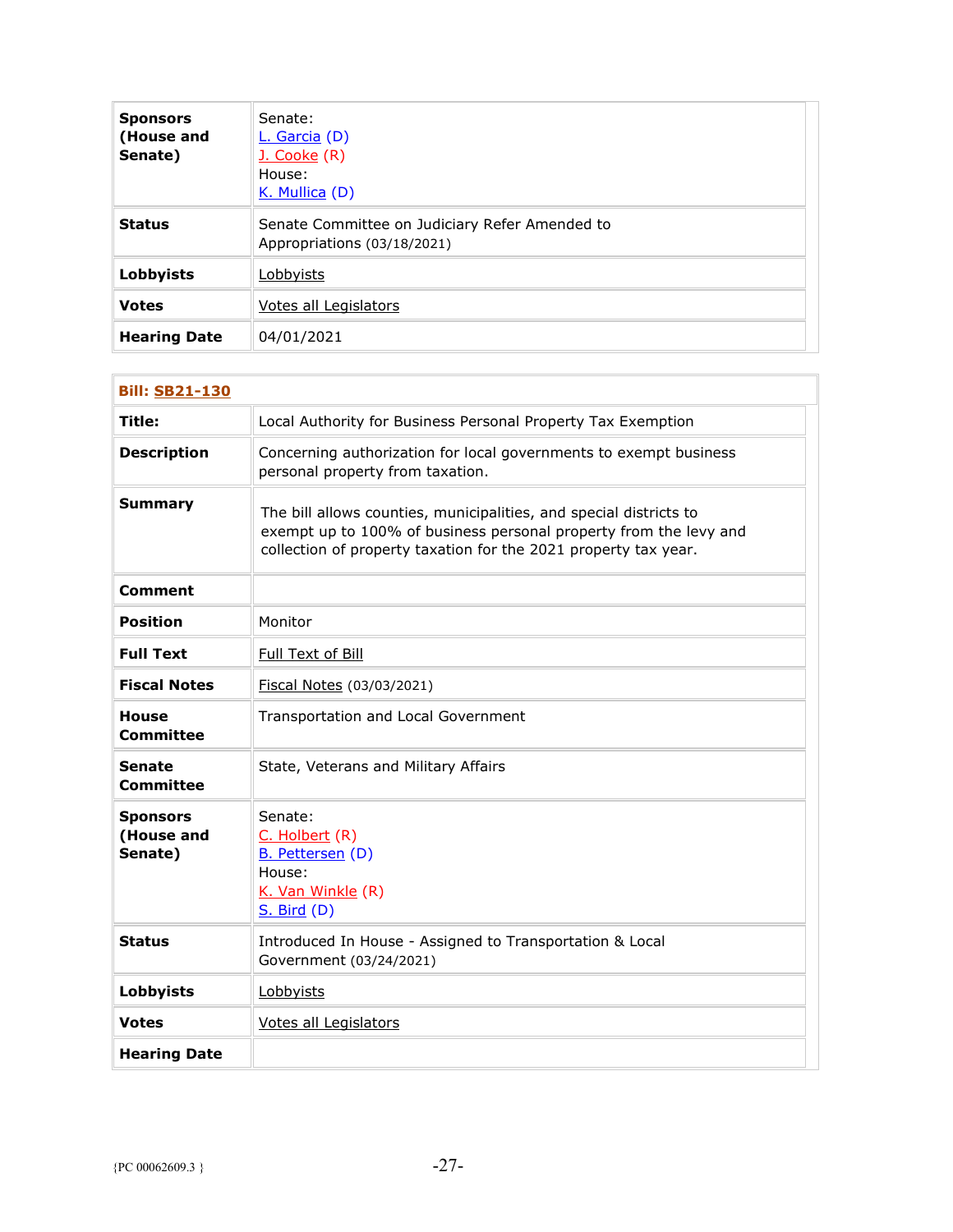| <b>Bill: SB21-136</b>                    |                                                                                                                                                                                                                                                                                           |
|------------------------------------------|-------------------------------------------------------------------------------------------------------------------------------------------------------------------------------------------------------------------------------------------------------------------------------------------|
| Title:                                   | Sunset Forest Health Advisory Council                                                                                                                                                                                                                                                     |
| <b>Description</b>                       | Concerning the continuation of the forest health advisory council, and, in<br>connection therewith, implementing the recommendation contained in the<br>2020 sunset report by the department of regulatory agencies to continue<br>the advisory council and continuing it for five years. |
| Summary                                  | <b>Sunset Process - Senate Agriculture and Natural Resources</b>                                                                                                                                                                                                                          |
|                                          | <b>Committee.</b> The bill implements the recommendation of the<br>department<br>of regulatory agencies' sunset review and report to continue the forest<br>health advisory council and continues it 5 years until 2026.                                                                  |
| Comment                                  |                                                                                                                                                                                                                                                                                           |
| <b>Position</b>                          | Monitor                                                                                                                                                                                                                                                                                   |
| <b>Full Text</b>                         | Full Text of Bill                                                                                                                                                                                                                                                                         |
| <b>Fiscal Notes</b>                      | Fiscal Notes (03/09/2021)                                                                                                                                                                                                                                                                 |
| <b>House</b><br>Committee                |                                                                                                                                                                                                                                                                                           |
| <b>Senate</b><br>Committee               | Agriculture and Natural Resources                                                                                                                                                                                                                                                         |
| <b>Sponsors</b><br>(House and<br>Senate) | Senate:<br>D. Coram(R)<br>$J.$ Ginal $(D)$<br>House:<br>T. Carver (R)<br>L. Cutter (D)                                                                                                                                                                                                    |
| <b>Status</b>                            | Senate Committee on Agriculture & Natural Resources Refer Unamended to<br>Appropriations (03/11/2021)                                                                                                                                                                                     |
| Lobbyists                                | Lobbyists                                                                                                                                                                                                                                                                                 |
| <b>Votes</b>                             | Votes all Legislators                                                                                                                                                                                                                                                                     |
| <b>Hearing Date</b>                      | 04/01/2021                                                                                                                                                                                                                                                                                |

| <b>Bill: SB21-160</b> |                                                                                                                                                                                                                                                                                       |
|-----------------------|---------------------------------------------------------------------------------------------------------------------------------------------------------------------------------------------------------------------------------------------------------------------------------------|
| Title:                | Modification To Local Government Election Codes                                                                                                                                                                                                                                       |
| <b>Description</b>    | Concerning certain administrative clarifications to local government election<br>codes.                                                                                                                                                                                               |
| Summary               | The bill makes the following changes to the local government and<br>special district election codes:<br>• Revises statutory citations to clarify that the Colorado local<br>government election code is the portion of the election<br>code applicable to special district elections; |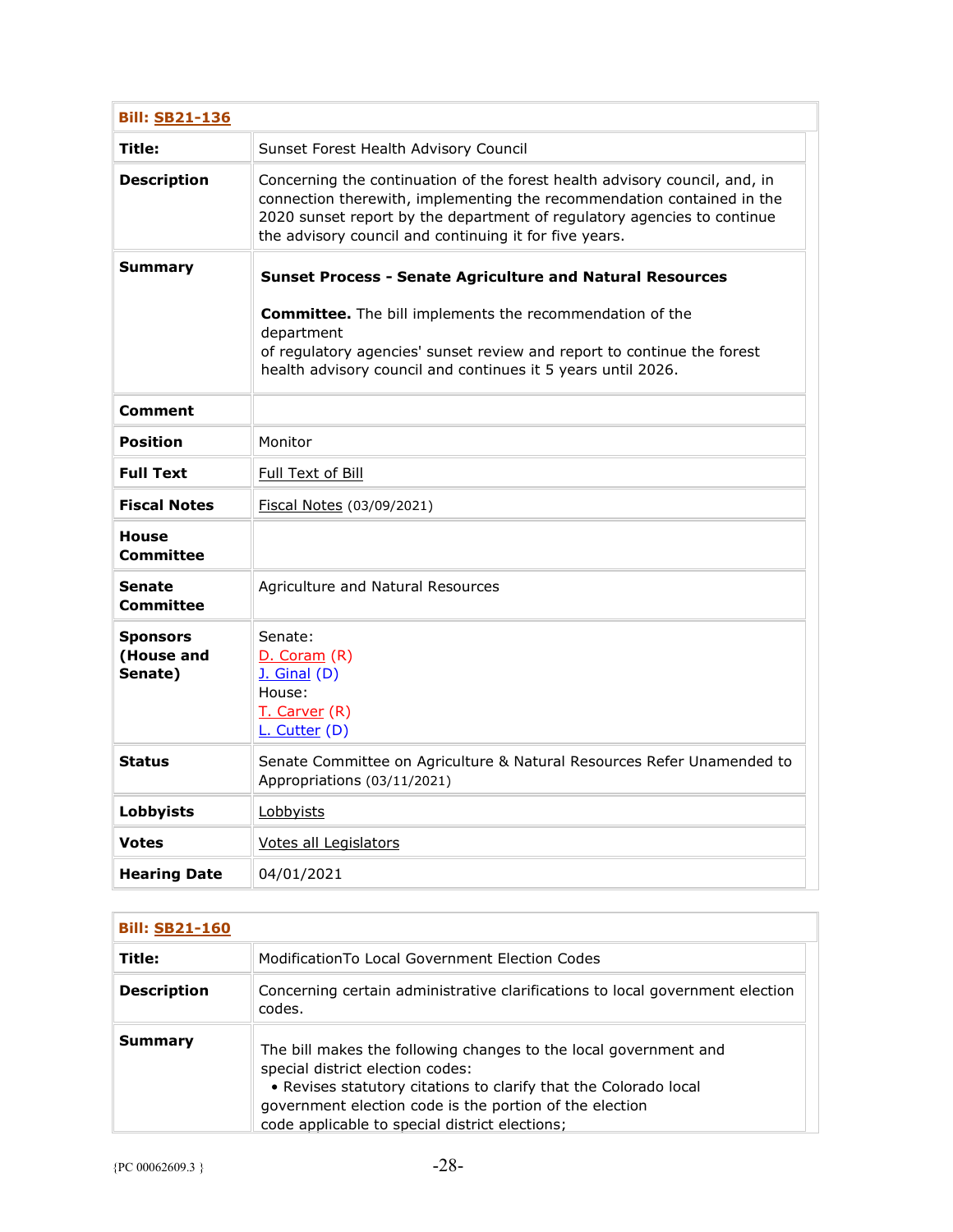|                                          | • Provides additional statutory citations to specify all                                                                                                                                                                                                                                                                                                                                                                                                                                                                                                                                                                                                                                                                                                                                                                                                                                                                                                                                                                                                                                                                                                                                                                                                                                                                                                                                                                                                                                                                                                                                                                                                                                                   |
|------------------------------------------|------------------------------------------------------------------------------------------------------------------------------------------------------------------------------------------------------------------------------------------------------------------------------------------------------------------------------------------------------------------------------------------------------------------------------------------------------------------------------------------------------------------------------------------------------------------------------------------------------------------------------------------------------------------------------------------------------------------------------------------------------------------------------------------------------------------------------------------------------------------------------------------------------------------------------------------------------------------------------------------------------------------------------------------------------------------------------------------------------------------------------------------------------------------------------------------------------------------------------------------------------------------------------------------------------------------------------------------------------------------------------------------------------------------------------------------------------------------------------------------------------------------------------------------------------------------------------------------------------------------------------------------------------------------------------------------------------------|
|                                          | instances in which a county assessor provides a list of<br>property owners for an election;<br>• Clarifies that, when computing time for any designated<br>period of days for a local government election, the first day<br>from which the period of days runs is excluded and the last<br>day from which the period of days runs is included;<br>• Specifies that the candidate self-nomination form for<br>special district elections must contain the county where the<br>special district is located;<br>• Clarifies that a candidate's and witness's respective<br>addresses and telephone numbers and a candidate's current<br>e-mail address need to be provided but do not need to be<br>printed by the candidate and witness on the self-nomination<br>form for special district elections;<br>• Specifies that an eligible elector of a local government who<br>is a covered voter must reside within the boundaries of the<br>local government to receive a mail ballot;<br>• Clarifies that local government ballots may be<br>automatically sent to eligible electors who are qualified<br>under contracts to purchase taxable property; and<br>• Eliminates provisions governing a self-affirming oath or<br>affirmation of an elector in the statutes governing special<br>districts that are covered by similar provisions in the<br>election code.<br>The board of directors of a special district currently consists of 5<br>or 7 directors elected at large. The bill provides a process for dividing a<br>special district into separate director districts and for members to be<br>elected from each director district at large or by the electors within each<br>director district. |
| Comment                                  |                                                                                                                                                                                                                                                                                                                                                                                                                                                                                                                                                                                                                                                                                                                                                                                                                                                                                                                                                                                                                                                                                                                                                                                                                                                                                                                                                                                                                                                                                                                                                                                                                                                                                                            |
| <b>Position</b>                          | Monitor                                                                                                                                                                                                                                                                                                                                                                                                                                                                                                                                                                                                                                                                                                                                                                                                                                                                                                                                                                                                                                                                                                                                                                                                                                                                                                                                                                                                                                                                                                                                                                                                                                                                                                    |
| <b>Full Text</b>                         | <b>Full Text of Bill</b>                                                                                                                                                                                                                                                                                                                                                                                                                                                                                                                                                                                                                                                                                                                                                                                                                                                                                                                                                                                                                                                                                                                                                                                                                                                                                                                                                                                                                                                                                                                                                                                                                                                                                   |
| <b>Fiscal Notes</b>                      | Fiscal Notes (03/18/2021)                                                                                                                                                                                                                                                                                                                                                                                                                                                                                                                                                                                                                                                                                                                                                                                                                                                                                                                                                                                                                                                                                                                                                                                                                                                                                                                                                                                                                                                                                                                                                                                                                                                                                  |
| <b>House</b><br><b>Committee</b>         |                                                                                                                                                                                                                                                                                                                                                                                                                                                                                                                                                                                                                                                                                                                                                                                                                                                                                                                                                                                                                                                                                                                                                                                                                                                                                                                                                                                                                                                                                                                                                                                                                                                                                                            |
| <b>Senate</b><br><b>Committee</b>        | State, Veterans and Military Affairs                                                                                                                                                                                                                                                                                                                                                                                                                                                                                                                                                                                                                                                                                                                                                                                                                                                                                                                                                                                                                                                                                                                                                                                                                                                                                                                                                                                                                                                                                                                                                                                                                                                                       |
| <b>Sponsors</b><br>(House and<br>Senate) | Senate:<br>R. Gardner (R)<br>House:<br>M. Snyder (D)                                                                                                                                                                                                                                                                                                                                                                                                                                                                                                                                                                                                                                                                                                                                                                                                                                                                                                                                                                                                                                                                                                                                                                                                                                                                                                                                                                                                                                                                                                                                                                                                                                                       |
| <b>Status</b>                            | Senate Third Reading Laid Over Daily - No Amendments (03/29/2021)                                                                                                                                                                                                                                                                                                                                                                                                                                                                                                                                                                                                                                                                                                                                                                                                                                                                                                                                                                                                                                                                                                                                                                                                                                                                                                                                                                                                                                                                                                                                                                                                                                          |
| <b>Lobbyists</b>                         | Lobbyists                                                                                                                                                                                                                                                                                                                                                                                                                                                                                                                                                                                                                                                                                                                                                                                                                                                                                                                                                                                                                                                                                                                                                                                                                                                                                                                                                                                                                                                                                                                                                                                                                                                                                                  |
| <b>Votes</b>                             | Votes all Legislators                                                                                                                                                                                                                                                                                                                                                                                                                                                                                                                                                                                                                                                                                                                                                                                                                                                                                                                                                                                                                                                                                                                                                                                                                                                                                                                                                                                                                                                                                                                                                                                                                                                                                      |
| <b>Hearing Date</b>                      | 03/29/2021                                                                                                                                                                                                                                                                                                                                                                                                                                                                                                                                                                                                                                                                                                                                                                                                                                                                                                                                                                                                                                                                                                                                                                                                                                                                                                                                                                                                                                                                                                                                                                                                                                                                                                 |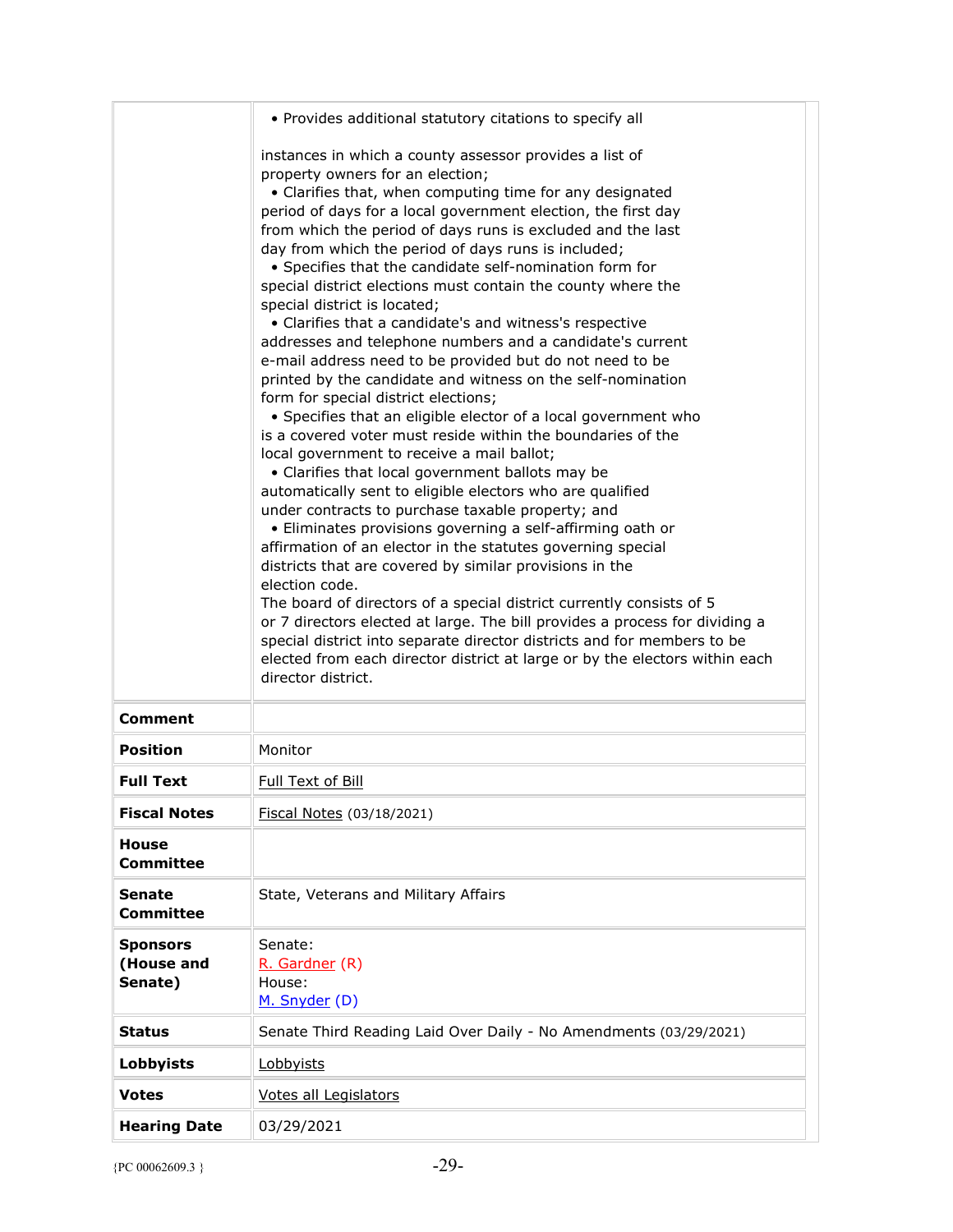| <b>Bill: SB21-170</b> |                                                                                                                                                                                                                                                                                                                                                                                                                                                                                                                                                                                                                                                                                                                                                                                                                                                                                                                                                                                                                                                                                                                                                                                                                                                                                                                                                                                                                                                                                                                                                                                                                                                                                                                                                                                                                                                                                                                                                                                                                                                                                                                                                                                                                                                                                                                                                                                                                                                                                                                |
|-----------------------|----------------------------------------------------------------------------------------------------------------------------------------------------------------------------------------------------------------------------------------------------------------------------------------------------------------------------------------------------------------------------------------------------------------------------------------------------------------------------------------------------------------------------------------------------------------------------------------------------------------------------------------------------------------------------------------------------------------------------------------------------------------------------------------------------------------------------------------------------------------------------------------------------------------------------------------------------------------------------------------------------------------------------------------------------------------------------------------------------------------------------------------------------------------------------------------------------------------------------------------------------------------------------------------------------------------------------------------------------------------------------------------------------------------------------------------------------------------------------------------------------------------------------------------------------------------------------------------------------------------------------------------------------------------------------------------------------------------------------------------------------------------------------------------------------------------------------------------------------------------------------------------------------------------------------------------------------------------------------------------------------------------------------------------------------------------------------------------------------------------------------------------------------------------------------------------------------------------------------------------------------------------------------------------------------------------------------------------------------------------------------------------------------------------------------------------------------------------------------------------------------------------|
| Title:                | Wildland Fire Mitigation Cooperative Electric Association                                                                                                                                                                                                                                                                                                                                                                                                                                                                                                                                                                                                                                                                                                                                                                                                                                                                                                                                                                                                                                                                                                                                                                                                                                                                                                                                                                                                                                                                                                                                                                                                                                                                                                                                                                                                                                                                                                                                                                                                                                                                                                                                                                                                                                                                                                                                                                                                                                                      |
| <b>Description</b>    | Concerning standards applicable to cooperative electric association wildland<br>fire mitigation, and, in connection therewith, requiring wildland fire<br>protection plans, providing authority for vegetation management, and<br>limiting cooperative electric association liability.                                                                                                                                                                                                                                                                                                                                                                                                                                                                                                                                                                                                                                                                                                                                                                                                                                                                                                                                                                                                                                                                                                                                                                                                                                                                                                                                                                                                                                                                                                                                                                                                                                                                                                                                                                                                                                                                                                                                                                                                                                                                                                                                                                                                                         |
| <b>Summary</b>        | The bill requires a cooperative electric association (association) to<br>adopt a wildland fire protection plan. The plan must include information<br>on:<br>• Areas where the association has powerline facilities that<br>may have an increased risk of wildland fires;<br>. The procedures and standards that the association will use<br>to inspect and operate its powerline facilities and perform<br>vegetation management around those facilities;<br>• The modifications or upgrades that the association will<br>implement to reduce risks of wildland fires;<br>• The procedures for de-energizing powerline facilities to<br>mitigate potential wildland fires;<br>• Community outreach efforts during the wildland fire<br>season; and<br>• The potential for coordination with other wildland fire<br>protection plans.<br>An association must file its wildland fire protection plan with the public<br>utilities commission every 3 years and must submit an annual report to<br>the<br>commission detailing its compliance with the plan.<br>The bill allows, but does not require, an association to remove or<br>partially remove vegetation outside of a powerline facility easement as<br>necessary following a major weather event or other emergency<br>situation.<br>In addition, an association may designate vegetation as hazard<br>vegetation if the association finds that the vegetation is dead, likely to<br>fail, or likely to fall, sway, or grow into a powerline facility and finds that<br>the vegetation is likely to cause substantial damage, disrupt service, or<br>come within a minimum clearance distance of the powerline facility. An<br>association may, but is not required to, remove or partially remove<br>hazard<br>vegetation outside of an easement after providing notice to the<br>landowner.<br>The association is not required to provide notice if removal of the hazard<br>vegetation is necessary to continue safe operation of its facilities or if<br>the<br>removal is done as part of trimming or removing vegetation after a<br>storm<br>or other emergency event.<br>If vegetation outside of a powerline facility easement dies as the<br>result of being trimmed or partially removed by an association, the<br>landowner may request that the association remove the vegetation at<br>the<br>association's expense. The association is required to remove the<br>vegetation within ninety days; except that the association may offer and |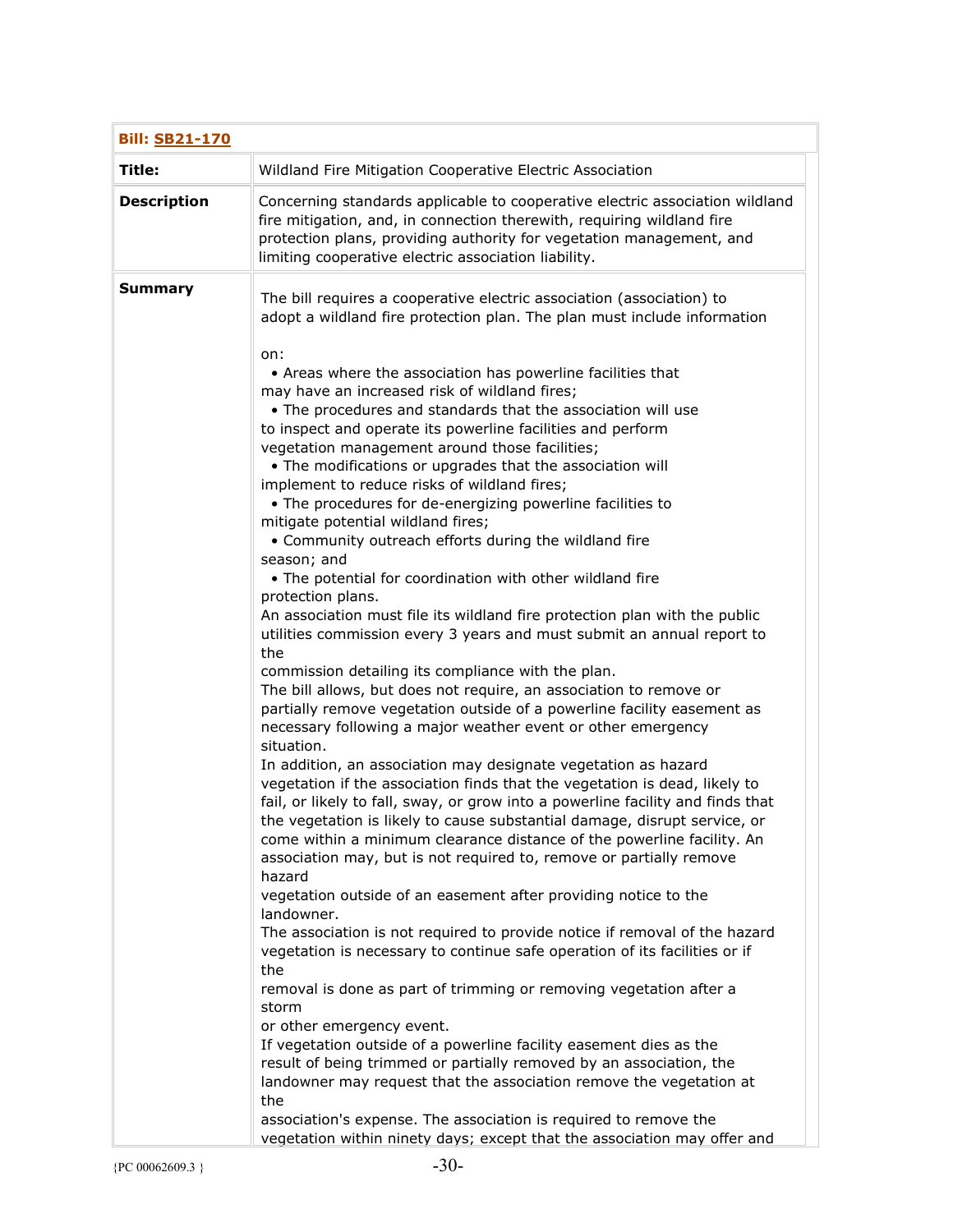|                                          | the landowner may accept payment for the reasonable cost of removal<br>instead of the association removing the vegetation.<br>An association is not liable for personal injury, property damage,<br>or fire suppression costs resulting from a wildland fire if any of the<br>following apply:<br>. The association filed a wildland fire protection plan and<br>completed the activities described in it;<br>• A landowner failed to control vegetation outside of a<br>powerline facility easement on the landowner's land;<br>. The association requested and was denied access to<br>perform vegetation management in a right-of-way on land<br>owned by a local government, the state, a federal agency,<br>or a tribal agency; or<br>• A landowner prevented the association from maintaining<br>its powerline facility easement or from removing hazard<br>vegetation outside the easement.<br>If none of those circumstances apply and an association is found liable<br>for<br>a wildland fire, the prevailing plaintiff is limited to actual damages and<br>cannot recover noneconomic, punitive, or exemplary damages. |
|------------------------------------------|-----------------------------------------------------------------------------------------------------------------------------------------------------------------------------------------------------------------------------------------------------------------------------------------------------------------------------------------------------------------------------------------------------------------------------------------------------------------------------------------------------------------------------------------------------------------------------------------------------------------------------------------------------------------------------------------------------------------------------------------------------------------------------------------------------------------------------------------------------------------------------------------------------------------------------------------------------------------------------------------------------------------------------------------------------------------------------------------------------------------------------------|
| <b>Comment</b>                           |                                                                                                                                                                                                                                                                                                                                                                                                                                                                                                                                                                                                                                                                                                                                                                                                                                                                                                                                                                                                                                                                                                                                   |
| <b>Position</b>                          | Monitor                                                                                                                                                                                                                                                                                                                                                                                                                                                                                                                                                                                                                                                                                                                                                                                                                                                                                                                                                                                                                                                                                                                           |
| <b>Full Text</b>                         | Full Text of Bill                                                                                                                                                                                                                                                                                                                                                                                                                                                                                                                                                                                                                                                                                                                                                                                                                                                                                                                                                                                                                                                                                                                 |
| <b>Fiscal Notes</b>                      |                                                                                                                                                                                                                                                                                                                                                                                                                                                                                                                                                                                                                                                                                                                                                                                                                                                                                                                                                                                                                                                                                                                                   |
| <b>House</b><br>Committee                |                                                                                                                                                                                                                                                                                                                                                                                                                                                                                                                                                                                                                                                                                                                                                                                                                                                                                                                                                                                                                                                                                                                                   |
| Senate<br><b>Committee</b>               | Transportation and Energy                                                                                                                                                                                                                                                                                                                                                                                                                                                                                                                                                                                                                                                                                                                                                                                                                                                                                                                                                                                                                                                                                                         |
| <b>Sponsors</b><br>(House and<br>Senate) | Senate:<br><b>J.</b> Ginal (D)<br>D. Hisey (R)<br>House:<br>$J.$ Arndt $(D)$<br>M. Lynch (R)                                                                                                                                                                                                                                                                                                                                                                                                                                                                                                                                                                                                                                                                                                                                                                                                                                                                                                                                                                                                                                      |
| <b>Status</b>                            | Introduced In Senate - Assigned to Transportation & Energy (03/02/2021)                                                                                                                                                                                                                                                                                                                                                                                                                                                                                                                                                                                                                                                                                                                                                                                                                                                                                                                                                                                                                                                           |
| <b>Lobbyists</b>                         | Lobbyists                                                                                                                                                                                                                                                                                                                                                                                                                                                                                                                                                                                                                                                                                                                                                                                                                                                                                                                                                                                                                                                                                                                         |
| <b>Votes</b>                             | Votes all Legislators                                                                                                                                                                                                                                                                                                                                                                                                                                                                                                                                                                                                                                                                                                                                                                                                                                                                                                                                                                                                                                                                                                             |
| <b>Hearing Date</b>                      | 04/06/2021                                                                                                                                                                                                                                                                                                                                                                                                                                                                                                                                                                                                                                                                                                                                                                                                                                                                                                                                                                                                                                                                                                                        |

| <b>Bill: SB21-176</b> |                                                                                             |
|-----------------------|---------------------------------------------------------------------------------------------|
| Title:                | Protecting Opportunities And Workers' Rights Act                                            |
| <b>Description</b>    | Concerning protections for Colorado workers against discriminatory<br>employment practices. |
| Summary               | For purposes of addressing discriminatory or unfair employment                              |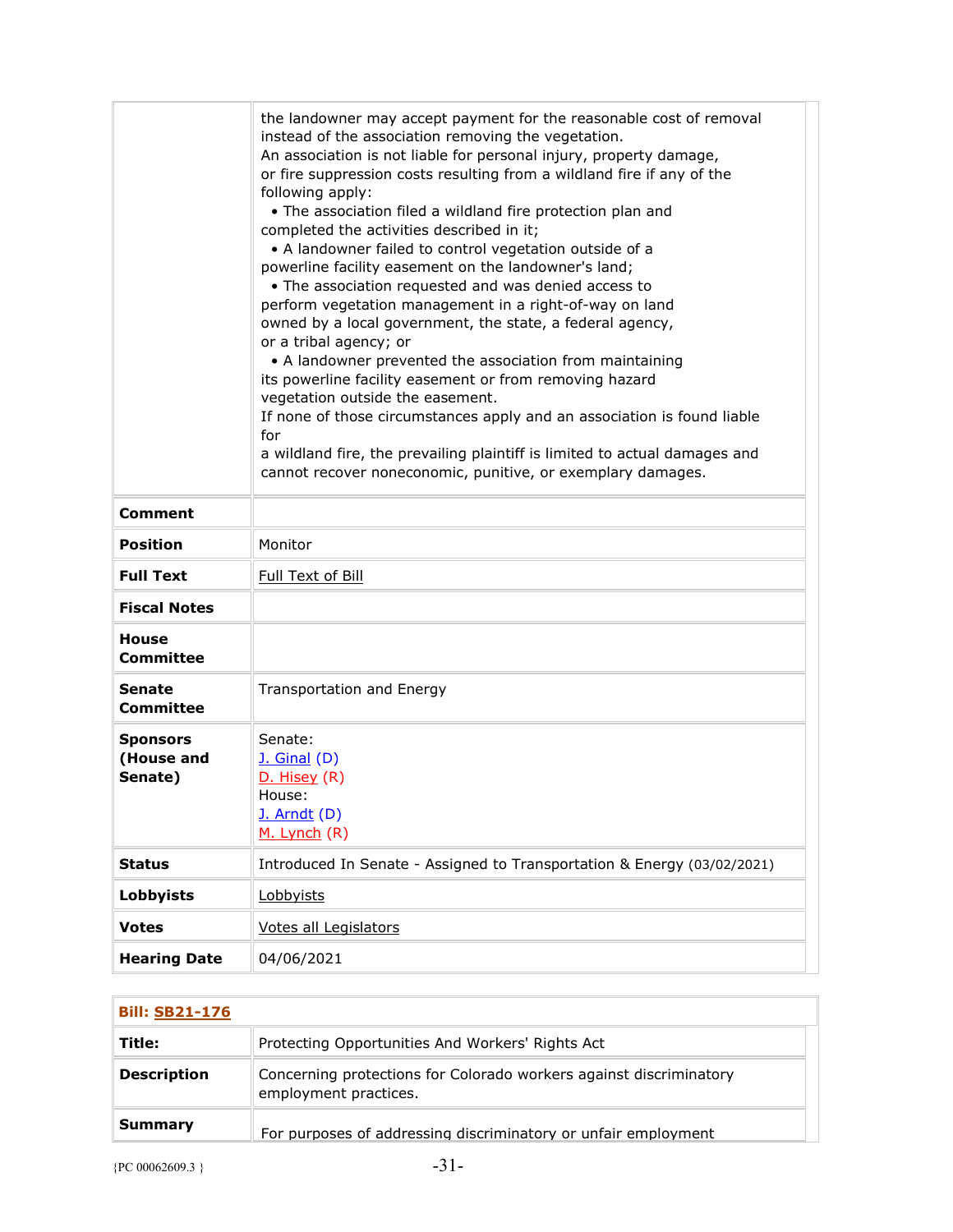|                                          | practices pursuant to Colorado's anti-discrimination laws, the bill:<br>• Allows an employment discrimination claim to be brought<br>in any court of competent jurisdiction in the county or<br>district where the alleged discriminatory or unfair<br>employment practice occurred and allows an individual to<br>file a civil action, without otherwise exhausting<br>administrative proceedings and remedies, as long as the<br>individual either files a charge with the Colorado civil<br>rights commission (commission) or serves a written<br>demand for the relief on the individual's employer and<br>allows the employer 14 days to respond;<br>• Expands the definition of employee to include<br>individuals in domestic service; individuals who perform<br>a service for a price, including independent contractors,<br>subcontractors, and their employees; and individuals who<br>offer services or labor without pay;<br>• Adds new definitions of caregiver, care recipient,<br>child, minor child, harassment, hostile work<br>environment, and independent contractor;<br>• Adds protections from discriminatory or unfair<br>employment practices for individuals based on their<br>marital status or caregiver status;<br>• Specifies that it is a discriminatory or unfair employment<br>practice for an employer to fail to initiate an investigation<br>of a complaint or fail to take prompt remedial action if<br>appropriate;<br>• Prohibits certain preemployment medical examinations,<br>imposes limitations on inquiries and examinations about an<br>employee's disability during employment, and specifies that<br>violations of these prohibitions and limitations constitute<br>discriminatory or unfair employment practices;<br>• Expands the time limit to file a charge with the commission<br>from 6 months to 300 days after the alleged discriminatory<br>or unfair employment practice occurred;<br>• Repeals the limits on remedies in cases involving age<br>discrimination: and<br>• Limits the ability of an employer to require confidentiality<br>of claims once a charge is filed with the commission. |
|------------------------------------------|-----------------------------------------------------------------------------------------------------------------------------------------------------------------------------------------------------------------------------------------------------------------------------------------------------------------------------------------------------------------------------------------------------------------------------------------------------------------------------------------------------------------------------------------------------------------------------------------------------------------------------------------------------------------------------------------------------------------------------------------------------------------------------------------------------------------------------------------------------------------------------------------------------------------------------------------------------------------------------------------------------------------------------------------------------------------------------------------------------------------------------------------------------------------------------------------------------------------------------------------------------------------------------------------------------------------------------------------------------------------------------------------------------------------------------------------------------------------------------------------------------------------------------------------------------------------------------------------------------------------------------------------------------------------------------------------------------------------------------------------------------------------------------------------------------------------------------------------------------------------------------------------------------------------------------------------------------------------------------------------------------------------------------------------------------------------------------------------------------------------------------------------------------------|
| Comment                                  |                                                                                                                                                                                                                                                                                                                                                                                                                                                                                                                                                                                                                                                                                                                                                                                                                                                                                                                                                                                                                                                                                                                                                                                                                                                                                                                                                                                                                                                                                                                                                                                                                                                                                                                                                                                                                                                                                                                                                                                                                                                                                                                                                           |
| <b>Position</b>                          | Monitor                                                                                                                                                                                                                                                                                                                                                                                                                                                                                                                                                                                                                                                                                                                                                                                                                                                                                                                                                                                                                                                                                                                                                                                                                                                                                                                                                                                                                                                                                                                                                                                                                                                                                                                                                                                                                                                                                                                                                                                                                                                                                                                                                   |
| <b>Full Text</b>                         | Full Text of Bill                                                                                                                                                                                                                                                                                                                                                                                                                                                                                                                                                                                                                                                                                                                                                                                                                                                                                                                                                                                                                                                                                                                                                                                                                                                                                                                                                                                                                                                                                                                                                                                                                                                                                                                                                                                                                                                                                                                                                                                                                                                                                                                                         |
| <b>Fiscal Notes</b>                      | Fiscal Notes (03/25/2021)                                                                                                                                                                                                                                                                                                                                                                                                                                                                                                                                                                                                                                                                                                                                                                                                                                                                                                                                                                                                                                                                                                                                                                                                                                                                                                                                                                                                                                                                                                                                                                                                                                                                                                                                                                                                                                                                                                                                                                                                                                                                                                                                 |
| <b>House</b><br><b>Committee</b>         |                                                                                                                                                                                                                                                                                                                                                                                                                                                                                                                                                                                                                                                                                                                                                                                                                                                                                                                                                                                                                                                                                                                                                                                                                                                                                                                                                                                                                                                                                                                                                                                                                                                                                                                                                                                                                                                                                                                                                                                                                                                                                                                                                           |
| <b>Senate</b><br><b>Committee</b>        | Judiciary                                                                                                                                                                                                                                                                                                                                                                                                                                                                                                                                                                                                                                                                                                                                                                                                                                                                                                                                                                                                                                                                                                                                                                                                                                                                                                                                                                                                                                                                                                                                                                                                                                                                                                                                                                                                                                                                                                                                                                                                                                                                                                                                                 |
| <b>Sponsors</b><br>(House and<br>Senate) | Senate:<br>B. Pettersen (D)<br>F. Winter (D)                                                                                                                                                                                                                                                                                                                                                                                                                                                                                                                                                                                                                                                                                                                                                                                                                                                                                                                                                                                                                                                                                                                                                                                                                                                                                                                                                                                                                                                                                                                                                                                                                                                                                                                                                                                                                                                                                                                                                                                                                                                                                                              |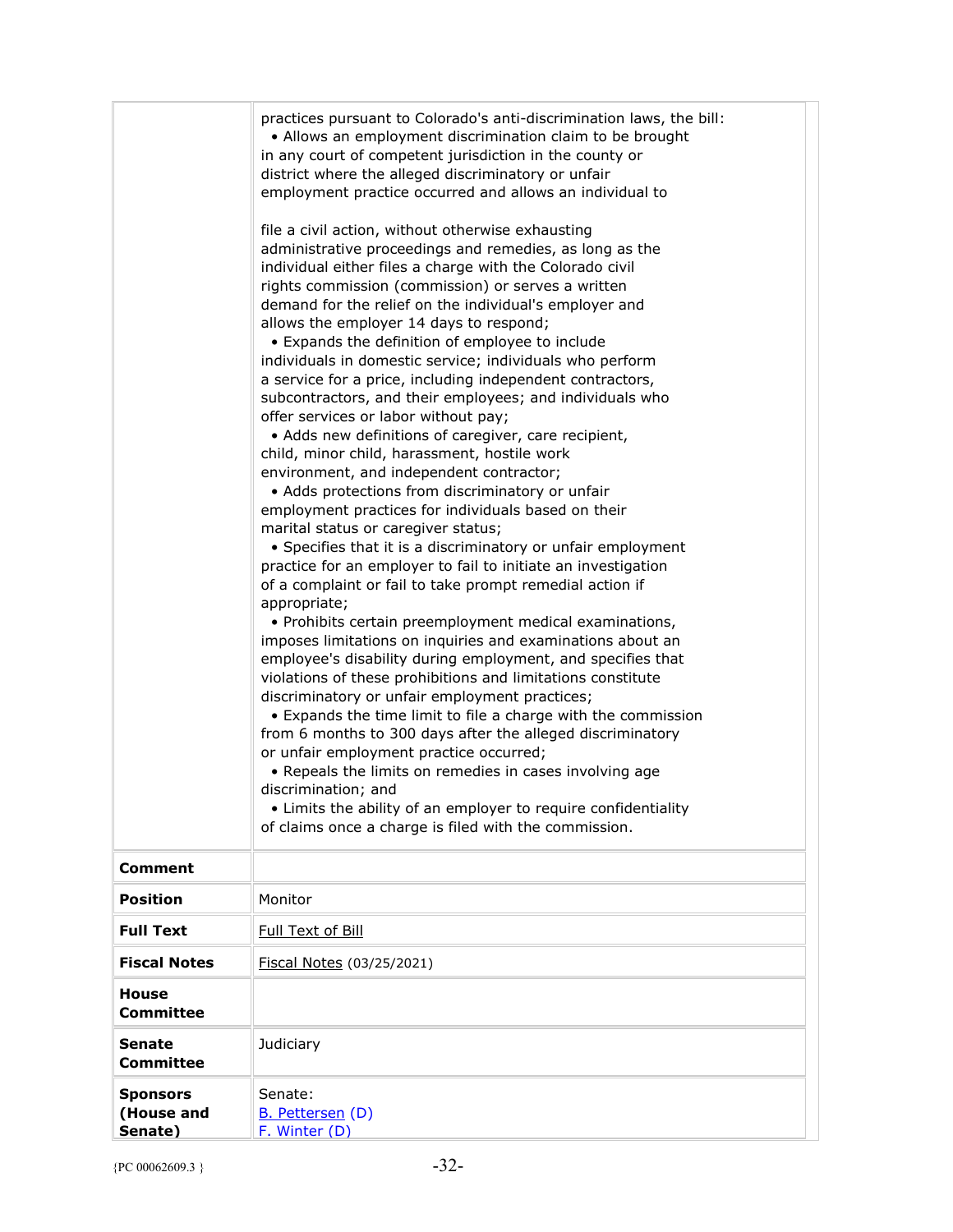|                     | House:<br>S. Lontine (D)<br>$M.$ Gray (D)                 |
|---------------------|-----------------------------------------------------------|
| <b>Status</b>       | Introduced In Senate - Assigned to Judiciary (03/08/2021) |
| <b>Lobbyists</b>    | Lobbyists                                                 |
| <b>Votes</b>        | Votes all Legislators                                     |
| <b>Hearing Date</b> | 04/01/2021                                                |

| <b>Bill: SB21-189</b> |                                                                                                                                                                                                                                                                                                                                                                                                                                                                                                                                                                                                                                                                                                                                                                                                                                                                                                                                                                                                                                                                                                                                                                                                                                                                                                                                                                                                                                                                                                                                                                                                                                                                                                                                                              |
|-----------------------|--------------------------------------------------------------------------------------------------------------------------------------------------------------------------------------------------------------------------------------------------------------------------------------------------------------------------------------------------------------------------------------------------------------------------------------------------------------------------------------------------------------------------------------------------------------------------------------------------------------------------------------------------------------------------------------------------------------------------------------------------------------------------------------------------------------------------------------------------------------------------------------------------------------------------------------------------------------------------------------------------------------------------------------------------------------------------------------------------------------------------------------------------------------------------------------------------------------------------------------------------------------------------------------------------------------------------------------------------------------------------------------------------------------------------------------------------------------------------------------------------------------------------------------------------------------------------------------------------------------------------------------------------------------------------------------------------------------------------------------------------------------|
| Title:                | Colorado Water Conservation Board Construction Fund Project                                                                                                                                                                                                                                                                                                                                                                                                                                                                                                                                                                                                                                                                                                                                                                                                                                                                                                                                                                                                                                                                                                                                                                                                                                                                                                                                                                                                                                                                                                                                                                                                                                                                                                  |
| <b>Description</b>    | Concerning the funding of Colorado water conservation board projects, and,<br>in connection therewith, making an appropriation.                                                                                                                                                                                                                                                                                                                                                                                                                                                                                                                                                                                                                                                                                                                                                                                                                                                                                                                                                                                                                                                                                                                                                                                                                                                                                                                                                                                                                                                                                                                                                                                                                              |
| Summary               | The bill appropriates the following amounts from the Colorado<br>water conservation board (CWCB) construction fund to the CWCB or the<br>division of water resources in the department of natural resources for<br>the<br>following projects:<br>• Continuation of the satellite monitoring system, \$100,000<br>(section 1 of the bill);<br>• Continuation of the Colorado floodplain map<br>modernization program, \$500,000 (section 2);<br>• Continuation of the weather modification permitting<br>program, \$350,000 (section 3); and<br>• Continuation of technical assistance for federal cost-share<br>programs, \$300,000 (section 4).<br>Section 5 directs the state treasurer to transfer up to \$2,000,000<br>from the CWCB construction fund to the litigation fund on July 1, 2021.<br><b>Section 6</b> authorizes the CWCB to make a loan in an amount up<br>to \$3,000,000 from the CWCB construction fund or the severance tax<br>perpetual base fund to the Colorado Rio Grande Restoration Foundation<br>in furtherance of the San Luis valley confined aquifer recovery project.<br>Section 7 reinstates severance tax funding of the water efficiency<br>grant program by authorizing a transfer of \$550,000 in each state fiscal<br>year commencing on or after July 1, 2021, from the grant program<br>reserve<br>of the severance tax operational fund, which reserve is part of the tier 2<br>funding that is used only if the general assembly chooses not to spend<br>100% of the money in the operational fund on core departmental<br>programs, to the water efficiency grant program cash fund. The<br>reinstated<br>funding is repealed on July 1, 2030, when the water efficiency grant<br>program is scheduled to repeal. |
| Comment               |                                                                                                                                                                                                                                                                                                                                                                                                                                                                                                                                                                                                                                                                                                                                                                                                                                                                                                                                                                                                                                                                                                                                                                                                                                                                                                                                                                                                                                                                                                                                                                                                                                                                                                                                                              |
| <b>Position</b>       | Monitor                                                                                                                                                                                                                                                                                                                                                                                                                                                                                                                                                                                                                                                                                                                                                                                                                                                                                                                                                                                                                                                                                                                                                                                                                                                                                                                                                                                                                                                                                                                                                                                                                                                                                                                                                      |
| <b>Full Text</b>      | Full Text of Bill                                                                                                                                                                                                                                                                                                                                                                                                                                                                                                                                                                                                                                                                                                                                                                                                                                                                                                                                                                                                                                                                                                                                                                                                                                                                                                                                                                                                                                                                                                                                                                                                                                                                                                                                            |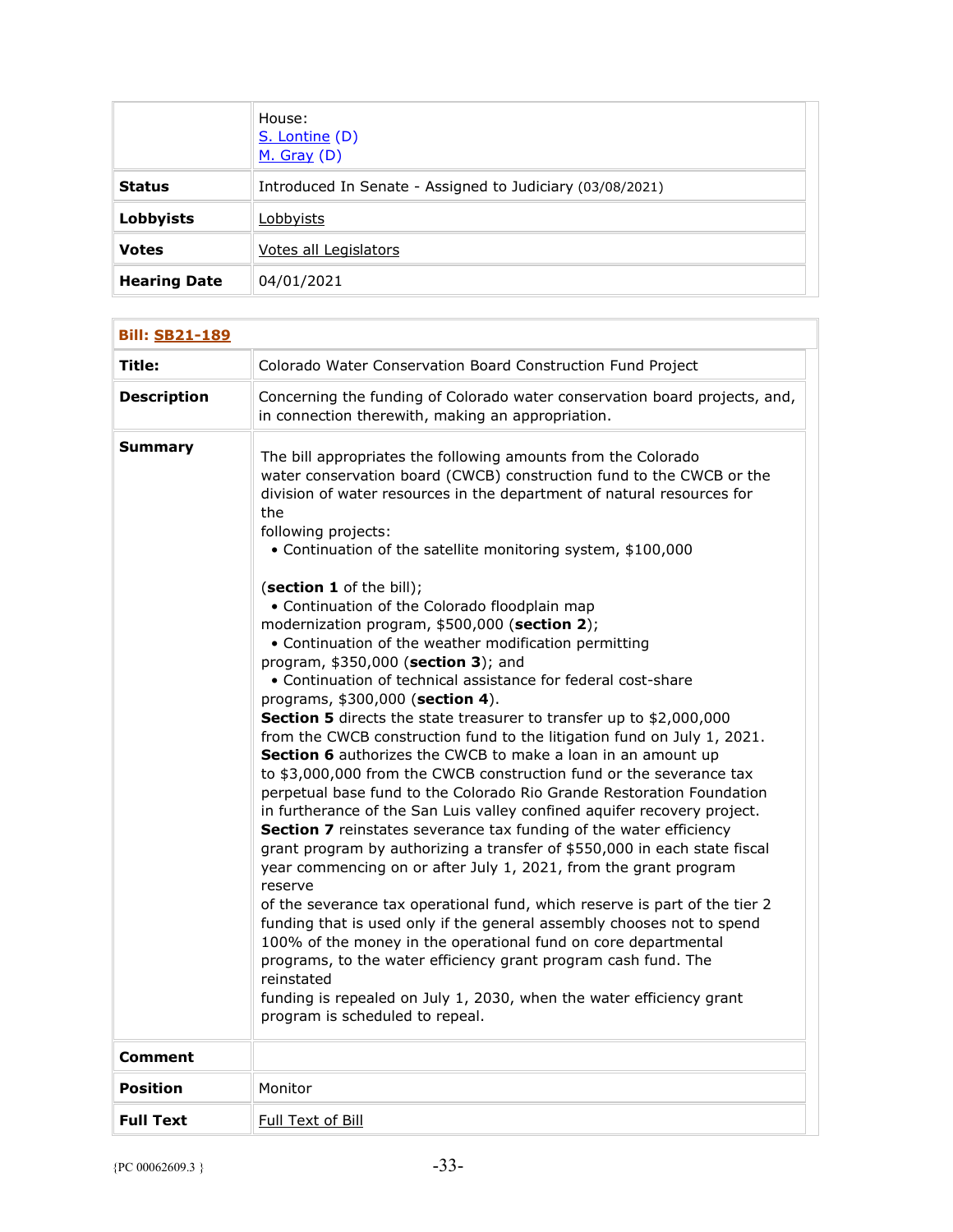| <b>Fiscal Notes</b>                      |                                                                                    |
|------------------------------------------|------------------------------------------------------------------------------------|
| <b>House</b><br>Committee                |                                                                                    |
| <b>Senate</b><br>Committee               | Agriculture and Natural Resources                                                  |
| <b>Sponsors</b><br>(House and<br>Senate) | Senate:<br>K. Donovan (D)<br>House:<br>$J.$ Arndt $(D)$                            |
| <b>Status</b>                            | Introduced In Senate - Assigned to Agriculture & Natural<br>Resources (03/19/2021) |
| Lobbyists                                | <u>Lobbyists</u>                                                                   |
| <b>Votes</b>                             | Votes all Legislators                                                              |
| <b>Hearing Date</b>                      | 04/01/2021                                                                         |

| <b>Bill: SB21-197</b>                    |                                                                                                                                                                                                                                                                                                                                                                                                                                                                                                                         |
|------------------------------------------|-------------------------------------------------------------------------------------------------------------------------------------------------------------------------------------------------------------------------------------------------------------------------------------------------------------------------------------------------------------------------------------------------------------------------------------------------------------------------------------------------------------------------|
| Title:                                   | Workers' Compensation Physician                                                                                                                                                                                                                                                                                                                                                                                                                                                                                         |
| <b>Description</b>                       | Concerning the treating physician in workers' compensation cases.                                                                                                                                                                                                                                                                                                                                                                                                                                                       |
| <b>Summary</b>                           | The bill provides injured workers control over the selection of the<br>primary treating physician in workers' compensation cases, allowing<br>them<br>to choose from any level I or level II accredited physician through the<br>division of workers' compensation. The bill creates the mechanism by<br>which the injured worker may select the treating physician, and requires<br>the employer or insurer to choose the physician when an injured worker<br>is unable or unwilling to select the treating physician. |
| <b>Comment</b>                           |                                                                                                                                                                                                                                                                                                                                                                                                                                                                                                                         |
| <b>Position</b>                          | Monitor                                                                                                                                                                                                                                                                                                                                                                                                                                                                                                                 |
| <b>Full Text</b>                         | Full Text of Bill                                                                                                                                                                                                                                                                                                                                                                                                                                                                                                       |
| <b>Fiscal Notes</b>                      |                                                                                                                                                                                                                                                                                                                                                                                                                                                                                                                         |
| <b>House</b><br><b>Committee</b>         |                                                                                                                                                                                                                                                                                                                                                                                                                                                                                                                         |
| <b>Senate</b><br>Committee               | Business, Labor and Technology                                                                                                                                                                                                                                                                                                                                                                                                                                                                                          |
| <b>Sponsors</b><br>(House and<br>Senate) | Senate:<br>R. Rodriguez (D)<br>House:<br>S. Woodrow (D)                                                                                                                                                                                                                                                                                                                                                                                                                                                                 |
| <b>Status</b>                            | Introduced In Senate - Assigned to Business, Labor, &<br>Technology (03/24/2021)                                                                                                                                                                                                                                                                                                                                                                                                                                        |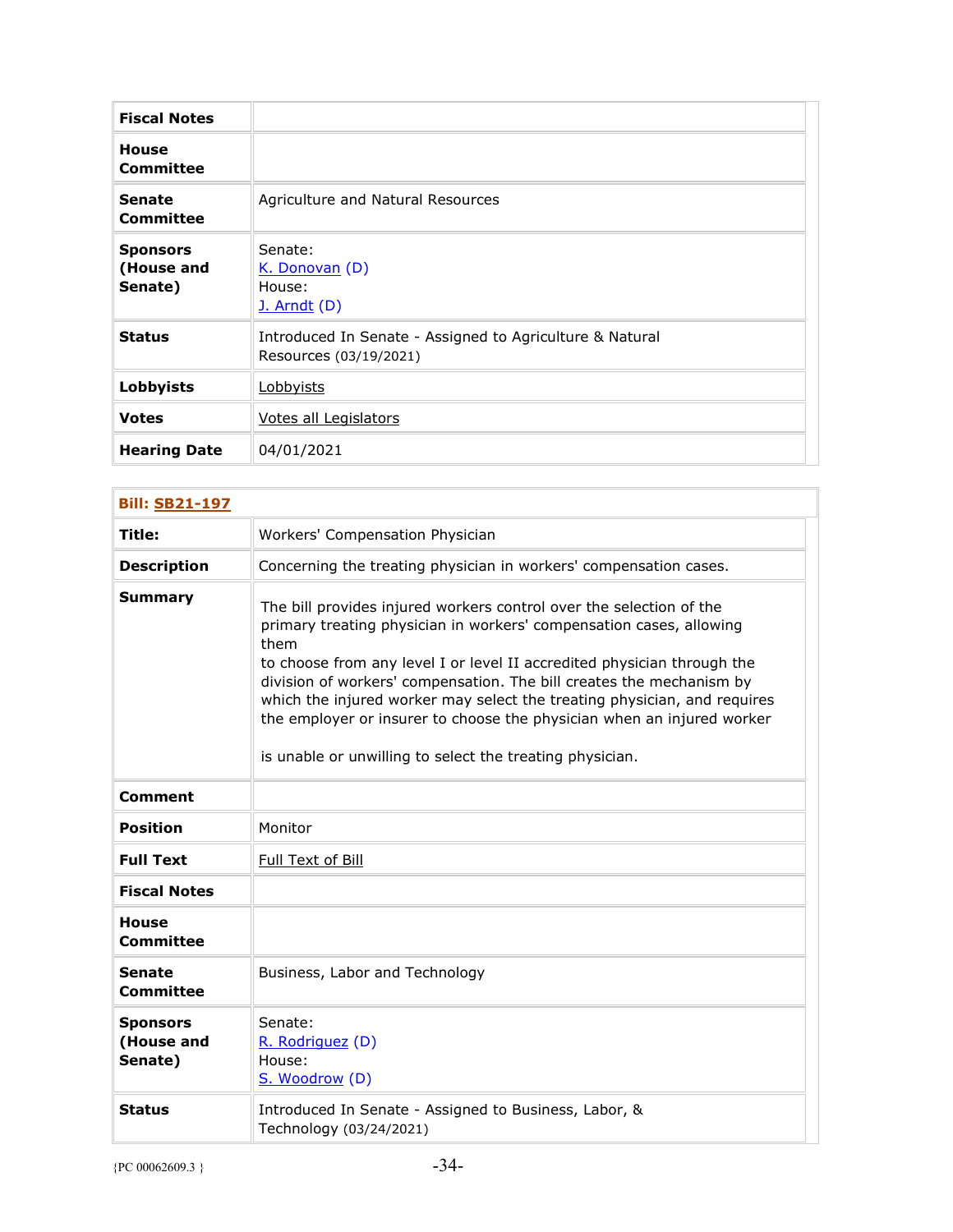| Lobbyists           | <u>Lobbyists</u>      |
|---------------------|-----------------------|
| <b>Votes</b>        | Votes all Legislators |
| <b>Hearing Date</b> |                       |

| <b>Bill: SB21-199</b>                    |                                                                                                                                                                                                                                                                                                                                                                                                                                                                                                                                                                                                                                                                                                                                                                                                                                                                                                                                                                                                                                                                                                                                                                                                                                                                                                                                                                                                                      |  |
|------------------------------------------|----------------------------------------------------------------------------------------------------------------------------------------------------------------------------------------------------------------------------------------------------------------------------------------------------------------------------------------------------------------------------------------------------------------------------------------------------------------------------------------------------------------------------------------------------------------------------------------------------------------------------------------------------------------------------------------------------------------------------------------------------------------------------------------------------------------------------------------------------------------------------------------------------------------------------------------------------------------------------------------------------------------------------------------------------------------------------------------------------------------------------------------------------------------------------------------------------------------------------------------------------------------------------------------------------------------------------------------------------------------------------------------------------------------------|--|
| Title:                                   | Remove Barriers To Certain Public Opportunities                                                                                                                                                                                                                                                                                                                                                                                                                                                                                                                                                                                                                                                                                                                                                                                                                                                                                                                                                                                                                                                                                                                                                                                                                                                                                                                                                                      |  |
| <b>Description</b>                       | Concerning measures to remove barriers to certain public opportunities.                                                                                                                                                                                                                                                                                                                                                                                                                                                                                                                                                                                                                                                                                                                                                                                                                                                                                                                                                                                                                                                                                                                                                                                                                                                                                                                                              |  |
| <b>Summary</b>                           | The bill repeals existing provisions that require a person to<br>demonstrate the person's lawful presence in the United States to be<br>eligible for certain public benefits and requires that lawful presence is<br>not<br>a requirement of eligibility for state or local public benefits, as defined<br>by<br>8 U.S.C. sec. 1621.<br>The bill amends statutory provisions that still require lawful<br>presence to clarify acceptable documents to demonstrate eligibility. The<br>general assembly shall not allocate additional funding to any state or<br>local<br>public benefit program for this purpose for fiscal year 2021-22.<br>However,<br>starting for fiscal year 2022-23, any additional funding required for a<br>state<br>or local public benefit program for this purpose is subject to the<br>standard<br>budget process for the applicable program.<br>Current law prohibits a state agency or political subdivision from<br>entering into or renewing a public contract with a contractor who<br>knowingly employs or contracts persons who are undocumented. The bill<br>repeals that requirement and associated statutory provisions.<br>Current law requires that state agencies and local governments use<br>secure and verifiable identity documents when providing services or<br>issuing official documents. The bill repeals that requirement and<br>associated statutory provisions. |  |
| <b>Comment</b>                           |                                                                                                                                                                                                                                                                                                                                                                                                                                                                                                                                                                                                                                                                                                                                                                                                                                                                                                                                                                                                                                                                                                                                                                                                                                                                                                                                                                                                                      |  |
| <b>Position</b>                          | Monitor                                                                                                                                                                                                                                                                                                                                                                                                                                                                                                                                                                                                                                                                                                                                                                                                                                                                                                                                                                                                                                                                                                                                                                                                                                                                                                                                                                                                              |  |
| <b>Full Text</b>                         | Full Text of Bill                                                                                                                                                                                                                                                                                                                                                                                                                                                                                                                                                                                                                                                                                                                                                                                                                                                                                                                                                                                                                                                                                                                                                                                                                                                                                                                                                                                                    |  |
| <b>Fiscal Notes</b>                      |                                                                                                                                                                                                                                                                                                                                                                                                                                                                                                                                                                                                                                                                                                                                                                                                                                                                                                                                                                                                                                                                                                                                                                                                                                                                                                                                                                                                                      |  |
| <b>House</b><br><b>Committee</b>         |                                                                                                                                                                                                                                                                                                                                                                                                                                                                                                                                                                                                                                                                                                                                                                                                                                                                                                                                                                                                                                                                                                                                                                                                                                                                                                                                                                                                                      |  |
| <b>Senate</b><br><b>Committee</b>        | State, Veterans and Military Affairs                                                                                                                                                                                                                                                                                                                                                                                                                                                                                                                                                                                                                                                                                                                                                                                                                                                                                                                                                                                                                                                                                                                                                                                                                                                                                                                                                                                 |  |
| <b>Sponsors</b><br>(House and<br>Senate) | Senate:<br>F. Winter (D)<br>S. Jaquez Lewis (D)                                                                                                                                                                                                                                                                                                                                                                                                                                                                                                                                                                                                                                                                                                                                                                                                                                                                                                                                                                                                                                                                                                                                                                                                                                                                                                                                                                      |  |